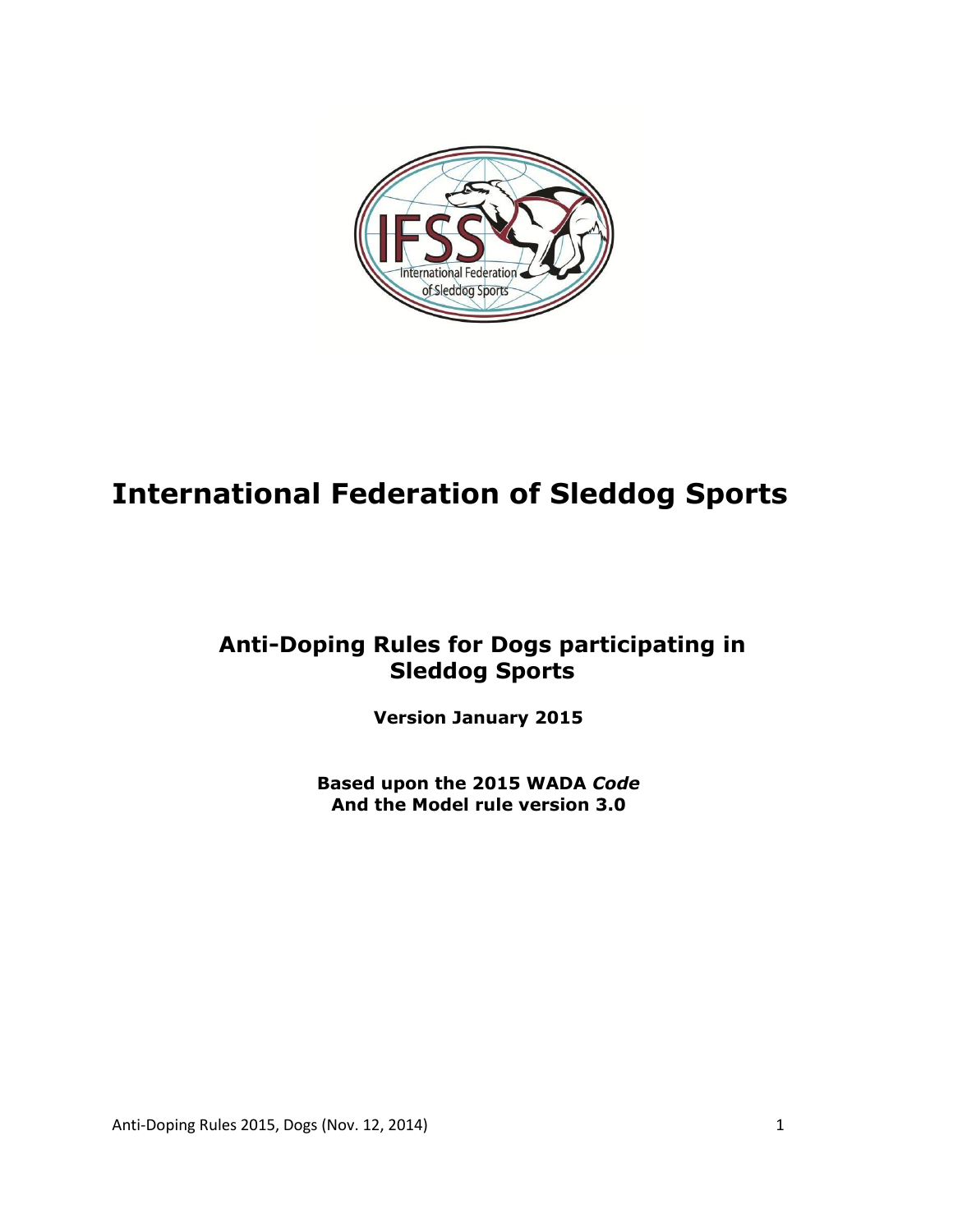## **TABLE OF CONTENTS**

| <b>ARTICLE 1</b>  | FUNDAMENTAL RATIONALE FOR THE CODE AND IFSS'S ANTI-DOPING RULES FOR DOGS PARTICIPATING IN |
|-------------------|-------------------------------------------------------------------------------------------|
| <b>ARTICLE 2</b>  |                                                                                           |
| <b>ARTICLE 3</b>  |                                                                                           |
| <b>ARTICLE 4</b>  |                                                                                           |
| <b>ARTICLE 5</b>  |                                                                                           |
| <b>ARTICLE 6</b>  |                                                                                           |
| <b>ARTICLE 7</b>  |                                                                                           |
| <b>ARTICLE 8</b>  |                                                                                           |
| <b>ARTICLE 9</b>  |                                                                                           |
|                   |                                                                                           |
|                   |                                                                                           |
|                   |                                                                                           |
|                   |                                                                                           |
|                   |                                                                                           |
|                   |                                                                                           |
| <b>ARTICLE 16</b> | INCORPORATION OF IFSS ANTI-DOPING RULES FOR DOGS, PARTICIPATING IN SLEDDOG SPORTS         |
|                   |                                                                                           |
|                   |                                                                                           |
|                   |                                                                                           |
|                   |                                                                                           |
|                   |                                                                                           |
|                   |                                                                                           |
|                   | ARTICLE 22 ADDITIONAL ROLES AND RESPONSIBILITIES OF ATHLETES AND OTHER PERSONS  34        |
| <b>APPENDIX 1</b> |                                                                                           |
| <b>APPENDIX 2</b> |                                                                                           |
| <b>APPENDIX 3</b> |                                                                                           |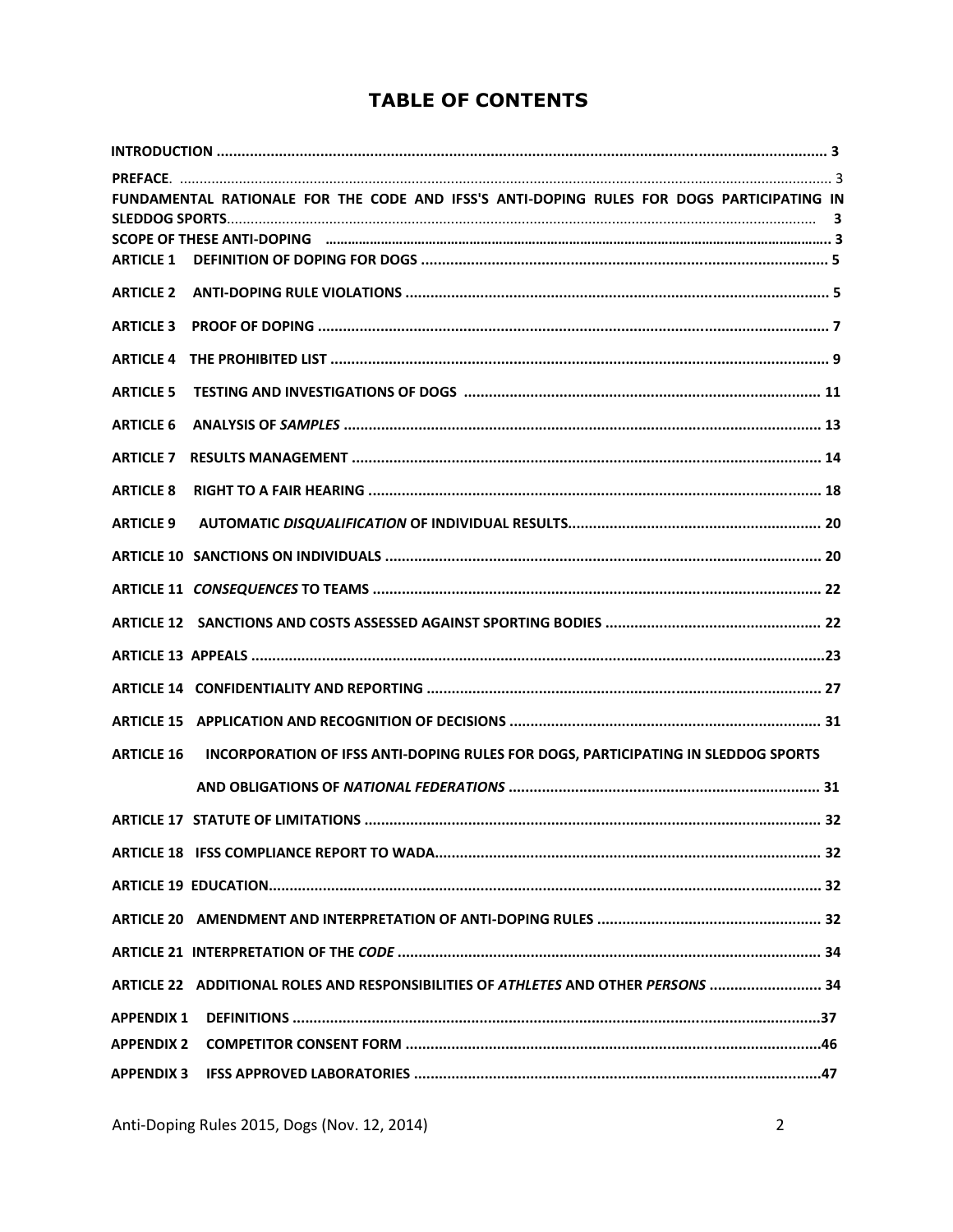## **INTRODUCTION**

#### **Preface**

These Anti-Doping Rules for Dogs are adopted and implemented in accordance with IFSS's responsibilities under the *Code*, and in furtherance of IFSS's continuing efforts to eradicate doping of dogs in Sleddog Sports. These rules are also consistent with the World Anti-Doping Code (WADC). If any items here are not properly regulated the WADC is prevailing. Comments and notes are in this regulation not included, but will be found in the Anti-Doping Rules for Sleddog Sport Athletes.

These Anti-Doping Rules aimed to enforce anti-doping principles in a global and harmonized manner. They are not intended to be subject to or limited by any national requirements and legal standards applicable to criminal or civil proceedings.

## **Fundamental Rationale for the** *Code* **and IFSS's Anti-Doping Rules for Dogs participating in Sleddog Sports**

Anti-Doping programs seek to preserve what is intrinsically valuable about Sleddog Sport. This intrinsic value is often referred to as "the spirit of sport". The spirit of Sleddog Sport is reflected in these values:

- Ethics, fair play and honesty
- Health and welfare for the dog
- Excellence in performance
- Character and education
- Fun and joy
- Teamwork, human and *Dog(s)* combining their efforts to perform
- Dedication and commitment
- Respect for rules and laws
- Respect for oneself, one's *Dog(s)* and other Participants and their *Dogs*
- Courage
- Community and solidarity.

Doping is fundamentally contrary to the spirit of Sleddog Sport.

## **Scope of these Anti-Doping Rules**

These Anti-Doping Rules for Dogs participating in *Sleddog Sports* shall apply to IFSS and to each of its *National Federations.* They also apply to the following *Athletes*, Owners, *or Dogs Support Personnel*, each of whom is deemed, as a condition of his/her membership, accreditation and/or participation in *Sleddog Sport*, to have agreed to be bound by these Anti-Doping Rules, and to have submitted to the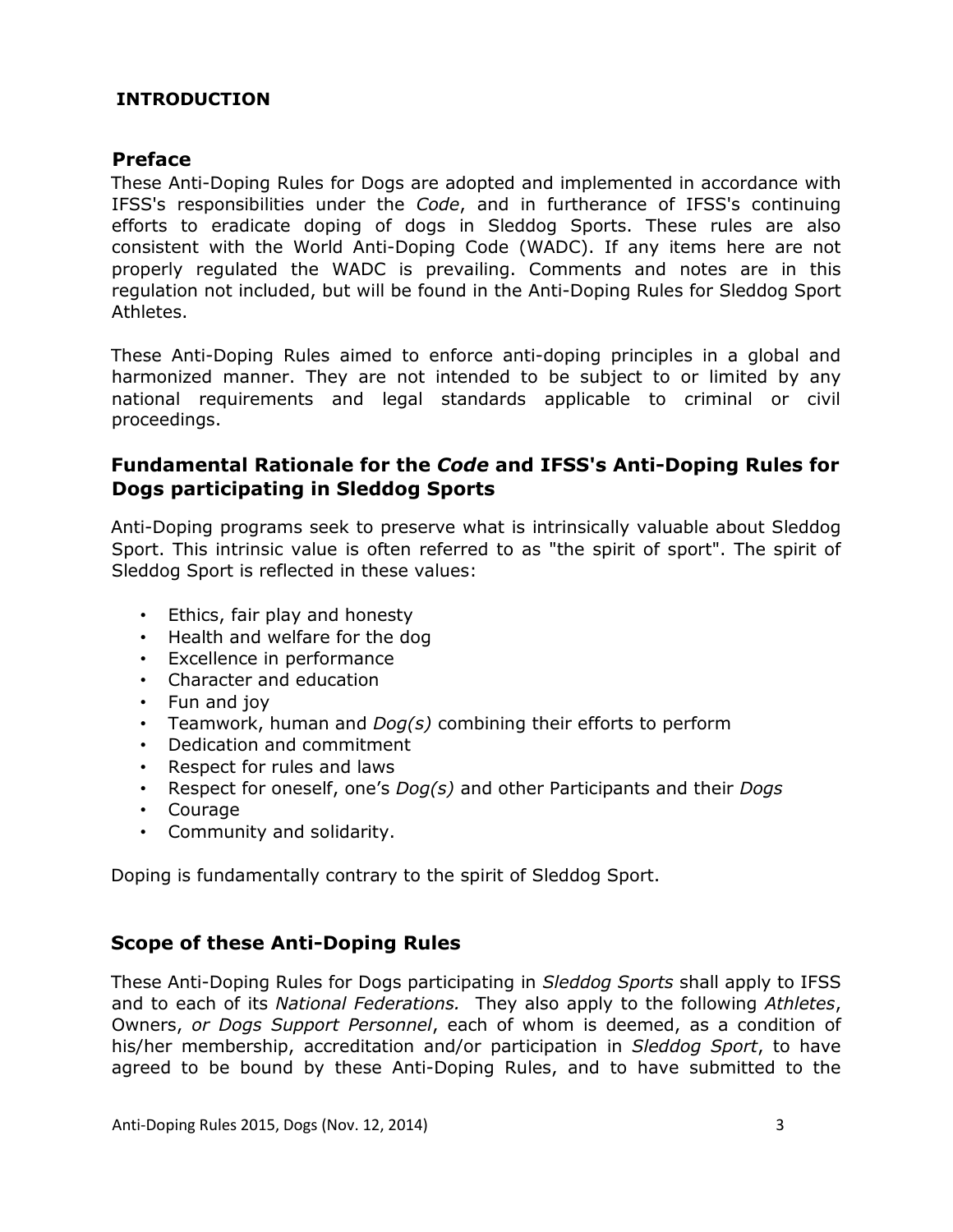authority of IFSS to enforce these Anti-Doping Rules and to the jurisdiction of the hearing panels specified in Article 8 and Article 13 to hear and determine cases and appeals brought under these Anti-Doping Rules:

- a. all *Athletes* and *Dogs Support Personnel* who are members of IFSS, or of any *National Federation*, or of any *Provisional* or *Associate Member* of the IFSS or of any member or affiliate organization of any *National Federation Provisional* or *Associate Member* (including any clubs, teams, associations or leagues);
- b. all *Athletes* and *Dogs Support Personnel* participating in such capacity in *Events*, *Competitions* and other activities organized, convened, authorized or recognized by IFSS or any *National Federation*, or of any *Provisional* or *Associate Member* of IFSS or any member or affiliate organization of any *National Federation Provisional* or *Associate Member* (including any clubs, teams, associations or leagues), wherever held;
- c. any other *Athletes* or *Dogs Support Personnel* or other *Person* who, by virtue of an accreditation, a license or other contractual arrangement, or otherwise, is subject to the jurisdiction of IFSS, or of any *National Federation*, or of any *Provisional* or *Associate Member* of the IFSS or any member or affiliate organization of any *National Federation Provisional* or *Associate Member* (including any clubs, teams, associations or leagues), for purposes of anti-doping.
- d. *Athletes*, who are not regular members of IFSS or one of its *National or Provisional Federations*, but who want to be eligible to compete in a particular *International Event*.

It is the responsibility of each *National Federation* to ensure that all national level *testing* on the *National Federation's Athletes' Dogs* complies with these Anti-Doping Rules. In some countries, the *National Federation* itself will be conducting the *Doping Control* described in these Anti-Doping Rules. In other countries, many of the *Doping Control* responsibilities of the *National Federation* have been delegated or assigned by statute or agreement to a *National Anti-Doping Organization*. In those countries, references in these Anti-Doping Rules to the *National Federation*  shall apply, as appropriate, to the *National Anti-Doping Organization*.

These Anti-Doping Rules for *Dogs* participating in *Sled Dog Sports* shall apply to all *Doping Controls* on *Dogs* over which the IFSS, its *National Federations Provisional* or *Associate Member* have jurisdiction.

However, if a National Anti-Doping Organization (NADO) has stricter prohibited lists, or if National Animal Welfare Laws are stricter than these IFSS Anti-Doping Rules, The National Federation may include those stricter rules into their national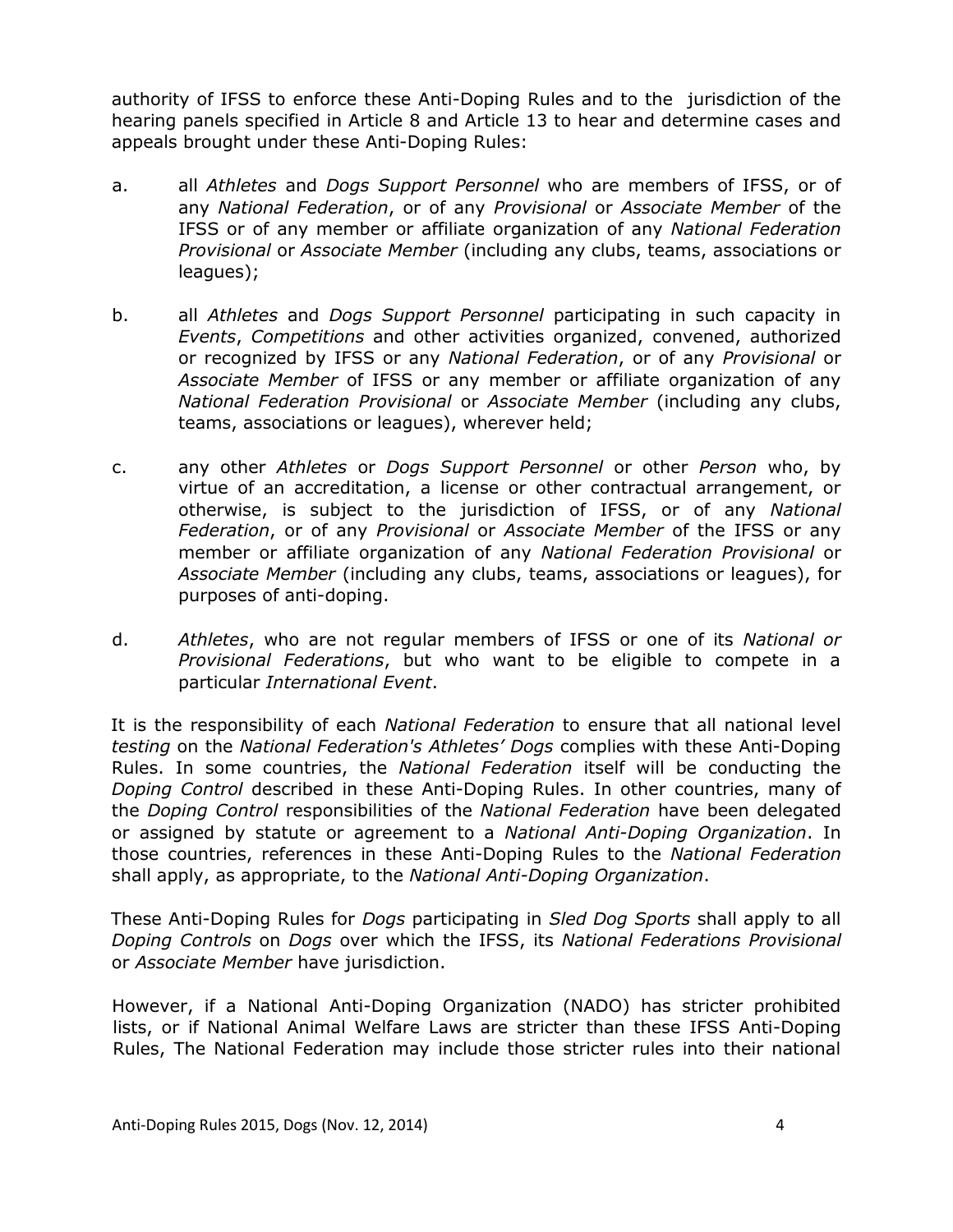Anti-Doping rules and apply them at their events. A Race Giving Organization (RGO) must inform about such stricter rules.

## **ARTICLE 1 DEFINITION OF DOPING FOR** *DOGS*

Doping is defined as the occurrence of one or more of the anti-doping rule violations set forth in Article 2.1 through Article 2.10 of these Anti-Doping Rules.

#### **ARTICLE 2 ANTI-DOPING RULE VIOLATIONS**

The purpose of Article 2 is to specify the circumstances and conduct which constitute anti-doping rule violations. Hearings in doping cases will proceed based on the assertion that one or more of these specific rules have been violated.

*Athletes*, Owners, *or Dogs Support Personnel* shall be responsible for knowing what constitutes an anti-doping rule violation and the substances and methods which have been included on the *Prohibited List* and the *Controlled List* for *Dogs*.

The following constitute anti-doping rule violations:

#### **2.1 Presence of a** *Prohibited Substance* **or its** *Metabolites* **or** *Markers* **in a**  *Dog's Sample.*

**2.1.1** It is each *Athlete's* personal duty to ensure that no *Prohibited Substance* enters his or her *Dog's* body. *Athletes* are responsible for any *Prohibited Substance* or its *Metabolites* or *Markers* found to be present in their *Dog's Samples*. Accordingly, it is not necessary that intent, *Fault*, negligence or knowing *Use* on the *Athlete's* part be demonstrated in order to establish an anti-doping rule violation under Article 2.1.

**2.1.2** Sufficient proof of an anti-doping rule violation under Article 2.1 is established by any of the following: presence of a *Prohibited Substance* or its *Metabolites* or *Markers* in the *Athlete's Dog's* A *Sample* where the *Athlete*  waives analysis of the B *Sample* and the B *Sample* is not analyzed; or, where the *Athlete's Dog's* B *Sample* is analyzed and the analysis of the *Athlete's Dog's* B *Sample* confirms the presence of the *Prohibited Substance* or its *Metabolites* or *Markers* found in the *Athlete's Dog's* A *Sample*.

**2.1.3** Excepting those substances for which a quantitative threshold is specifically identified in the *Prohibited List for Dogs*, the presence of any quantity of a *Prohibited Substance* or its *Metabolites* or *Markers* in an *Athlete's* Dogs *Sample* shall constitute an anti-doping rule violation.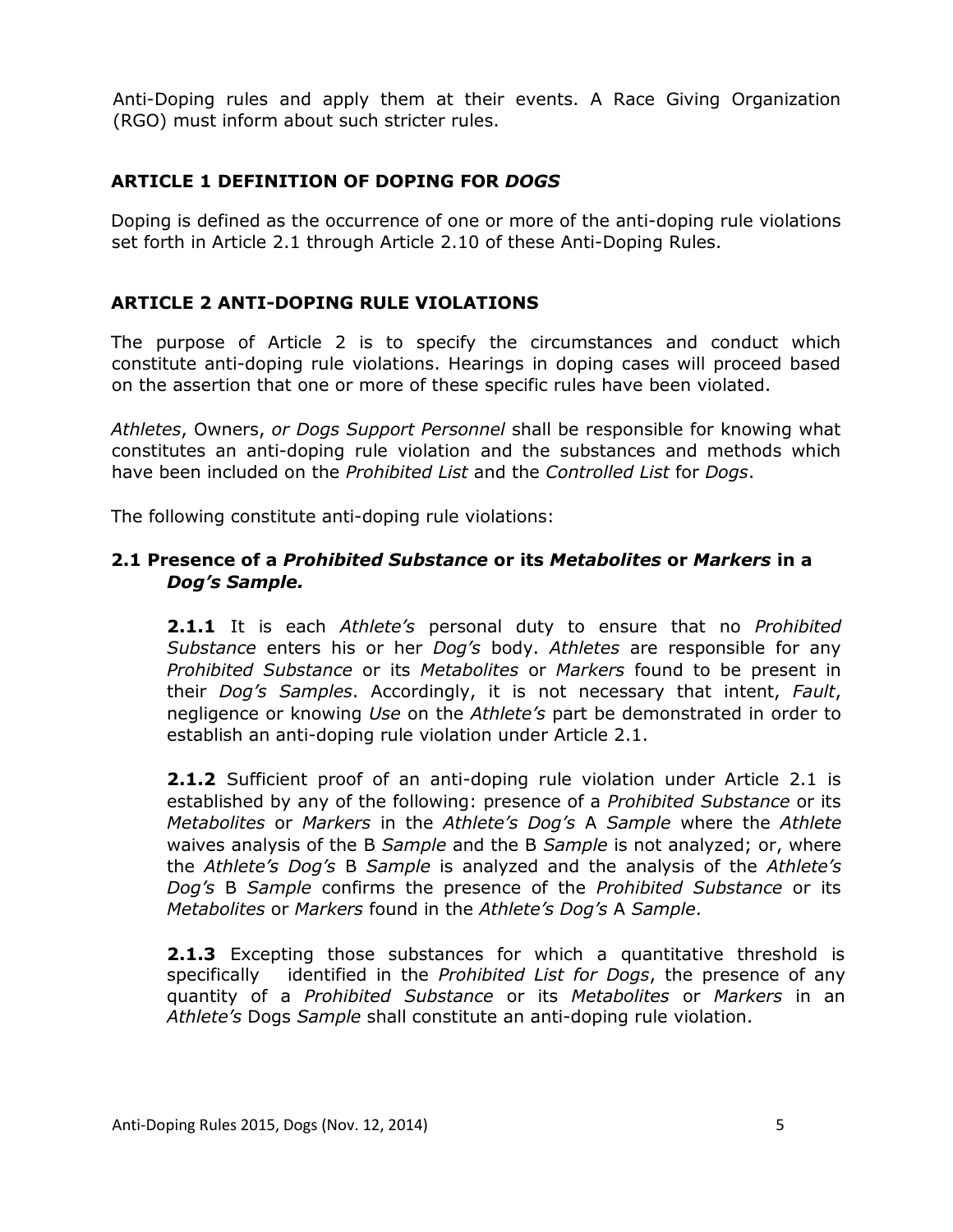**2.1.4** As an exception to the general rule of Article 2.1, the *Prohibited List* for *Dogs* may establish special criteria for the evaluation of *Prohibited Substances*  that can also be produced endogenously *in Dogs* participating in *Sled Dog Sports*

#### **2.2** *Use* **or** *Attempted Use* **of a** *Prohibited Substance* **or a** *Prohibited Method* **for** *Dogs* **participating in** *Sleddog Sports.*

**2.2.1** It is each *Athlete*'s personal duty to ensure that no *Prohibited Substance* enters his or her *Dog's* body and that no *Prohibited Method* is *Used*. Accordingly, it is not necessary that intent, *Fault*, negligence or knowing *Use* on the *Athlete*'s part be demonstrated in order to establish an anti-doping rule violation for *Use* of a *Prohibited Substance* or a *Prohibited Method*.

**2.2.2** The success or failure of the *Use* or *Attempted Use* of a *Prohibited Substance* or *Prohibited Method* is not material. It is sufficient that the *Prohibited Substance* or *Prohibited Method* was *Used* or *Attempted* to be *Used*  for an anti-doping rule violation to be committed.

## **2.3 Evading, Refusing or Failing to Submit to** *a Dog's Sample* **Collection.**

Evading *Dog's Sample* collection, or without compelling justification refusing or failing to submit to *Dog's Sample* collection after notification as authorized in these Anti-Doping Rules or other applicable anti-doping rules.

#### **2.4 Whereabouts Failures.**

Not Applicable for dogs.

## **2.5** *Tampering* **or** *Attempted Tampering* **with any part of** *Doping Control of Dogs* **participating in** *Sleddog Sports.*

Conduct which subverts the *Doping Control* process but which would not otherwise be included in the definition of *Prohibited Methods. Tampering* shall include, without limitation, intentionally interfering or attempting to interfere with a *Doping Control*  official, providing fraudulent information to an *Anti-Doping Organization*, or intimidating or attempting to intimidate a potential witness.

#### **2.6** *Possession* **of a** *Prohibited Substance* **or a** *Prohibited Method for Dogs participating in Sleddog Sports*

**2.6.1** *Possession* by *Athletes*, Owners, *or Dogs Support Personnel In-Competition* of any *Prohibited Substance* or any *Prohibited Method*, or *Possession* by *Athletes*, Owners, *or Dogs Support Personnel Out-of-*

*Competition* of any *Prohibited Substance* or any *Prohibited Method* which is prohibited *Out-of-Competition* unless it can be established that the *Possession* is consistent with a Veterinarian certificate, or, if the Prohibited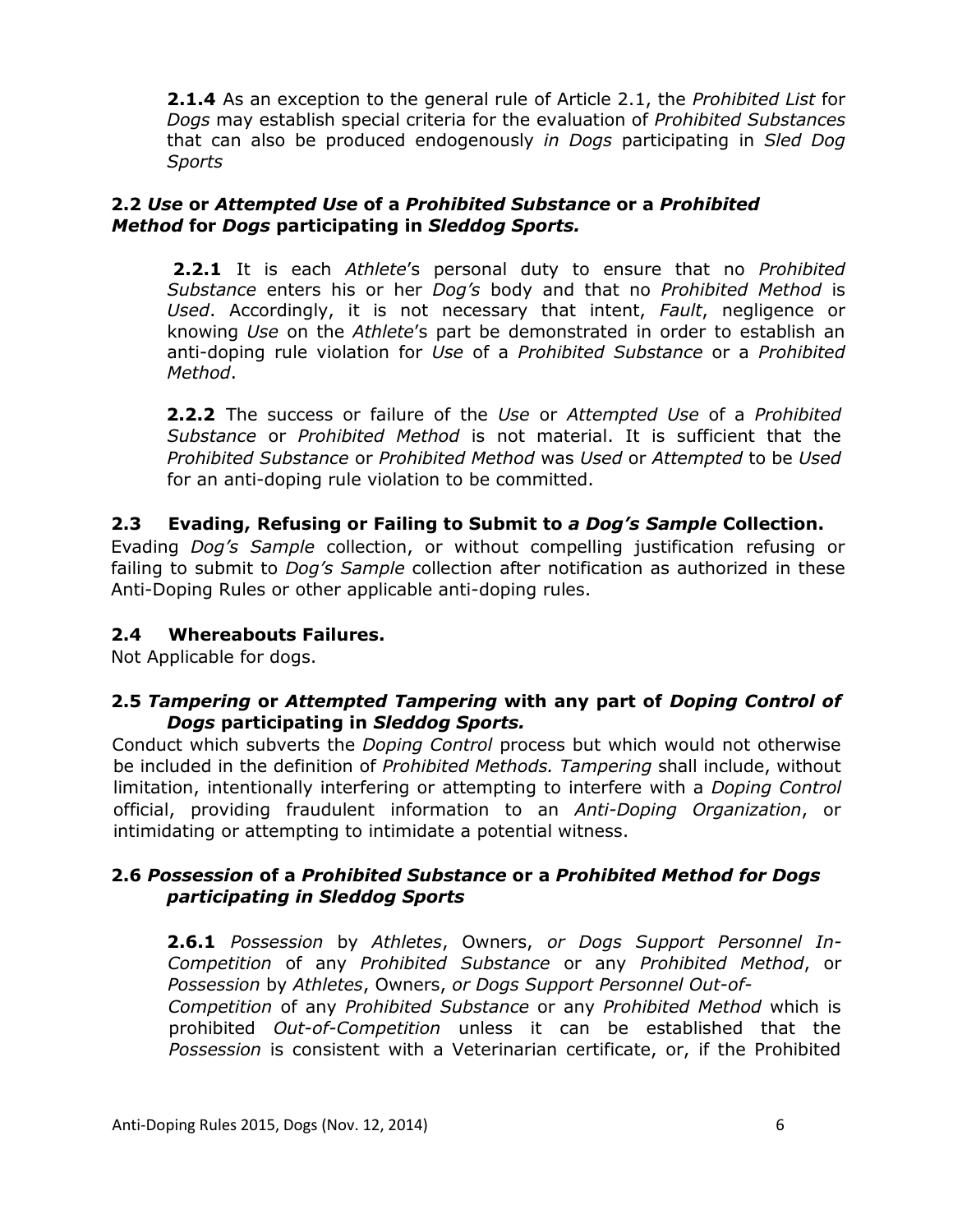Substance occurs as a human medication, is consistent with the certified need of an *Athlete*, Owner, *or Dogs Support Personnel.*

## **2.7** *Trafficking* **or** *Attempted Trafficking* **in any** *Prohibited Substance* **or**  *Prohibited Method for Dogs* **participating in** *Sleddog Sports*

**2.8** *Administration* **or** *Attempted Administration* **to any** *Dog In-Competition* **of any** *Prohibited Substance or Prohibited Method*  **prohibited for** *Dogs* **or** *Administration* **or** *Attempted Administration* **to any** *Dog Out-of-Competition* **of any** *Prohibited Substance* **or any**  *Prohibited Method* **that is prohibited for** *Dogs Out-of-Competition*

## **2.9 Complicity**

Assisting, encouraging, aiding, abetting, conspiring, covering up or any other type of intentional complicity involving an anti-doping rule violation, *Attempted* antidoping rule violation or violation of Article 10.12.1 in the Standard for Athletes by another *Person*.

## **2.10 Prohibited Association**

Not applicable for dogs.

## **ARTICLE 3 PROOF OF DOPING**

#### **3.1 Burdens and Standards of Proof**

IFSS shall have the burden of establishing that an anti-doping rule violation has occurred. The standard of proof shall be whether IFSS has established an antidoping rule violation to the comfortable satisfaction of the hearing panel bearing in mind the seriousness of the allegation which is made. This standard of proof in all cases is greater than a mere balance of probability but less than proof beyond a reasonable doubt. Where these Anti-Doping Rules for *Dogs* participating in *Sleddog Sports* place the burden of proof upon the *Athlete* or other *Person* alleged to have committed an anti-doping rule violation to rebut a presumption or establish specified facts or circumstances, the standard of proof shall be by a balance of probability.

#### **3.2 Methods of Establishing Facts and Presumptions**

Facts related to anti-doping rule violations may be established by any reliable means, including admissions. The following rules of proof shall be applicable in doping cases:

**3.2.1** Analytical methods or decision limits approved by IFSS or *WADA* after consultation within the relevant *Dog* scientific community and which have been the subject of peer review are presumed to be scientifically valid. Any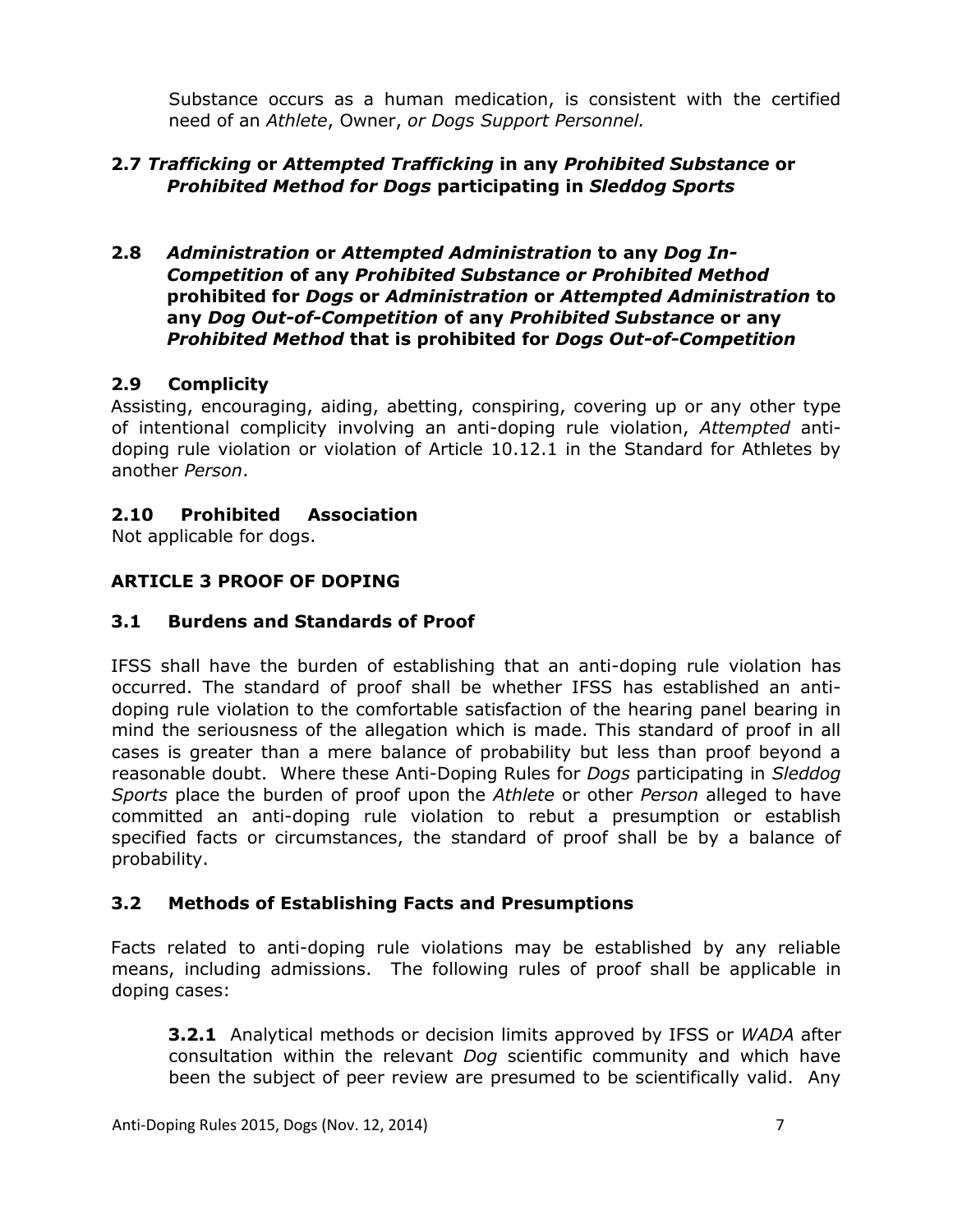*Athlete* or other *Person* seeking to rebut this presumption of scientific validity shall, as a condition precedent to any such challenge, first notify IFSS or *WADA* of the challenge and the basis of the challenge. *CAS* on its own initiative may also inform IFSS or *WADA* of any such challenge. At IFSS or

*WADA*'s request, the *CAS* panel shall appoint an appropriate scientific expert to assist the panel in its evaluation of the challenge. Within 10 days of IFSS or *WADA*'s receipt of such notice, and IFSS or *WADA*'s receipt of the *CAS* file, IFSS or *WADA* shall also have the right to intervene as a party, appear amicus curiae, or otherwise provide evidence in such proceeding.

**3.2.2** IFSS-accredited laboratories, approved by WADA, and other laboratories approved by *IFSS*, are presumed to have conducted *Sample*  analysis and custodial procedures in accordance with their Standard for Animal Laboratories. The *Athlete* or other *Person* may rebut this presumption by establishing that a departure from the Standard for Animal Laboratories occurred which could reasonably have caused the *Adverse Analytical Finding*. If the *Athlete* or other *Person* rebuts the preceding presumption by showing that a departure from the Standard for Laboratories occurred which could reasonably have caused the *Adverse Analytical Finding*, then IFSS shall have the burden to establish that such departure did not cause the *Adverse Analytical Finding*.

**3.2.3** Departures from any other *International Standard* or other anti-doping rule or policy set forth in the *Code* or these Anti-Doping Rules which did not cause an *Adverse Analytical Finding* or other anti-doping rule violation shall not invalidate such evidence or results. If the *Athlete* or other *Person* establishes a departure from another *International Standard* or other antidoping rule or policy which could reasonably have caused an anti-doping rule violation based on an IFSS *Adverse Analytical Finding* or other anti-doping rule violation, then shall have the burden to establish that such departure did not cause the *Adverse Analytical Finding* or the factual basis for the antidoping rule violation.

**3.2.4** The facts established by a decision of a court or professional disciplinary tribunal of competent jurisdiction which is not the subject of a pending appeal shall be irrebuttable evidence against the *Athlete* or other *Person* to whom the decision pertained of those facts unless the *Athlete* or other *Person* establishes that the decision violated principles of natural justice.

**3.2.5** The hearing panel in a hearing on an anti-doping rule violation may draw an inference adverse to the *Athlete* or other *Person* who is asserted to have committed an anti-doping rule violation based on the *Athlete's* or other *Person*'s refusal, after a request made in a reasonable time in advance of the hearing, to appear at the hearing (either in person or telephonically as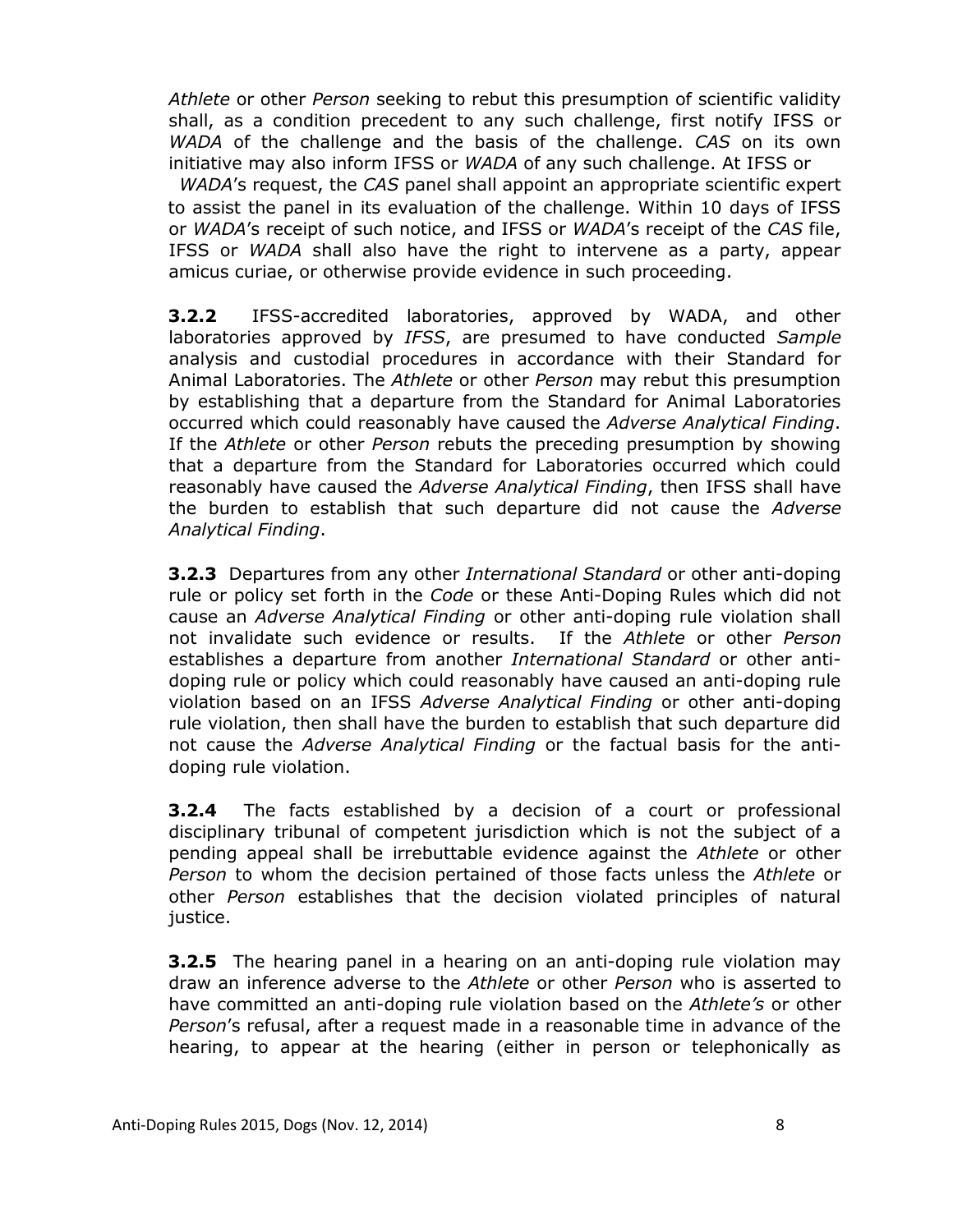directed by the hearing panel) and to answer questions from the hearing panel or IFSS.

## **ARTICLE 4 THE PROHIBITED LIST FOR DOGS**

## **4.1 Incorporation of the** *Prohibited List* **and** *the Controlled List for Dogs*

These Anti-Doping Rules incorporate the *Prohibited List* and the *Controlled List* applicable to *Dogs* participating in *Sleddog Sports*, which are published and revised by the IFSS in conformity with the procedures followed by *WADA* for publication and revision of WADAs own *Prohibited List.*

The IFSS will ensure that each *National Federation, Provisional* and *Associate Member* has access to the current *Prohibited List* and *Controlled list* for *Dogs*, and they shall ensure that the current *Prohibited List* and *the Controlled List* for *Dogs*  are available to its members and constituents.

#### **4.2** *Prohibited Substances* **and** *Prohibited Methods* **Identified on the**  *Prohibited List and Controlled List* **for** *Dogs* **participating in** *Sleddog Sports*

## **4.2.1** *Prohibited Substances* and *Prohibited Methods*

Unless provided otherwise in the *Prohibited List, consisting of Prohibited Substances and Prohibited Methods,* for *Dogs* and/or a revision, the *Prohibited List* for *Dogs* and revisions shall go into effect under these Anti Doping Rules immediately after publication of the *Prohibited List for Dogs* by the IFSS. All *Athletes* and other *Persons* shall be bound by the *Prohibited List*  for *Dogs*, and any revisions thereto, from the date they go into effect, without further formality. It is the responsibility of all *Athletes* and other *Persons* to familiarize themselves with the most up-to-date version of the *Prohibited List* for *Dogs* and all revisions thereto.

#### **4.2.1** *Controlled List*

Unless provided otherwise in *the Controlled List* for *Dogs* and/or a revision, *the Controlled List* for *Dogs* and revisions shall go into effect under these Anti-Doping Rules immediately after publication of *the Controlled List* for *Dogs* by the IFSS. All *Athletes* and other *Persons* shall be bound by *the Controlled List* for *Dogs*, and any revisions thereto, from the date they go into effect, without further formality. It is the responsibility of all *Athletes*  and other *Persons* to familiarize themselves with the most up-to-date version of the *Controlled List* for *Dogs* and all revisions thereto.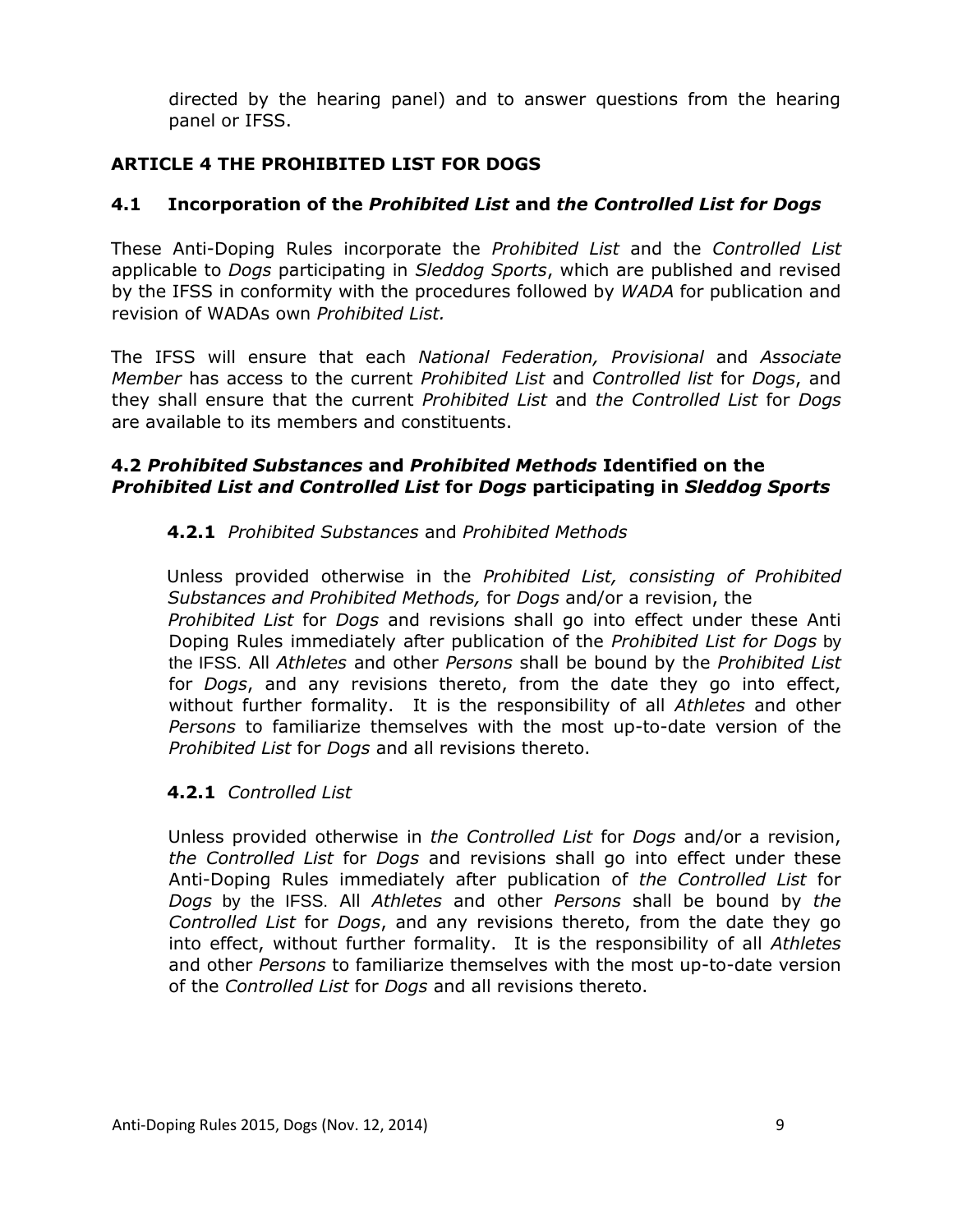## **4.3** *IFSS'***s Determination of the** *Prohibited List* **and the** *Controlled List* **for**  *Dogs* **participating in** *Sleddog Sports*

**4.3.1** *IFSS's* determination of the classes of *Prohibited Substances* and *Prohibited Methods* that will be included on the *Prohibited List* for *Dogs*, the classification of substances into categories on the *Prohibited List*, and the classification of a substance as prohibited at all times or *In-Competition* only, is final and shall not be subject to challenge by an *Athlete* or other *Person* based on an argument that the substance or method was not a masking agent or did not have the potential to enhance performance, represent a health risk, suppress signs of illness or violate the spirit of sport.

**4.3.2** *IFSS's* determination of the Groups of *Controlled Substances,* that will be included on the *Controlled List* for *Dogs,* and the classification of substances into categories on this Controlled *List* is final and shall not be subject to challenge by an *Athlete* or other *Person* based on an argument that the substance or method was not a masking agent or did not have the potential to enhance performance, represent a health risk, suppress signs of illness or violate the spirit of sport.

**4.3.3** If two of these criteria are met or present for substances or methods, the substance or method will be put in force in the *Prohibited Lists* for *Dogs*:

- having a potential as performing enhancers
- being a health risk for the *Dog*
- suppressing signs of illness or injuries
- having possibility to mask *Prohibited Substances* and/or *Method*s.

It cannot be justifiably argued that a *Prohibited Substance* or *Prohibited Method* is necessary to protect a *Dog* from a recognized risk of physical deterioration during an *Event.* The cause of the risk itself must be sought and eliminated; or the *Dog* must be withdrawn from the *Event.* A major principle in the *Sleddog Sports* is that no *Dog* must be made to perform beyond the limit of its natural capacity by any artificial means whatsoever.

## **4.4 Medical treatment of Dog(s)**

**4.4.1** Any *Dog* has the right to be treated for any injury or illness for its welfare. If this treatment requires a substance listed in the *Controlled List* the following requirements must be met before the dog is allowed to participate in *Competition*:

4.4.1.1 Treatment must be done by a veterinarian who is obliged to register all treatment in a veterinary journal.

4.4.1.2 The veterinarian must give clearance for when the *Dog* may participate in *Competitions* (Waiting period).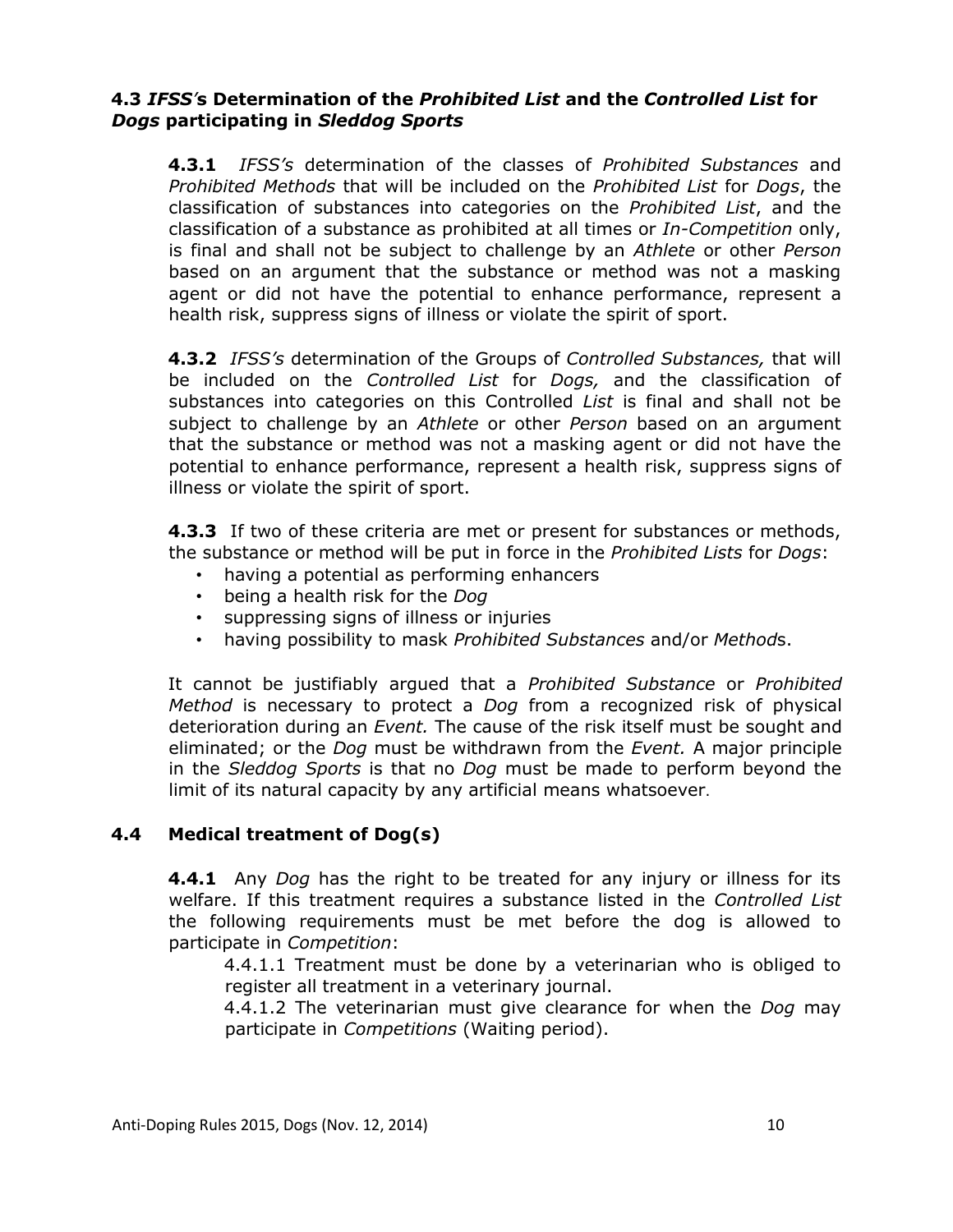4.4.1.3 If a *Dog* for any reason will participate with a substance listed on the *Controlled List,* one of these forms must be properly filled in and approved:

- *Veterinary Medication Form no 1*
- *Veterinary Medication Form no 2* (Authorization for the use of Thyroid Hormone Supplement).

A signed copy of the veterinary journal must be available in competitions.

#### **ARTICLE 5** *TESTING* **AND INVESTIGATIONS OF** *DOGS*

#### **5.1 Purpose of** *Testing* **and Investigations**

*Testing* and investigations shall only be undertaken for anti-doping purposes. They shall be conducted in conformity with the provisions of the IFSS Standard for Testing of Dogs.

**5.1.1** *Testing* shall be undertaken to obtain analytical evidence of a *Prohibited Substance* or *Prohibited Method* for *Dogs* participating in *Sleddog Sports.*

All testing related activities conducted by IFSS shall be in conformity with the IFSS Standard for Testing.

**5.1.2** Investigations shall be undertaken:

5.1.2.1 in relation to *Atypical Findings*, in accordance with Articles 7.4, gathering intelligence or evidence (including, in particular, analytical evidence) in order to determine whether an anti-doping rule violation has occurred under Article 2.1 and/or Article 2.2; and

5.1.2.2 in relation to other indications of potential anti-doping rule violations, in accordance with Article 7.7, gathering intelligence or evidence (including, in particular, non-analytical evidence) in order to determine whether an anti-doping rule violation has occurred under any of Articles 2.2 to 2.10.

**5.1.3** IFSS may obtain, assess and process anti-doping intelligence from all available sources, to inform the development of an effective, intelligent and proportionate test distribution plan, to plan Target Testing, and/or to form the basis of an investigation into a possible anti-doping rule violation(s).

#### **5.2 Authority to conduct** *Testing*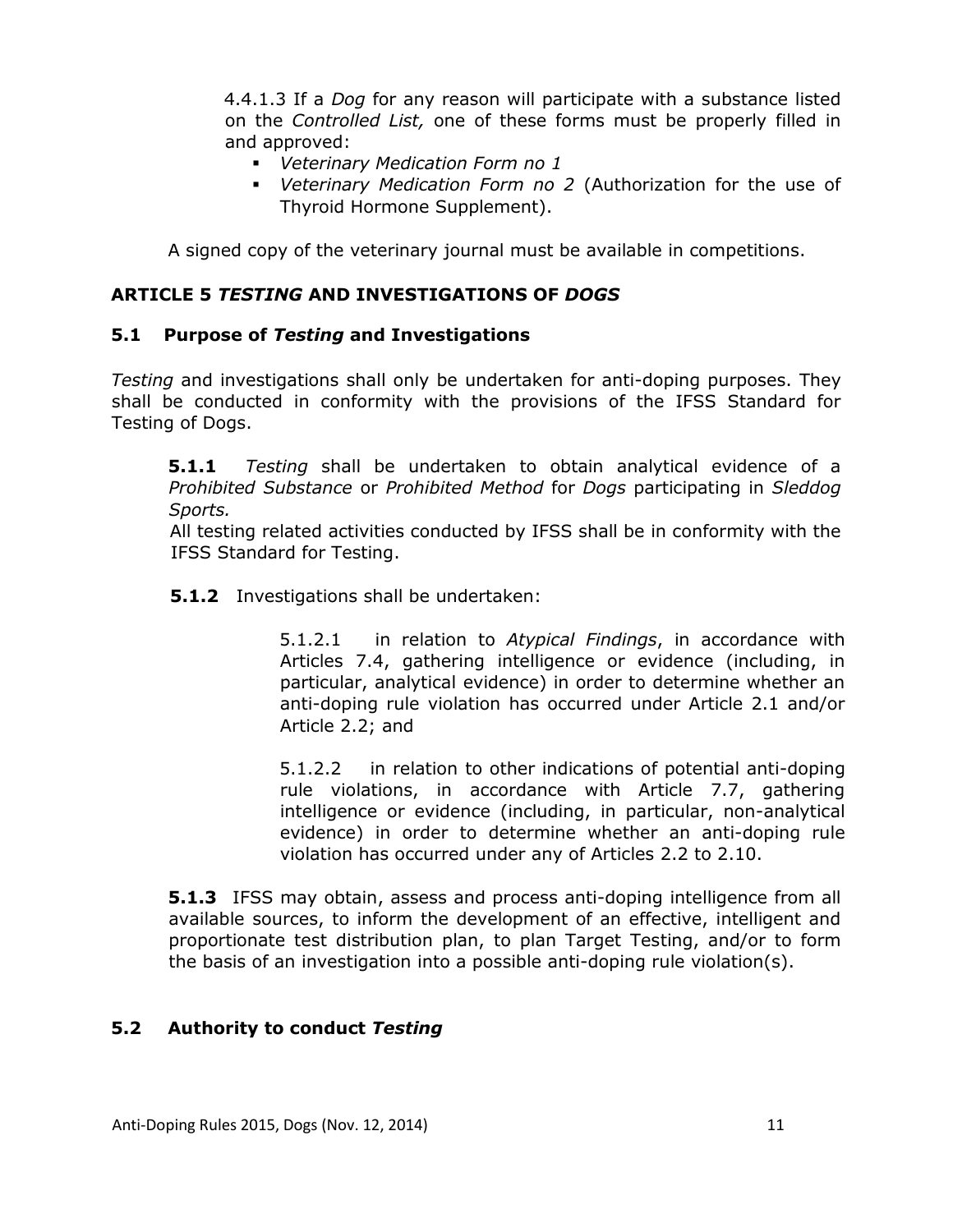**5.2.1** Subject to the jurisdictional limitations for *Event Testing* set out in Article 5.3 of the *Code*, IFSS shall have *In-Competition* and *Out-of-Competition Testing* authority over all of the *Dogs* specified in the Introduction to these Anti-Doping Rules (under the heading "Scope").

**5.2.2** IFSS may require to test any *Dog,* over which it has the *Testing* authority, at any time and at any place.

IFSS has testing authority to *Dogs* that will participate, are participating or have been participating within the last year in any Sleddog *Competition*.

**5.2.3** *WADA* shall have *In-Competition* and *Out-of-Competition Testing* authority as set out in Article 20.7.8 of the *Code*.

**5.2.4** If IFSS delegates or contracts any part of *Testing* to a *National Anti-Doping Organization* (directly or through a *National Federation*), that *National Anti-Doping Organization* may collect additional *Samples* or direct the laboratory to perform additional types of analysis at the *National Anti Doping Organization*'s expense. If additional *Samples* are collected or additional types of analysis are performed, IFSS shall be notified.

## **5.3** *Event Testing*

**5.3.1** Except as provided in Article 5.3 of the *Code*, only a single organization should be responsible for initiating and directing *Testing* at *Event Venues* during an *Event Period*. At *International Events*, the collection of *Samples* shall be initiated and directed by IFSS (or any other international organization which is the ruling body for the *Event*). At the request of IFSS (or any other international organization which is the ruling body for an *Event*), any *Testing* during the *Event Period* outside of the *Event Venues* shall be coordinated with IFSS (or the relevant ruling body of the *Event*).

**5.3.2** If an *Anti-Doping Organization* which would otherwise have *Testing* authority but is not responsible for initiating and directing *Testing* at an *Event* desires to conduct *Testing* of *Dogs* at the *Event Venues* during the *Event Period*, the *Anti-Doping Organization* shall first confer with IFSS (or any other international organization which is the ruling body of the *Event*) to obtain permission to conduct and coordinate such *Testing*. If the *Anti-Doping Organization* is not satisfied with the response from IFSS (or any other international organization which is the ruling body of the *Event*), the *Anti-Doping Organization* may ask *WADA* for permission to conduct *Testing* and to determine how to coordinate such *Testing*, in accordance with the IFSS Standard for *Testing*. *WADA* shall not grant approval for such *Testing* before consulting with and informing IFSS (or any other international organization which is the ruling body for the *Event*). *WADA*'s decision shall be final and not subject to appeal. Unless otherwise provided in the authorization to conduct *Testing*, such tests shall be considered *Out-of-Competition* tests*.*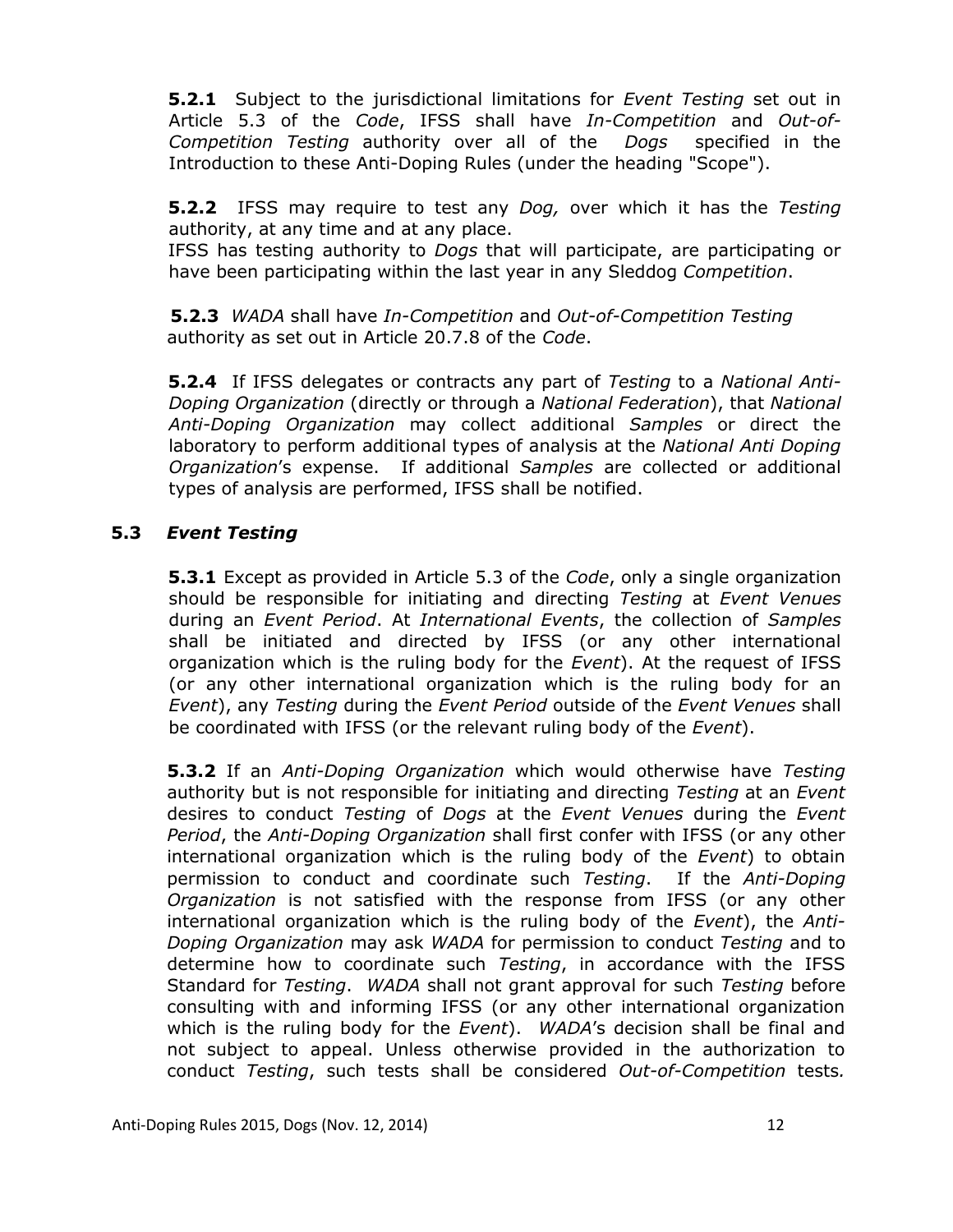Results management for any such test shall be the responsibility of the *Anti-Doping Organization* initiating the test unless provided otherwise in the rules of the ruling body of the *Event*.

## **5.4 Test Distribution Planning**

IFSS shall develop and implement an effective, intelligent and proportionate test distribution plan that prioritizes appropriately between disciplines, types of *Testing*, types of *Samples* collected, and types of *Sample* analysis, all in compliance with the requirements of its Standard for Testing. IFSS shall provide *WADA* upon request with a copy of its current test distribution plan.

**5.5 Coordination of** *Testing* (Not applicable for dogs, due to ADAMS limitations).

- **5.6** *Athlete* **Whereabouts Information** (Not applicable for dogs).
- **5.7 Retired** *Dogs* **Returning to** *Competition* (Not applicable for dogs).

#### **5.8** *Independent Observer Program*

IFSS and the organizing committees for IFSS *Events*, as well as the *National Federations* and the organizing committees for *National Events,* shall authorize and facilitate the *Independent Observer Program* at such *Events* if applicable.

## **ARTICLE 6 ANALYSIS OF** *SAMPLES* **FROM** *DOGS*

*Samples* collected from *Dogs* participating in *Sleddog Sports* shall be analyzed in accordance with the following principles:

#### **6.1 Use of Accredited and Approved Laboratories**

For purposes of Article 2.1, *Samples* taken from *Dogs* shall be analyzed only in laboratories accredited or otherwise approved by IFSS, and in due course accepted by *WADA*. The choice of the *IFSS*-accredited or *IFSS*-approved laboratory used for the *Sample* analysis shall be determined exclusively by IFSS.

#### **6.2 Purpose of Analysis of** *Samples*

**6.2.1** All samples conducted by IFSS personnel are IFSS property. *Samples* shall be analyzed to detect *Prohibited Substances* and *Prohibited Methods*. *Samples* taken from *Dogs* may be collected and stored for future analysis.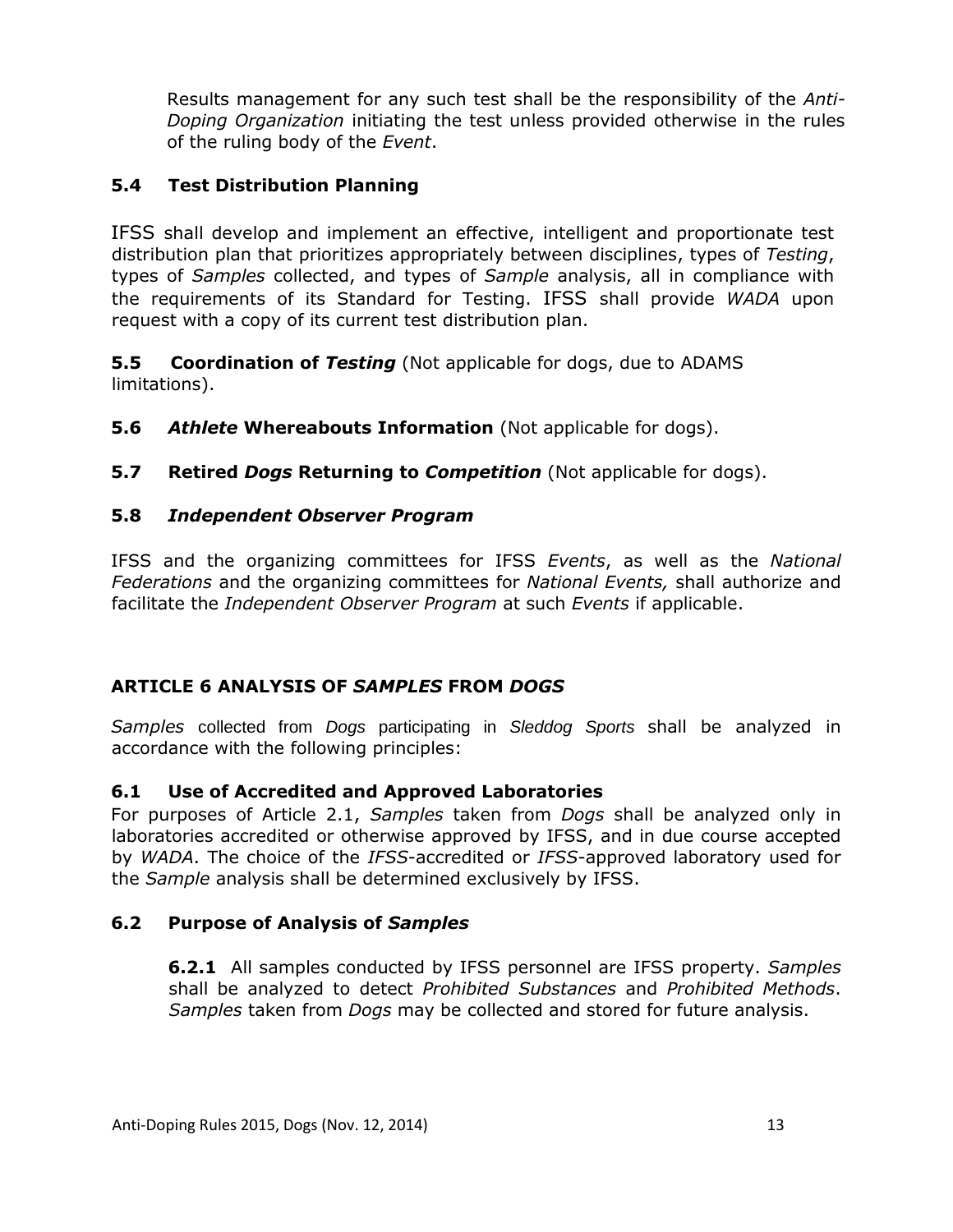## **6.3 Research on** *Samples*

No *Sample* taken from *Dogs* may be used for research without the *Athlete's* written consent. *Samples* used for purposes other than Article 6.2 shall have any means of identification removed such that they cannot be traced back to a particular *Athlete's Dog*.

#### **6.4 Standards for** *Sample* **Analysis and Reporting**

Laboratories shall analyze *Samples* taken from *Dogs* and report results to the IFSS official or the organization that has ordered the analysis with a copy, if applicable, to IFSS.

## **6.5 Further Analysis of** *Samples*

Any *Sample* taken from *Dogs* may be stored and subsequently subjected to further analysis. for the purposes set out in Article 6.2: (a) by *WADA* at any time; and/or (b) by IFSS at any time before both the A and B *Sample* analytical results (or A *Sample* result where B *Sample* analysis has been waived or will not be performed) have been communicated by IFSS to the *Athlete* as the asserted basis for an Article 2.1 anti-doping rule violation. If the athlete does not have the daily care of the dog the athlete has the responsibility to inform the person in charge.

## **ARTICLE 7 RESULTS MANAGEMENT**

#### **7.1 Responsibility for Conducting Results Management**

**7.1.1** The circumstances in which IFSS shall take responsibility for conducting results management in respect of anti-doping rule violations involving *Dogs* under its jurisdiction shall be determined by reference to and in accordance with Article 7 of the *Code*.

**7.1.2** The IFSS Anti-Doping Committee shall appoint a Doping Review Panel of three persons, consisting of a Chair and two members with experience in Anti-Doping, for each occasion. In case of handling of national cases according to Article 7 of the *Code*, the Doping Review Panel will be appointed by the *National Federation* or *National Anti-Doping Organization* (NADO).

#### **7.2 Review of** *Adverse Analytical Findings* **from Tests Initiated by IFSS on**  *Dogs* **participating in** *Sleddog Sports*

Results management in respect of the results of tests initiated by IFSS shall proceed as follows: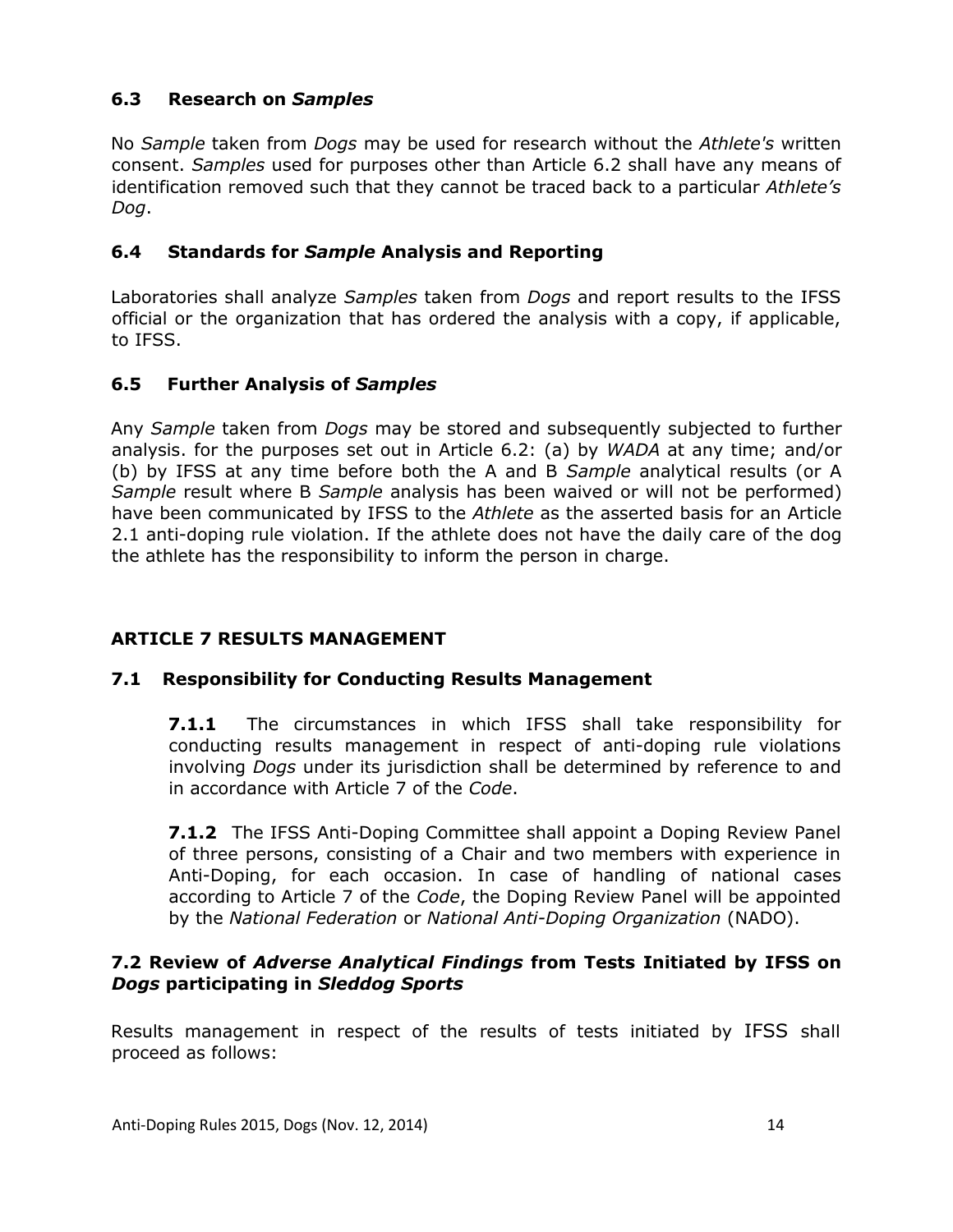**7.2.1** The results from all analyses must be sent to IFSS official or the organization that has ordered the analysis with a copy, if applicable, to IFSS in encoded form, in a report in English signed by an authorized representative of the laboratory. All communication must be conducted confidentially.

**7.2.2** Upon receipt of an *Adverse Analytical Finding* on *Dogs* participating in *Sleddog Sports*, IFSS or the actual recipient shall conduct a review to determine whether: (a) an applicable Dog's *Veterinary Medication Form 1 or 2* has been granted or (b) there is any apparent departure from the IFSS Standard for Testing or Standard for Animal Laboratories that caused the *Adverse Analytical Finding*.

**7.2.3** If the review of an *Adverse Analytical Finding* under Article 7.2.2 reveals an applicable *Veterinary Medication Form 1 or 2* or departure from the IFSS Standard for Testing or the Standard for Animal Laboratories that caused the *Adverse Analytical Finding*, the entire test shall be considered negative and the *Athlete*, the *Athlete*'s *National Anti-Doping Organization* and *WADA* shall be so informed.

## **7.3 Notification after Review Regarding** *Adverse Analytical Findings*

**7.3.1** If the review of an *Adverse Analytical Finding* on *Dogs* participating in *Sleddog Sports* under Article 7.2.2 does not reveal an applicable *Veterinary Medication Form 1 or 2* for *Dogs* or departure from the IFSS Standard for Testing or the Standard for Animal Laboratories that caused the *Adverse Analytical Finding*, IFSS shall promptly notify the *Athlete*, and simultaneously the *Athlete's National Sleddog Federation* and *WADA*, in the manner set out in Article 14.1, of:

(a) the *Adverse Analytical Finding* for his/her *Dog,* indicating the *Dog's*  intradermal identification number (microchip);

- (b) the anti-doping rule violated;
- (c) the *Athlete*'s right to promptly within ten (10) days request the analysis of the *Dog's* B *Sample* at his/her own expense or, failing such request, that the B *Sample* analysis may be deemed waived;
- (d) the scheduled date, time and place for the *Dog's* B *Sample* analysis, if the *Athlete* or IFSS chooses to request an analysis of the B *Sample*;
- (e) the opportunity for the *Athlete* and/or the *Athlete*'s representative to at his/her own expense attend the B *Sample* opening and analysis if such analysis is requested;
- (f) the *Athlete*'s right to request copies of the *Dog's* A and B *Sample* laboratory documentation package which includes information as required by the Standard for Animal Laboratories.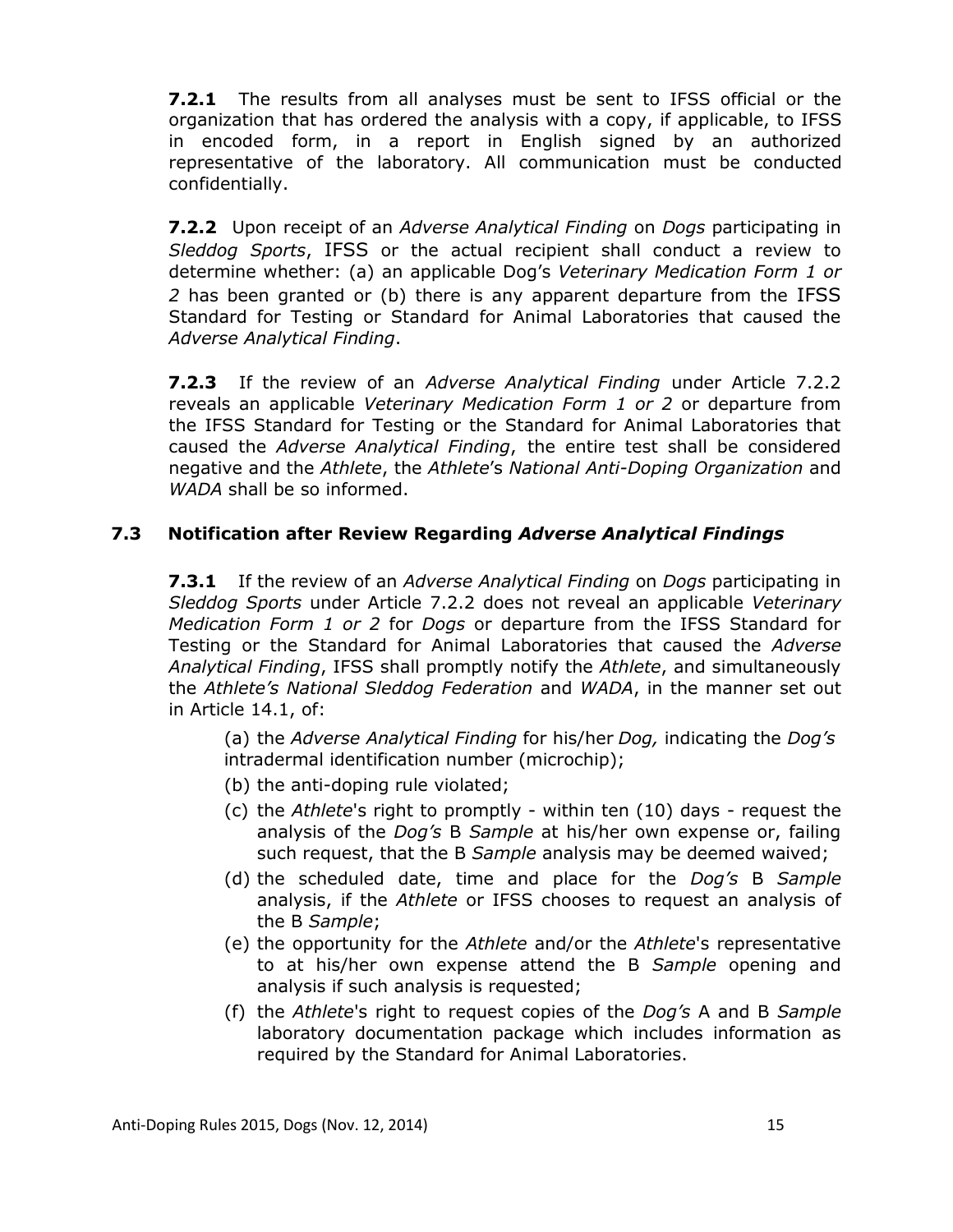If IFSS decides not to bring forward the *Adverse Analytical Finding* as an anti-doping rule violation, it shall so notify the *Athlete*, the *Athlete*'s *National Sleddog Federation* and *WADA*.

**7.3.2** Where requested by the *Athlete* or IFSS, arrangements shall be made to analyze the *Dog's* B *Sample* in accordance with the Standard for Animal Laboratories. An *Athlete* may accept the *Dog's* A *Sample* analytical results by waiving the requirement for the *Dog's* B *Sample* analysis. IFSS may nonetheless elect to proceed with the B *Sample* analysis.

**7.3.3** The *Athlete* and/or his representative shall be allowed to be present at the analysis of the B *Sample*. Also, a representative of IFSS as well as a representative of the *Athlete*'s *National Federation* shall be allowed to be present as long as they cover the extra costs the laboratory may charge.

**7.3.4** If the *Dog's* B *Sample* analysis does not confirm the *Dog's* A *Sample*  analysis, then (unless IFSS takes the case forward as an anti-doping rule violation under Article 2.2) the entire test shall be considered negative and the *Athlete*, the *Athlete*'s *National Federation* and *WADA* shall be so informed.

**7.3.5** If the *Dog's* B *Sample* analysis confirms the *Dog's* A *Sample* analysis, the findings shall be reported to the *Athlete*, the *Athlete*'s *National Federation* and to *WADA*.

## **7.4 Review of** *Atypical Findings* **in** *Dogs* **participating in** *Sleddog Sports*

**7.4.1** In some circumstances laboratories are directed to report the presence of *Prohibited Substances*, which may also be produced endogenously in *Dogs*, as *Atypical Findings*, i.e., as findings that are subject to further investigation.

**7.4.2** Upon receipt of an *Atypical Finding*, in respect of a *Sample* collected from a *Dog* by or on behalf of the IFSS, IFSS shall conduct a review to determine whether:

(a) an applicable *Veterinary Medication Form 1 or 2* for *Dogs* has been granted or (b) there is any apparent departure from the IFSS Standard for Testing or Standard for Animal Laboratories that caused the *Atypical Finding.*

**7.4.3** If the review of an *Atypical Finding* under Article 7.4.2 reveals an applicable *Veterinary Medication Form 1 or 2* or a departure from the IFSS Standard for Testing or Standard for Animal Laboratories that caused the *Atypical Finding*, the entire test shall be considered negative and the *Athlete*, the *Athlete*'s *National Federation* and *WADA* shall be so informed.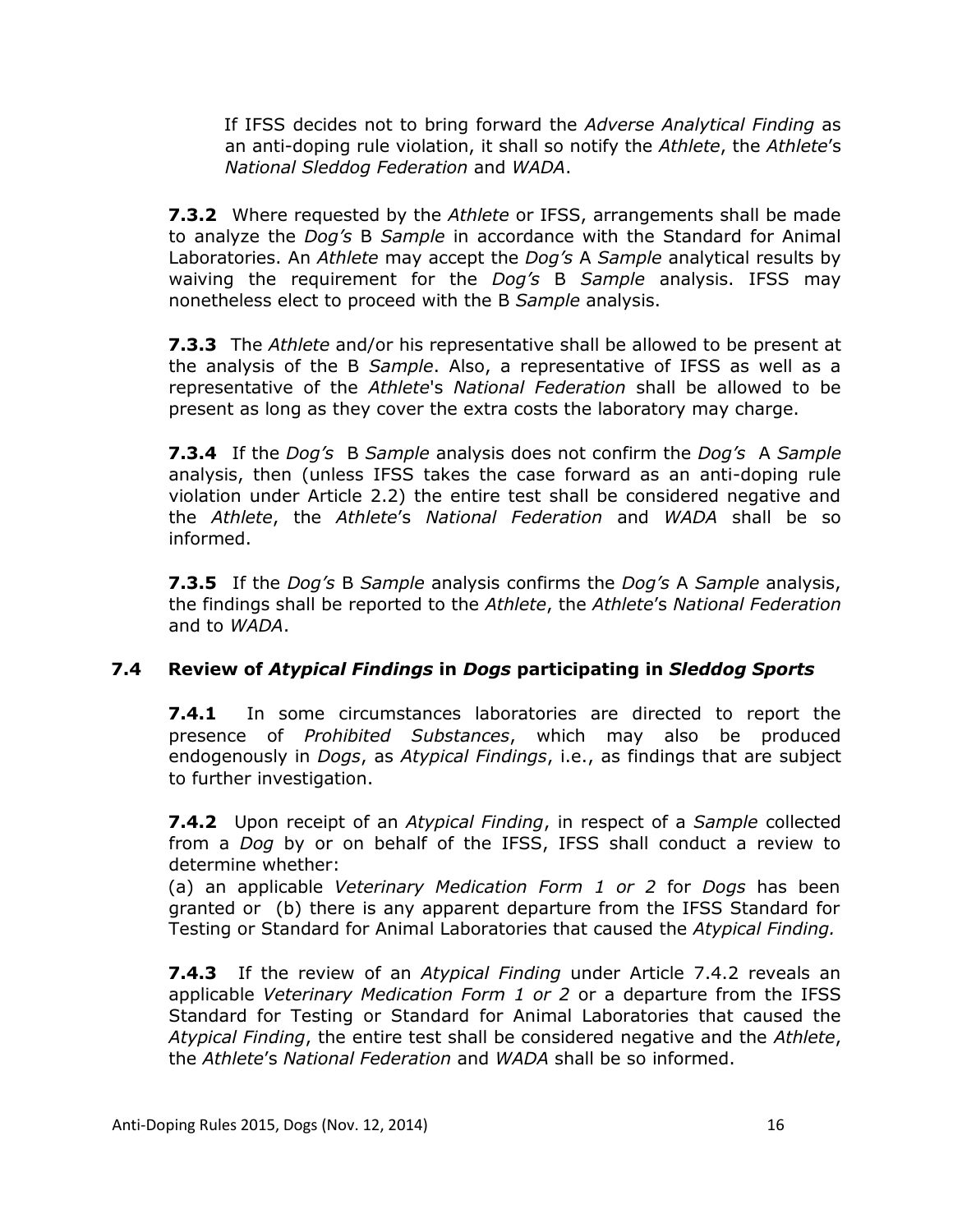**7.4.4** If that review does not reveal an applicable *Veterinary Medication Form 1 or 2* or a departure from the IFSS Standard for Testing or Standard for Animal Laboratories that caused the *Atypical Finding*, IFSS shall conduct the required investigation or cause it to be conducted. After the investigation is completed, either the *Atypical Finding* will be brought forward as an *Adverse Analytical Finding*, in accordance with Article 7.3.1, or else the *Athlete,* the *Athlete*'s *National Federation* and *WADA* shall be notified that the *Atypical Finding* will not be brought forward as an *Adverse Analytical Finding*.

#### **7.5 Review of** *Atypical Passport Findings* **and** *Adverse Passport Findings* Not applicable for dogs.

## **7.6 Review of Whereabouts Failures**

Not applicable for dogs.

## **7.7 Review of Other Anti-Doping Rule Violations Not Covered by Articles 7.2–7.6**

IFSS shall conduct any follow-up investigation required into a possible anti-doping rule violation not covered by Articles 7.2- 7.6. At such time as IFSS is satisfied that an anti-doping rule violation has occurred, it shall promptly give the *Athlete* or other *Person* (and simultaneously the *Athlete's* or other *Person's National Federation* and *WADA*) notice of the anti-doping rule violation asserted and the basis of that assertion.

## **7.8 Identification of Prior Anti-Doping Rule Violations**

Before giving an *Athletes*, Owners, *or Dogs Support Personnel* notice of an asserted anti-doping rule violation concerning the *Dog* as provided above, IFSS shall investigate relevant register to determine whether any prior anti-doping rule violation exists.

#### **7.9 Provisional Suspension**

Not practically applicable for dogs

#### **7.10 Resolution without a Hearing**

**7.10.1** An *Athlete*, Owner, *or Dogs Support Personnel* against whom an antidoping rule violation concerning a dog is asserted may admit that violation at any time, waive a hearing, and accept the *Consequences* that are mandated by these Anti-Doping Rules or (where some discretion as to *Consequences* exists under these Anti-Doping Rules) that have been offered by IFSS.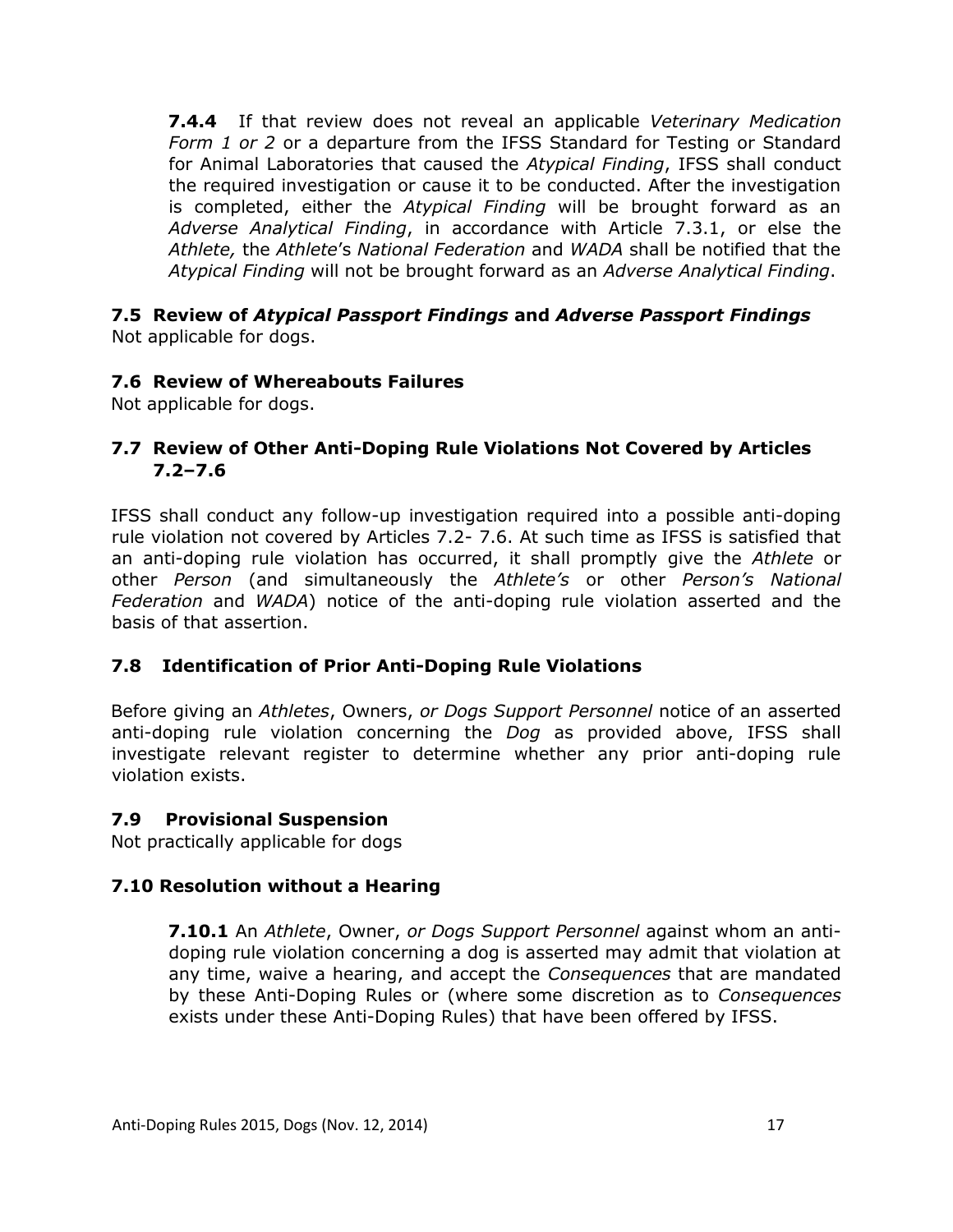**7.10.2** Alternatively, if An *Athlete*, Owner, *or Dogs Support Personnel* against whom an anti-doping rule violation concerning a dog is asserted fails to dispute that assertion within the deadline specified in the notice sent by the Doping Review Panel asserting the violation, then he/she shall be deemed to have admitted the violation, to have waived a hearing, and to have accepted the *Consequences* that are mandated by these Anti-Doping Rules or (where some discretion as to *Consequences* exists under these Anti-Doping Rules) that have been offered by IFSS.

**7.10.3** In cases where Article 7.10.1 or Article 7.10.2 applies, a hearing before a hearing panel shall not be required. Instead Doping Review Panel shall promptly issue a written decision confirming the commission of the antidoping rule violation and the *Consequences* imposed as a result, and setting out the full reasons for any period of *Ineligibility* imposed, including (if applicable) a justification for why the maximum potential period of *Ineligibility* was not imposed. IFSS shall send copies of that decision to other *Anti-Doping Organizations* with a right to appeal under Article 13.2.3, and shall *Publicly Disclose* that decision in accordance with Article 14.3.2.

#### **7.11 Notification of Results Management Decisions**

In all cases where the Doping Review Panel has asserted the commission of an antidoping rule violation, withdrawn the assertion of an anti-doping rule violation, or agreed with an *Athlete* or other *Person* on the imposition of *Consequences* without a hearing, the Doping Review Panel shall give notice thereof in accordance with Article 14.2.1 to other *Anti-Doping Organizations* with a right to appeal under Article 13.2.3.

#### **7.12 Retirement from Sport** Not applicable

#### **ARTICLE 8 RIGHT TO A FAIR HEARING**

#### **8.1 Principles for a Fair Hearing**

**8.1.1** When the Doping Review Panel sends a notice to an *Athlete* or other *Person* asserting an anti-doping rule violation for a Dog, and the *Athlete* or other *Person* does not waive a hearing in accordance with Article 7.10.1 or Article 7.10.2, then the case shall be assigned to the Doping Review Panel for adjudication.

**8.1.2** Hearings shall be scheduled and completed within a reasonable time. Hearings held in connection with *Event*s that are subject to these Anti-Doping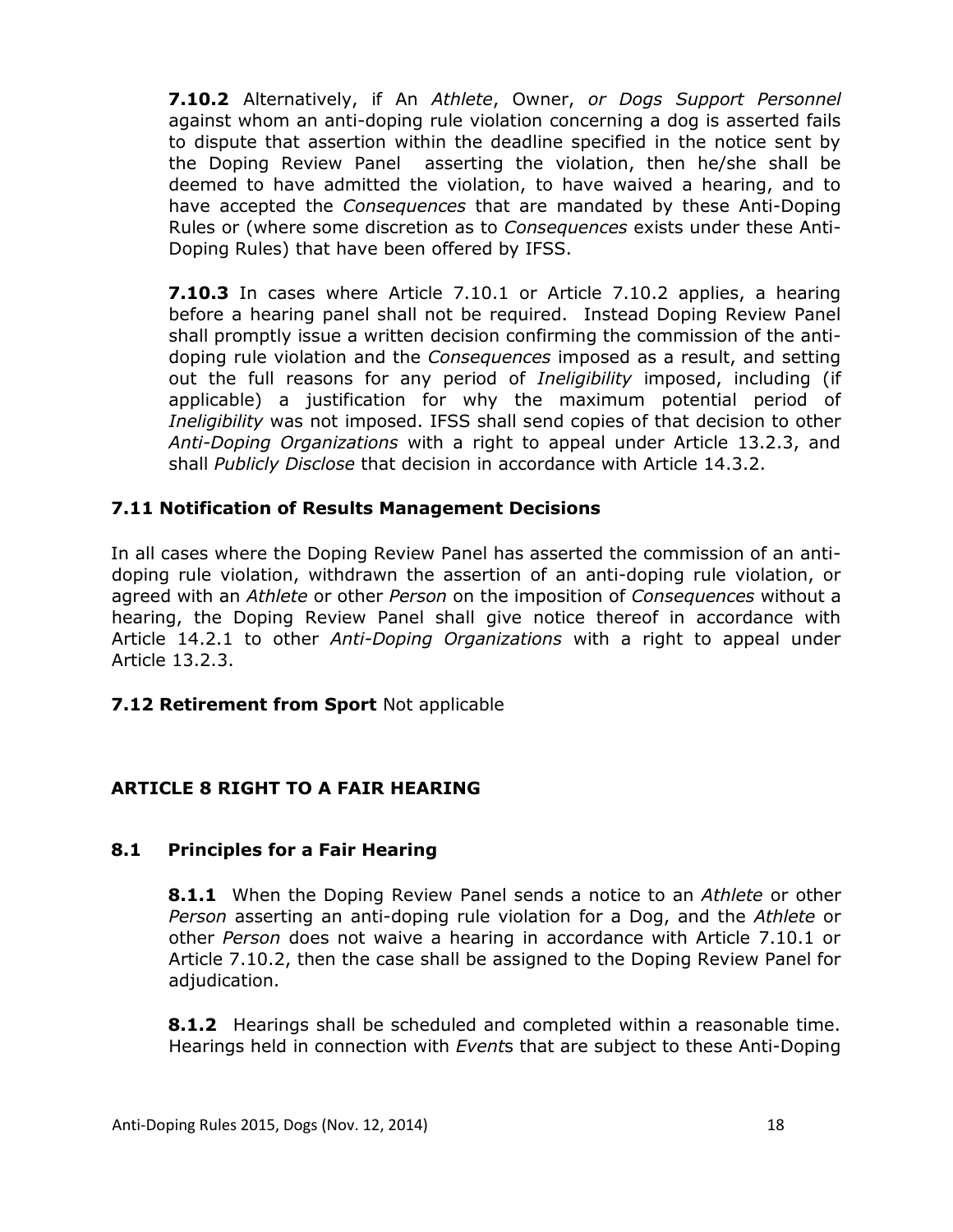Rules may be conducted by an expedited process where permitted by the hearing panel.

**8.1.3** The Doping Review Panel shall determine the procedure to be followed at the hearing.

The hearing process shall respect the following principles:

- a timely hearing;
- fair and impartial hearing panel;
- the right to be represented by counsel at the *Person*'s own expense;

• the right to be informed in a fair and timely manner of the asserted antidoping rule violation;

• the right to respond to the asserted anti-doping rule violation and resulting *Consequences*;

• the right of each party to present evidence, including the right to call and question witnesses (subject to the hearing panel's discretion to accept testimony by telephone or written submission);

• the *Person*'s right to an interpreter at the hearing, with the hearing panel to determine the identity, and responsibility for the cost of the interpreter.

**8.1.4** *WADA* and the *National Federation* of the *Athlete* or other *Person* may attend the hearing as observers. In national hearings IFSS or WADA may attend at the hearing to their own cost. In any event, IFSS shall keep WADA fully apprised as to the status of pending cases and the result of all hearings.

**8.1.5** The Doping Review Panel shall act in a fair and impartial manner towards all parties at all times.

## **8.2 Decisions**

**8.2.1** At the end of the hearing, or on a timely basis thereafter, the Doping Review Panel shall issue a written decision that includes the full reasons for the decision and for any period of *Ineligibility* imposed, including (if applicable) a justification for why the greatest potential *Consequences* were not imposed.

**8.2.2** The decision may be appealed to the *CAS* as provided in Article 13. Copies of the decision shall be provided to the *Athlete* or other *Person* and to other *Anti-Doping Organizations* with a right to appeal under Article 13.2.3.

**8.2.3** If no appeal is brought against the decision, then

- a) if the decision is that an anti-doping rule violation was committed, the decision shall be *Publicly Disclosed* as provided in Article 14.3.2; but
- b) if the decision is that no anti-doping rule violation was committed, then the decision shall only be *Publicly Disclosed* with the consent of the *Athlete* or other *Person* who is the subject of the decision.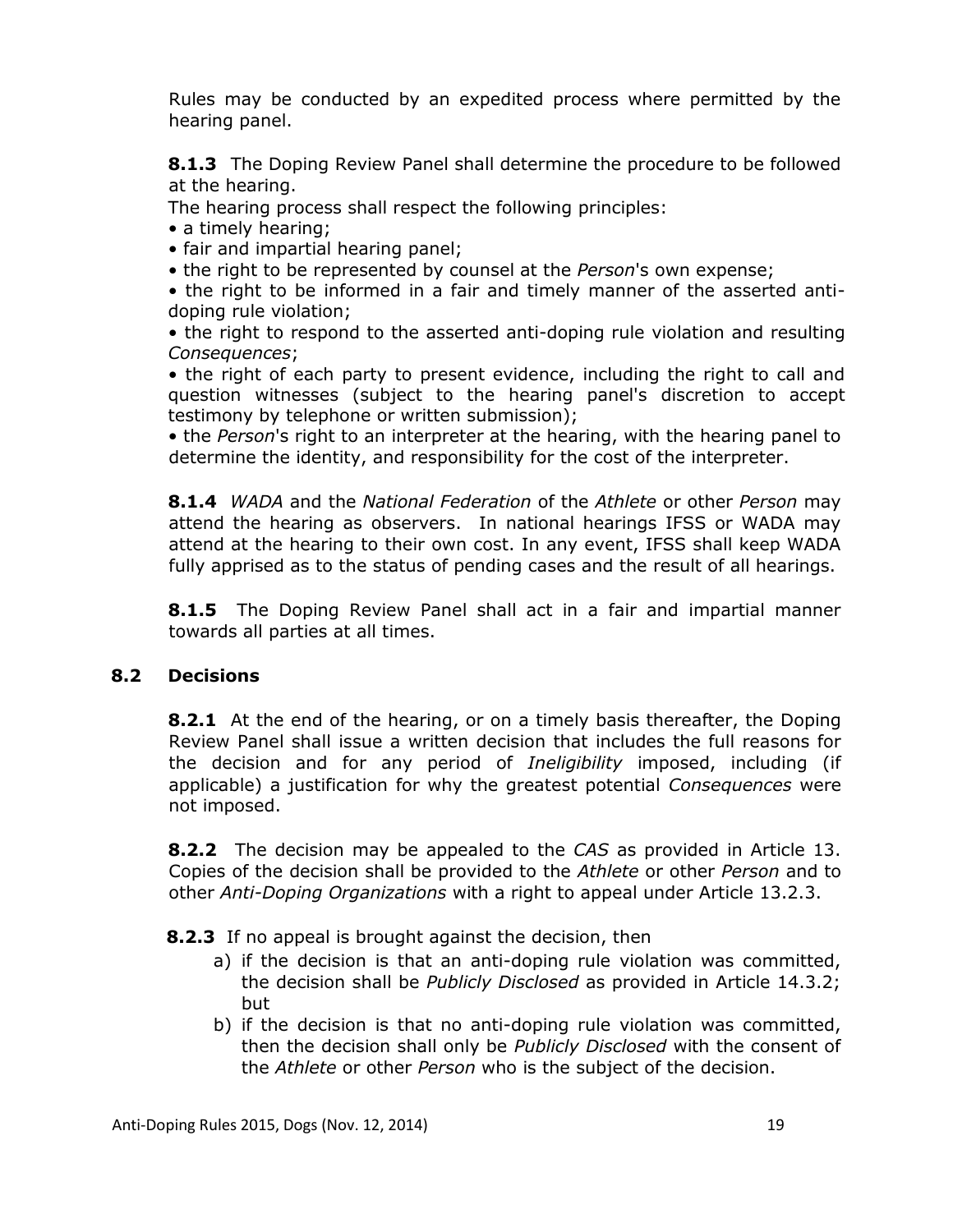IFSS shall use reasonable efforts to obtain such consent, and if consent is obtained, shall *Publicly Disclose* the decision in its entirety or in such redacted form as the Athlete or other Person may approve.

The principles contained at Article 14.3.6 shall be applied in cases involving a *Minor*.

**8.2.4** If the completion of the hearing is delayed beyond three months or if the Athlete's national federation declares to be unwilling to proceed with the hearing or in other cases where the hearing cannot be performed, the IFSS may elect to bring the case to the IFSS Doping Review Panel.

The case before the IFSS Doping Review Panel shall be handled in accordance with Article 8.1.3.

In all cases, the hearing shall proceed at the expense of the *National Federation*. In all cases the appeal from such decision shall be to the Court of Arbitration for Sport (CAS).

## **8.3 Single Hearing before** *CAS*

Cases asserting anti-doping rule violations may be heard directly at *CAS*, with no requirement for a prior hearing, with the consent of the *Athlete*, IFSS, *WADA*, and any other *Anti-Doping Organization* that would have had a right to appeal a first instance hearing decision to *CAS*.

## **ARTICLE 9 AUTOMATIC** *DISQUALIFICATION* **OF INDIVIDUAL RESULTS**

A final decision about an anti-doping rule violation in *Individual Sports* in connection with an *In-Competition* test automatically leads to *Disqualification* of the result obtained in that *Competition* with all resulting *Consequences*, including forfeiture of any medals, points and prizes.

#### **ARTICLE 10 SANCTIONS ON INDIVIDUALS**

A *Dog Team*, consisting of one or more dogs performing with a dog driver (*the Athlete*) as one *Equipage*, is covered by this article.

**10.1** In Sleddog Sport there might be several persons included in an Anti-Doping rules violation in addition to the dog. These three groups, *Athlete*, Owner, *or Dog Support Personnel,* may all be involved in the rules violation. These three groups might be given different sanctions due to the seriousness of the rule violation and the circumstances. The dog involved is blameless in any doping case, but depending on the kind of case it might be necessary to ground the dog for a given period.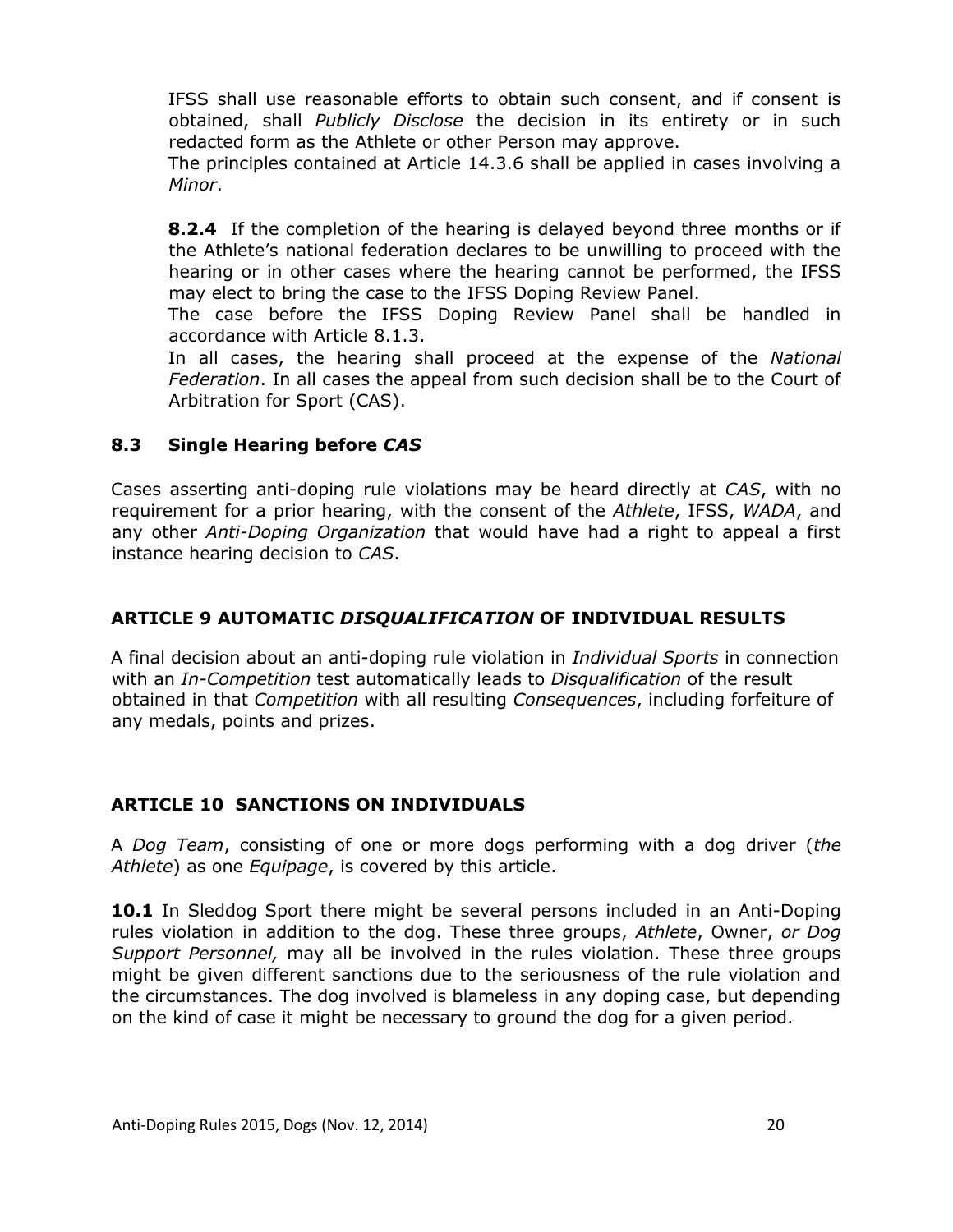*Athlete* and Owner will be jointly responsible unless they can prove *No Fault or Negligence*. Generally both are to be sanctioned, however there shall always be individual responsibility taken into consideration when sanctions are given. *Dog Support Personnel* will only be sanctioned if responsibility or knowledge is proved.

**10.2** Sanctions to be given:

- **10.2.1** *Athlete* 
	- See sanctions on *Athletes* in the Anti-Doping Rules (Human Athletes Article 10).

## **10.2.2** *Owner*

- Reprimand
- The Owner's other dogs might be grounded from competitions up to one year for the first time
- The Owner's other dogs might be grounded from competitions up to lifetime for the second time
- Fine of up to 3 000 Euro
- Ineligibility for 6 month to life time first time
- Ineligibility for life time the second time

## **10.2.3** *Dog Support Personnel*

- Reprimand
- Ineligibility to administrate work or training
- Fine of up to 1 500 Euro
- Ineligibility for 6 month to life time first time
- Ineligibility for life time the second time

#### **10.2.4** *Dog*

When the decisions concerning the dogs time to be grounded from competitions are made it is of great importance to take into consideration whether the substance present in the *Dog's* Sample, or the *Prohibited Substances* or *Methods* that were used on the *Dog*, could have lifelong performance-enhancing effects, or have caused a discernible risk of permanent damage to the *Dog's* health.

 Be grounded from competitions from 1 month up to life time for the first time and life time for the second time.

The Doping Review Panel shall use the Anti-Doping Rules for Human Athletes, Article 10, for provisions not covered above.

#### **10.3 Automatic Publication of Sanction**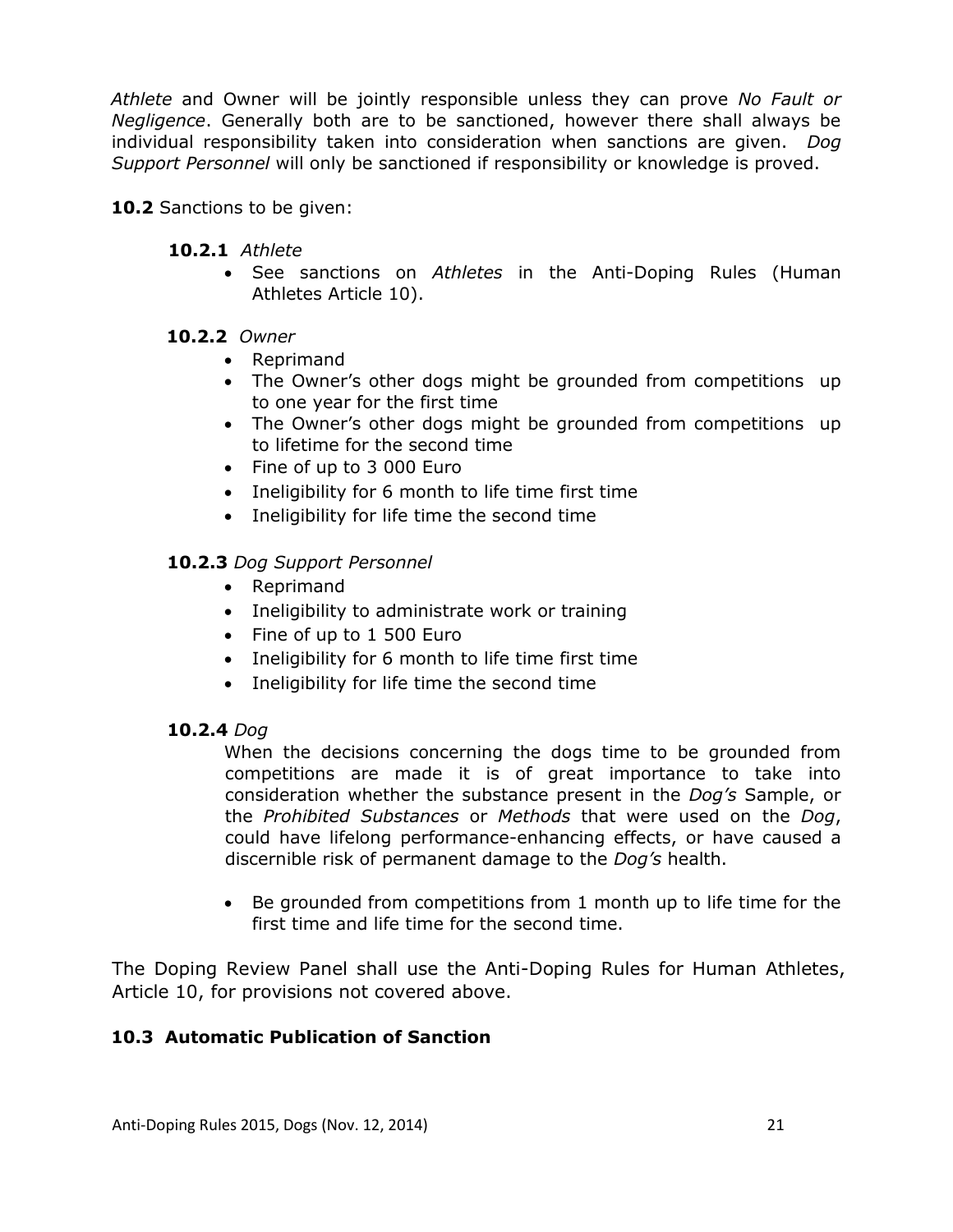A mandatory part of each sanction shall include automatic publication, as provided in Article 14.3.

## **ARTICLE 11** *CONSEQUENCES* **TO TEAMS**

A *Team*, consisting of two or more *Equipages* performing as a *Team* in a Relay competition, is covered by this article.

**11.1** *Testing* **of** *Teams* Not practically applicable for dogs

#### **11.2** *Consequences* **for** *Teams*

**11.2.1** An anti-doping rule violation committed by an *Equipage* of a *Team* in connection with an *In-Competition* test automatically leads to *Disqualification* of the result obtained by the *Team* in that *Competition*, with all resulting consequences for the Team and its members, including forfeiture of any medals, points and prizes.

**11.2.2** An anti-doping rule violation committed by an *Equipage* of a *Team* occurring during or in connection with an *Event* may lead to *Disqualification* of all of the results obtained by the *Team* in that *Event* with all consequences for the *Team* and its members, including forfeiture of all medals, points and prizes, except as provided in Article 11.2.3.

**11.2.3** Where an *Equipage* of a *Team* committed an anti-doping rule violation during or in connection with one *Competition* in an *Event,* if the other member(s) of the *Team* establish(es) that he/she/they bear(s) *No Fault or Negligence* for that violation, the results of the *Team* in any other *Competition(s)* in that *Event* shall not be *Disqualified* unless the results of the Team in the *Competition(s)* other than the *Competition* in which the antidoping rule violation occurred were likely to have been affected by the Equipage's Anti-Doping rule violation.

#### **ARTICLE 12 SANCTIONS AND COSTS ASSESSED AGAINST SPORTING BODIES**

**12.1** The IFSS Board has the authority to withhold some or all funding or other non- financial support to *National Federations* that are not in compliance with these Anti-Doping Rules.

**12.2** *National Federations* shall be obligated to reimburse IFSS for all costs (including but not limited to laboratory fees, hearing expenses and travel) related to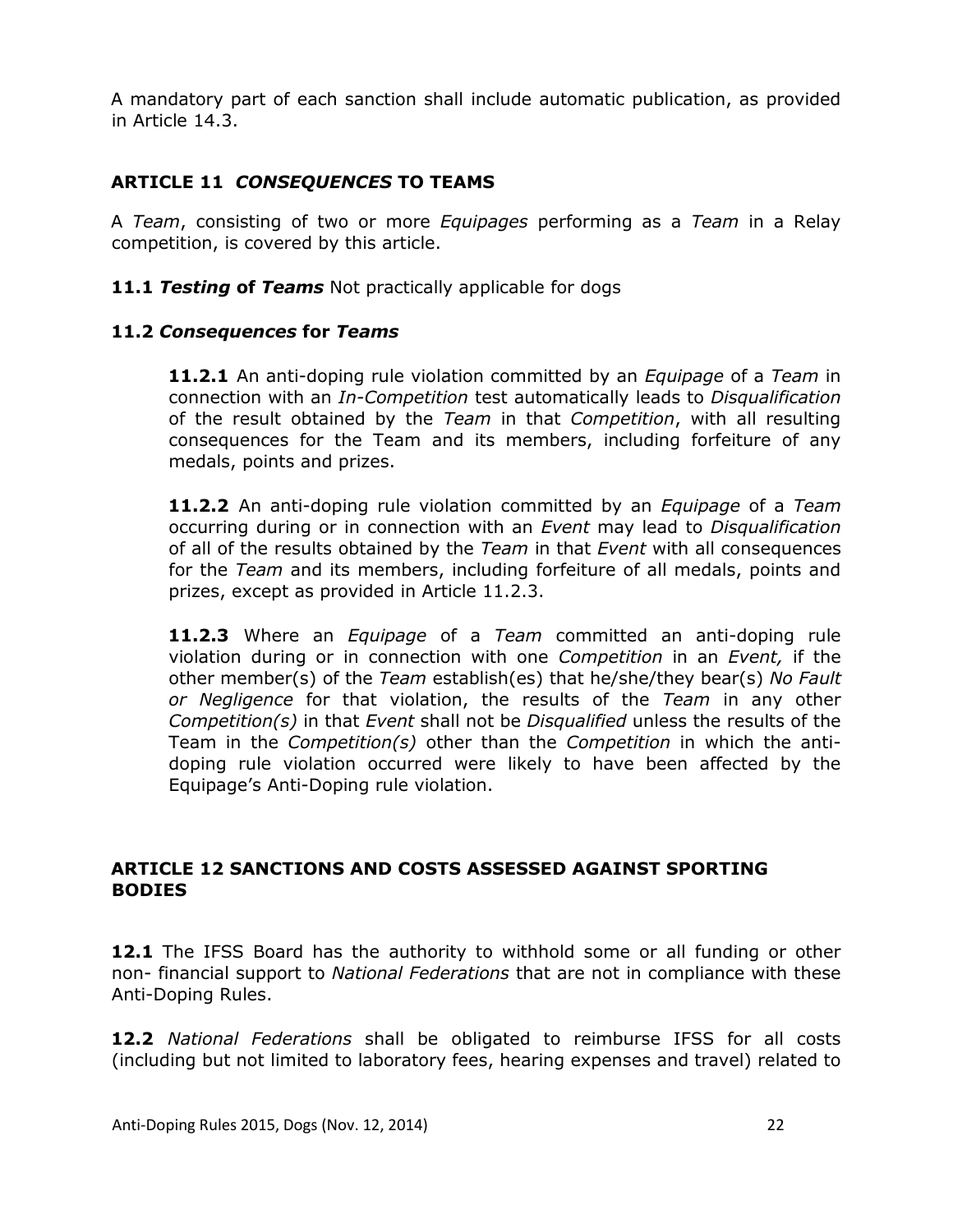a violation of these Anti-Doping Rules committed by an Equipage or other *Person* affiliated with that *National Federation*.

**12.3** IFSS may elect to take additional disciplinary action against *National Federations* with respect to recognition, the eligibility of its officials and *Athletes* to participate in International Events and fines based on the following:

**12.3.1** Four or more violations of these Anti-Doping Rules (other than violations involving Article 2.4) are committed by an *Equipage* or other *Persons* affiliated with a *National Federation* within a 12-month period in testing conducted by IFSS or *Anti-Doping Organizations* other than the *National Federation* or its *National Anti-Doping Organization*. In such event IFSS may in its discretion elect to:

- a) ban all officials from that *National Federation* for participation in any IFSS activities for a period of up to two years and/or
- b) fine the *National Federation* in an amount up to one thousand Euros (1000.00  $\epsilon$ ). (For purposes of this Rule, any fine paid pursuant to Rule 12.3.2 shall be credited against any fine assessed.)

If four or more violations of these Anti-Doping Rules (other than violations involving Articles 2.4) are committed in addition to the violations described in Article 12.3.1 by an *Equipage* or other *Persons* affiliated with a *National Federation* within a 12-month period in *Testing* conducted by IFSS or *Anti-Doping Organizations* other than the *National Federation* or its *National Anti-Doping Organization,* then IFSS may suspend that *National Federation's* membership for a period of up to 4 years.

**12.3.2** More than one *Equipage* or other *Person* from a *National Federation* commits an anti-doping rule violation during an *International Event.* In such event IFSS may fine that *National Federation* in an amount up to one thousand Euros (1000.00  $\epsilon$ ).

**12.3.3** Not applicable for Dogs

## **ARTICLE 13 APPEALS**

#### **13.1 Decisions Subject to Appeal**

Decisions made under these Anti-Doping Rules for *Dogs* participating in *Sleddog Sports* may be appealed as set forth below in Article 13.2 through 13.7 or as otherwise provided in these Anti-Doping Rules, the *Code* or the *International Standards*. Such decisions shall remain in effect while under appeal unless the appellate body orders otherwise. Before an *Appeal* is commenced, any post-decision review provided in the *Anti-Doping Organization*'s rules must be exhausted,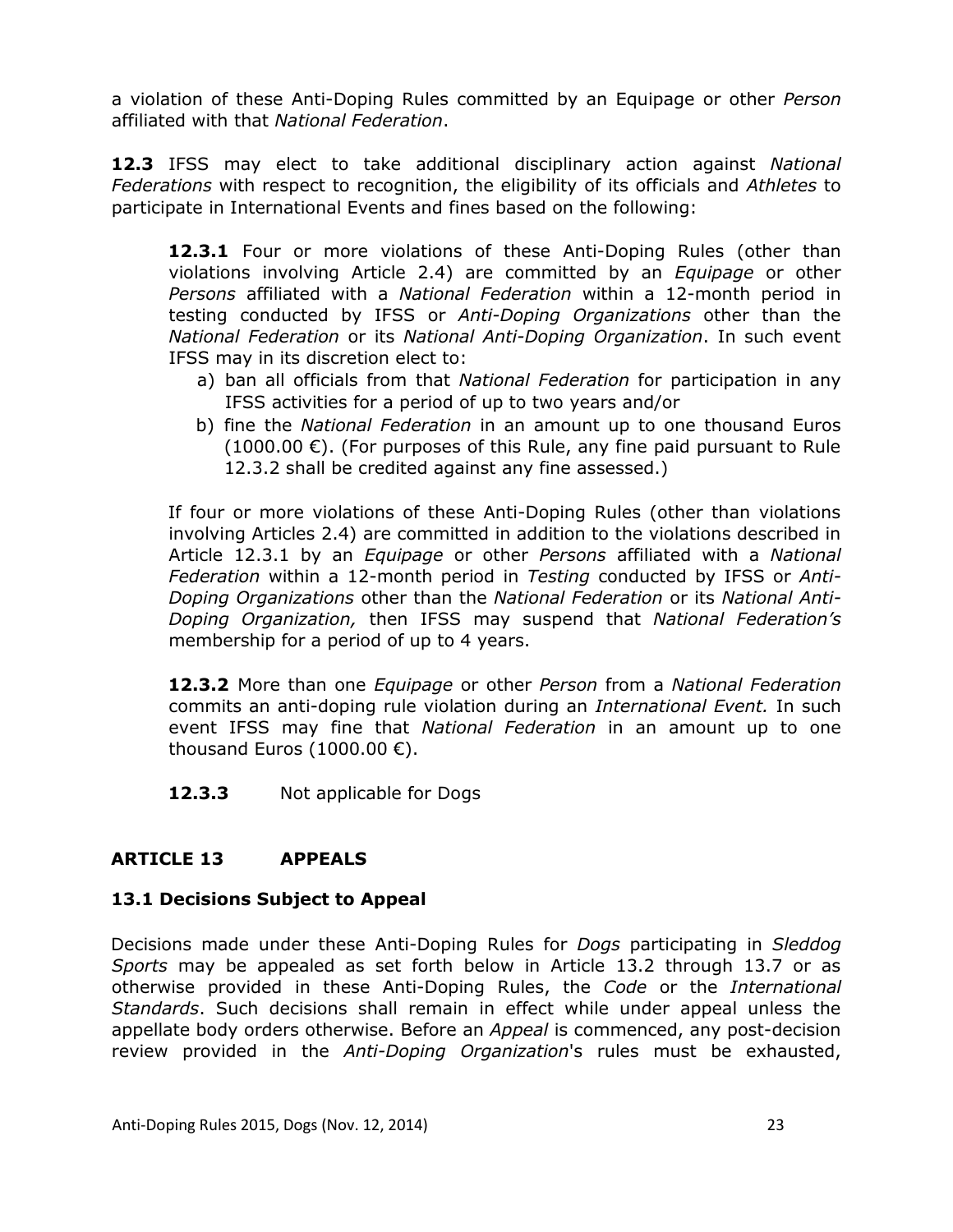provided that such review respects the principles set forth in Article 13.2.2 below (except as provided in Article 13.1.3).

## 13.1.1 Scope of Review Not Limited

The scope of review on appeal includes all issues relevant to the matter and is expressly not limited to the issues or scope of review before the initial decision maker.

## **13.1.2** *CAS* Shall Not Defer to the Findings Being Appealed

In making its decision, *CAS* need not give deference to the discretion exercised by the body whose decision is being appealed.

## **13.1.3** *WADA* Not Required to Exhaust Internal Remedies

Where *WADA* has a right to appeal under Article 13 and no other party has appealed a final decision within IFSS's process, *WADA* may appeal such decision directly to *CAS* without having to exhaust other remedies in IFSS's process.

#### **13.2 Appeals from Decisions Regarding Anti-Doping Rule Violations,**  *Consequences***,** *Provisional Suspensions,* **Recognition of Decisions and Jurisdiction**

A decision that an anti-doping rule violation was committed, a decision imposing *Consequences* or not imposing *Consequences* for an anti-doping rule violation, or a decision that no anti-doping rule violation was committed; a decision that an antidoping rule violation proceeding cannot go forward for procedural reasons (including, for example, prescription); a decision by *WADA* assigning results management under Article 7.1 of the *Code*; a decision by IFSS not to bring forward an *Adverse Analytical Finding* or an *Atypical Finding* as an anti-doping rule violation, or a decision not to go forward with an anti-doping rule violation after an investigation under Article 7.7; a decision to impose a *Provisional Suspension* as a result of a *Provisional Hearing*; a decision that IFSS lacks jurisdiction to rule on an alleged anti-doping rule violation or its *Consequences*; and a decision by IFSS not to recognize another *Anti-Doping Organization*'s decision under Article 15, may be appealed exclusively as provided in Articles 13.2 – 13.7.

## **13.2.1** *Appeals* Involving *International-Level Equipages* or *International Events*

In cases arising from participation in an *International Event* or in cases involving *International-Level Equipage*, the decision may be appealed exclusively to *CAS*.

#### **13.2.2** *Appeals* Involving Other *Equipages* or Other *Persons*

In cases where Article 13.2.1 is not applicable, the decision may be appealed to a national-level appeal body, being an independent and impartial body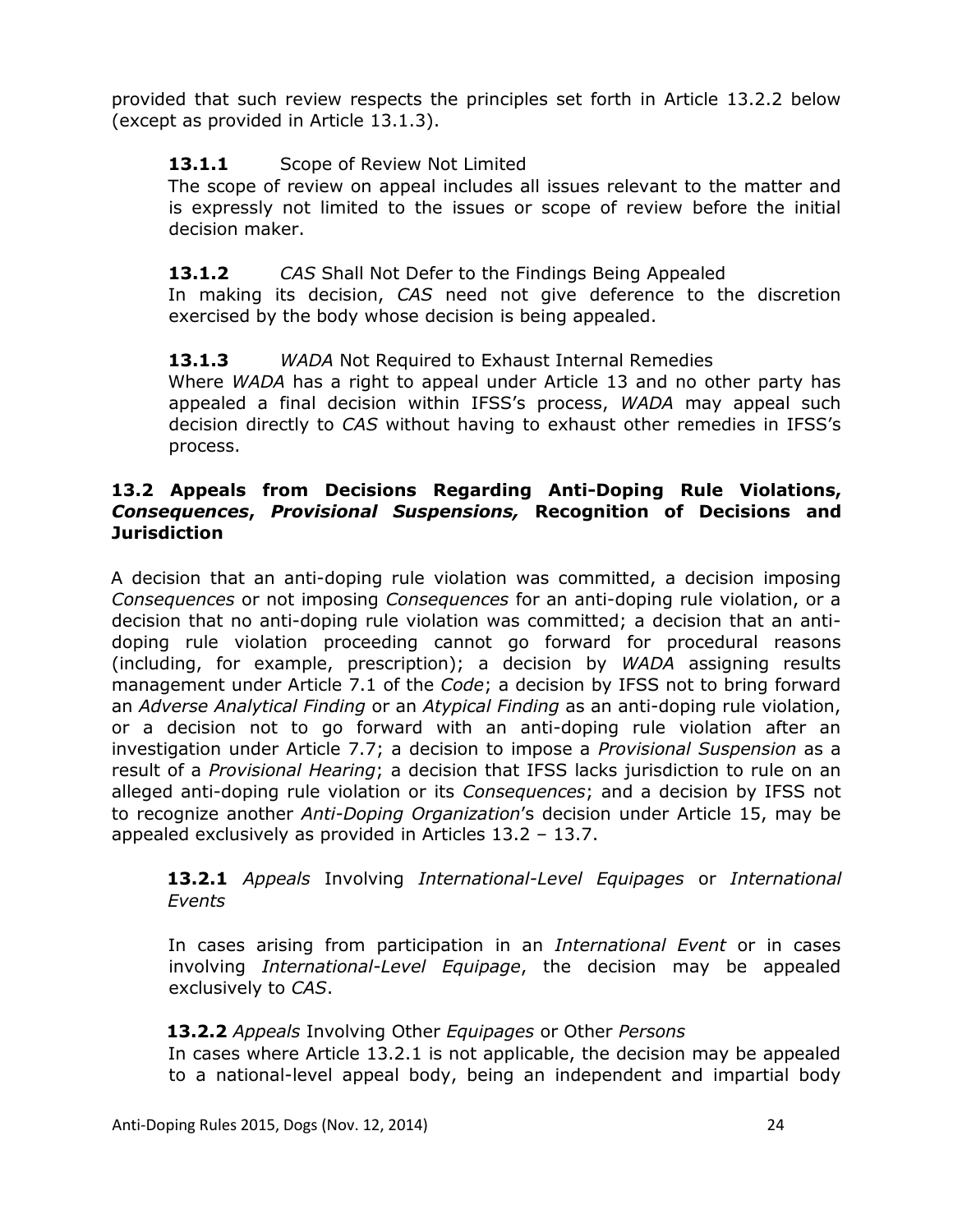established in accordance with rules adopted by the *National Anti-Doping Organization* having jurisdiction over the *Equipage* or other *Person*. The rules for such appeal shall respect the following principles: a timely hearing; a fair and impartial hearing panel; the right to be represented by counsel at the *Person*'s own expense; and a timely, written, reasoned decision. If the *National Anti-Doping Organization* has not established such a body, the decision may be appealed to *CAS* in accordance with the provisions applicable before such court.

#### **13.2.3** *Persons* Entitled to *Appeal*

In cases under Article 13.2.1, the following parties shall have the right to appeal to *CAS*:

- a) the *Athlete* or other *Person* who is the subject of the decision being appealed;
- b) the other party to the case in which the decision was rendered;
- c) IFSS
- d) the *National Anti-Doping Organization* of the *Person's* country of residence or countries where the *Person* is a national or license holder;
- e) the International Olympic Committee or International Paralympic Committee, as applicable, where the decision may have an effect in relation to the Olympic Games or Paralympic Games, including decisions affecting eligibility for the Olympic Games or Paralympic Games; and
- f) *WADA*.

In cases under Article 13.2.2, the parties having the right to appeal to the national-level appeal body shall be as provided in the *National Anti-Doping Organization*'s rules but, at a minimum, shall include the following parties:

- a) the *Athlete* or other Person who is the subject of the decision being appealed;
- b) the other party to the case in which the decision was rendered;
- c) IFSS;
- d) the National Anti-Doping Organization of the Person's country of residence;
- e) the International Olympic Committee or International Paralympic Committee, as applicable, where the decision may have an effect in relation to the Olympic Games or Paralympic Games, including decisions affecting eligibility for the Olympic Games or Paralympic Games; and
- f) WADA.

For cases under Article 13.2.2, *WADA*, the International Olympic Committee, the International Paralympic Committee, and IFSS shall also have the right to *Appeal* to *CAS* with respect to the decision of the national-level appeal body. Any party filing an appeal shall be entitled to assistance from *CAS* to obtain all relevant information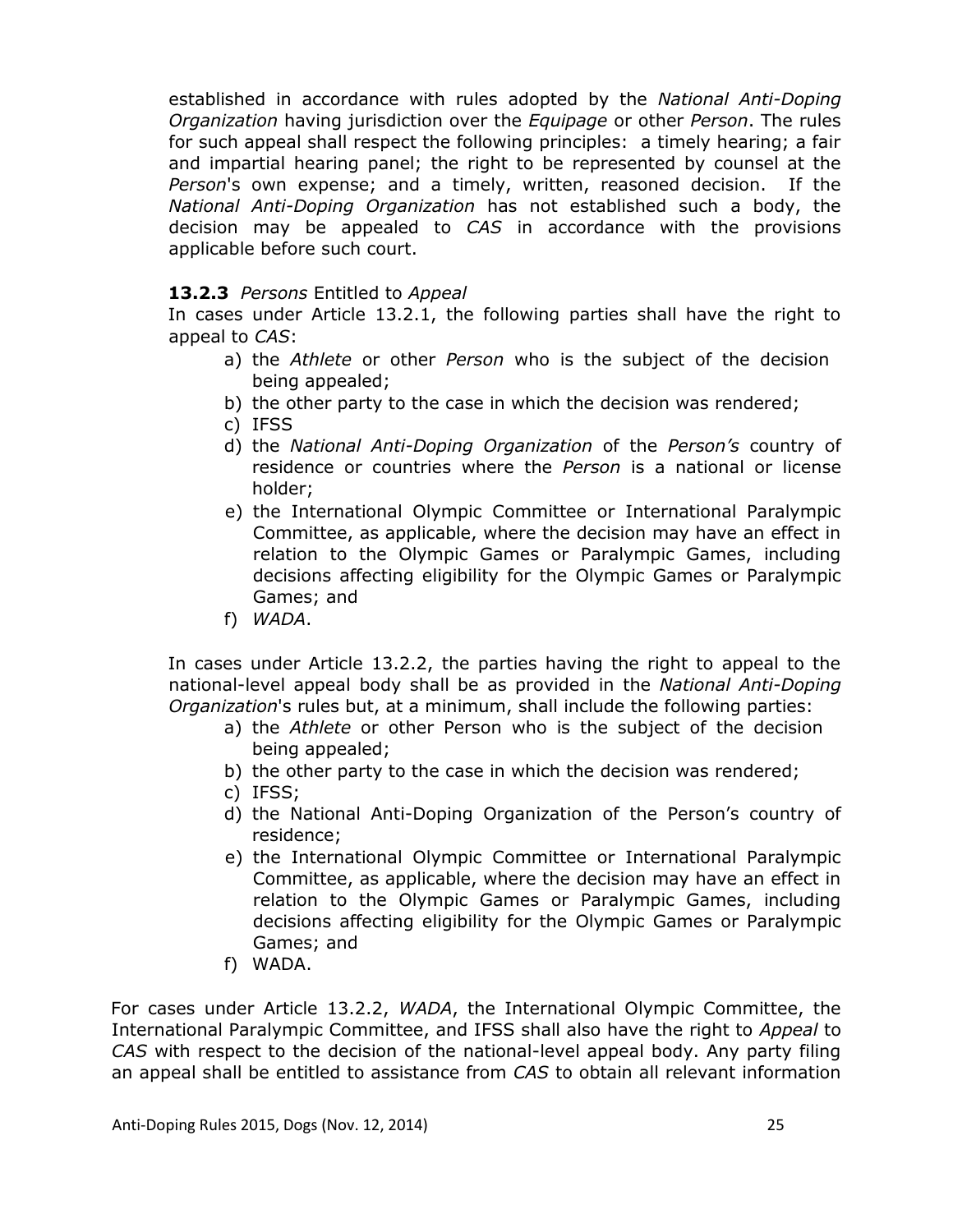from the *Anti-Doping Organization* whose decision is being appealed and the information shall be provided if *CAS* so directs.

## **13.2.4** Cross Appeals and other Subsequent Appeals Allowed

Cross appeals and other subsequent appeals by any respondent named in cases brought to *CAS* under the *Code* are specifically permitted. Any party with a right to appeal under this Article 13 must file a cross appeal or subsequent appeal at the latest with the party's answer.

## **13.3 Failure to Render a Timely Decision**

Where, in a particular case, IFSS fails to render a decision with respect to whether an anti-doping rule violation was committed within a reasonable deadline set by *WADA*, *WADA* may elect to appeal directly to *CAS* as if IFSS had rendered a decision finding no anti-doping rule violation. If the *CAS* hearing panel determines that an anti-doping rule violation was committed and that *WADA* acted reasonably in electing to appeal directly to *CAS*, then *WADA*'s costs and attorney fees in prosecuting the appeal shall be reimbursed to *WADA* by IFSS.

## **13.4 Appeals Relating to** *TUEs* Not applicable for Dog(s)

## **13.5 Notification of Appeal Decisions**

Any *Anti-Doping Organization* that is a party to an appeal shall promptly provide the appeal decision to the *Athlete* or other *Person* and to the other *Anti-Doping Organizations* that would have been entitled to appeal under Article 13.2.3 as provided under Article 14.2.

## **13.6 Appeals from Decisions Pursuant to Article 12**

Decisions by IFSS pursuant to Article 12 may be appealed exclusively to *CAS* by the *National Federation*.

## **13.7 Time for Filing Appeals**

## **13.7.1** Appeals to *CAS*

The time to file an appeal to *CAS* shall be twenty-one days from the date of receipt of the decision by the appealing party. The above notwithstanding, the following shall apply in connection with appeals filed by a party entitled to appeal but which was not a party to the proceedings that led to the decision being appealed: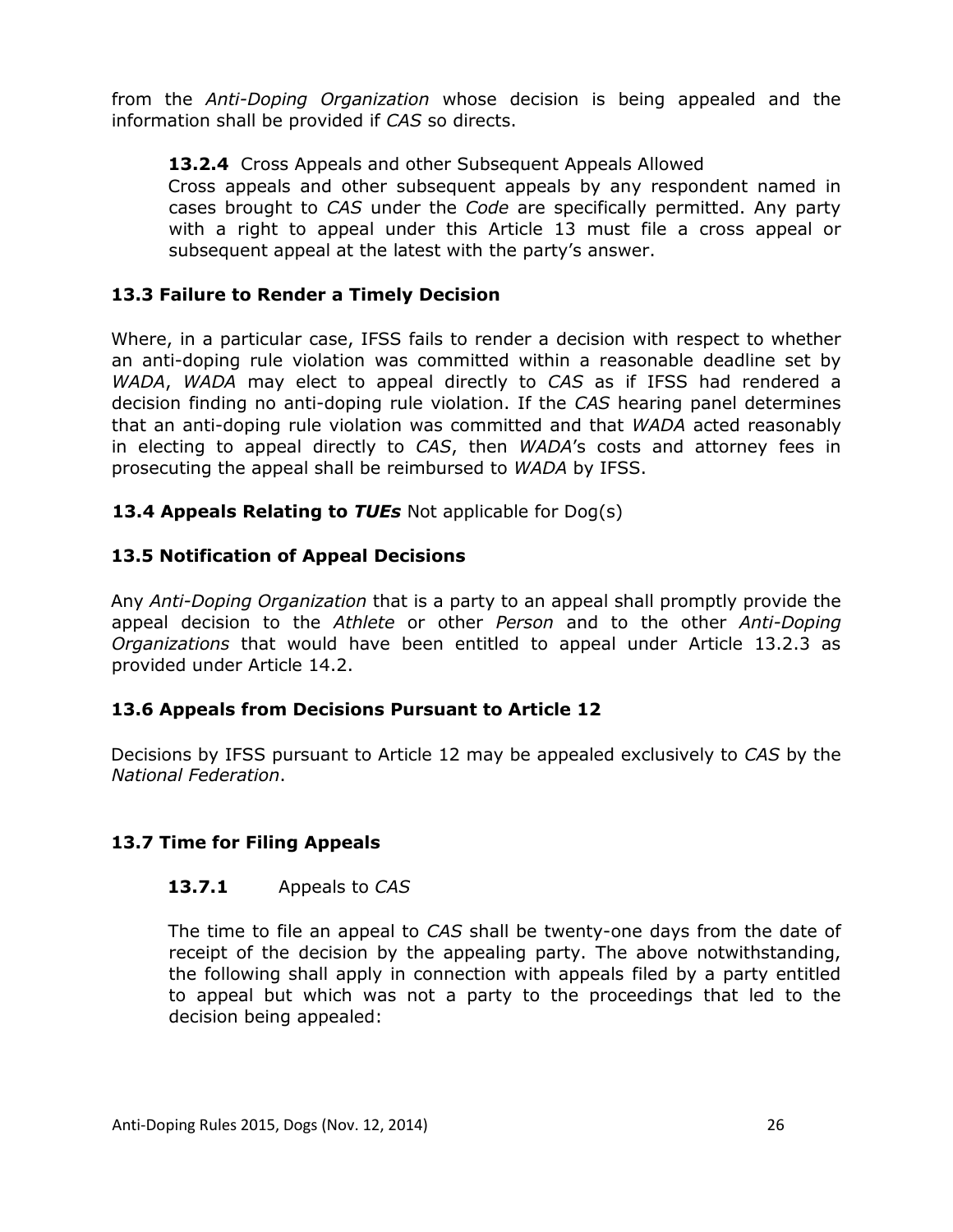- a) Within fifteen days from notice of the decision, such party/ies shall have the right to request a copy of the case file from the body that issued the decision;
- b) If such a request is made within the fifteen-day period, then the party making such request shall have twenty-one days from receipt of the file to file an appeal to CAS.

The above notwithstanding, the filing deadline for an appeal filed by *WADA* shall be the later of:

- c) Twenty-one days after the last day on which any other party in the case could have appealed; or
- d) Twenty-one days after WADA's receipt of the complete file relating to the decision.

## **13.7.2** Appeals under Article 13.2.2

The time to file an appeal to an independent and impartial body established at national level in accordance with rules established by the *National Anti-Doping Organization* shall be indicated by the same rules of the *National Anti-Doping Organization*.

The above notwithstanding, the filing deadline for an appeal or intervention filed by *WADA* shall be the later of:

- a) Twenty-one days after the last day on which any other party in the case could have appealed, or
- b) Twenty-one days after *WADA*'s receipt of the complete file relating to the decision.

## **ARTICLE 14 CONFIDENTIALITY AND REPORTING**

#### **14.1 Information Concerning** *Adverse Analytical Findings***,** *Atypical Findings***, and Other Asserted Anti-Doping Rule Violations regarding** *Dogs*  **participating in** *Sleddog Sports*

**14.1.1** Notice of anti-doping rule violations to *Athlete*s and other *Person*s

Notice to *Athletes* or other *Persons* of anti-doping rule violations asserted against them shall occur as provided under Articles 7 and 14 of these Anti-Doping Rules. Notice to an *Athlete* or other *Person* who is a member of a *National Federation* may be accomplished by delivery of the notice to the *National Federation*.

**14.1.2** Notice of anti-doping rule violations to *National Anti-Doping Organizations* and *WADA*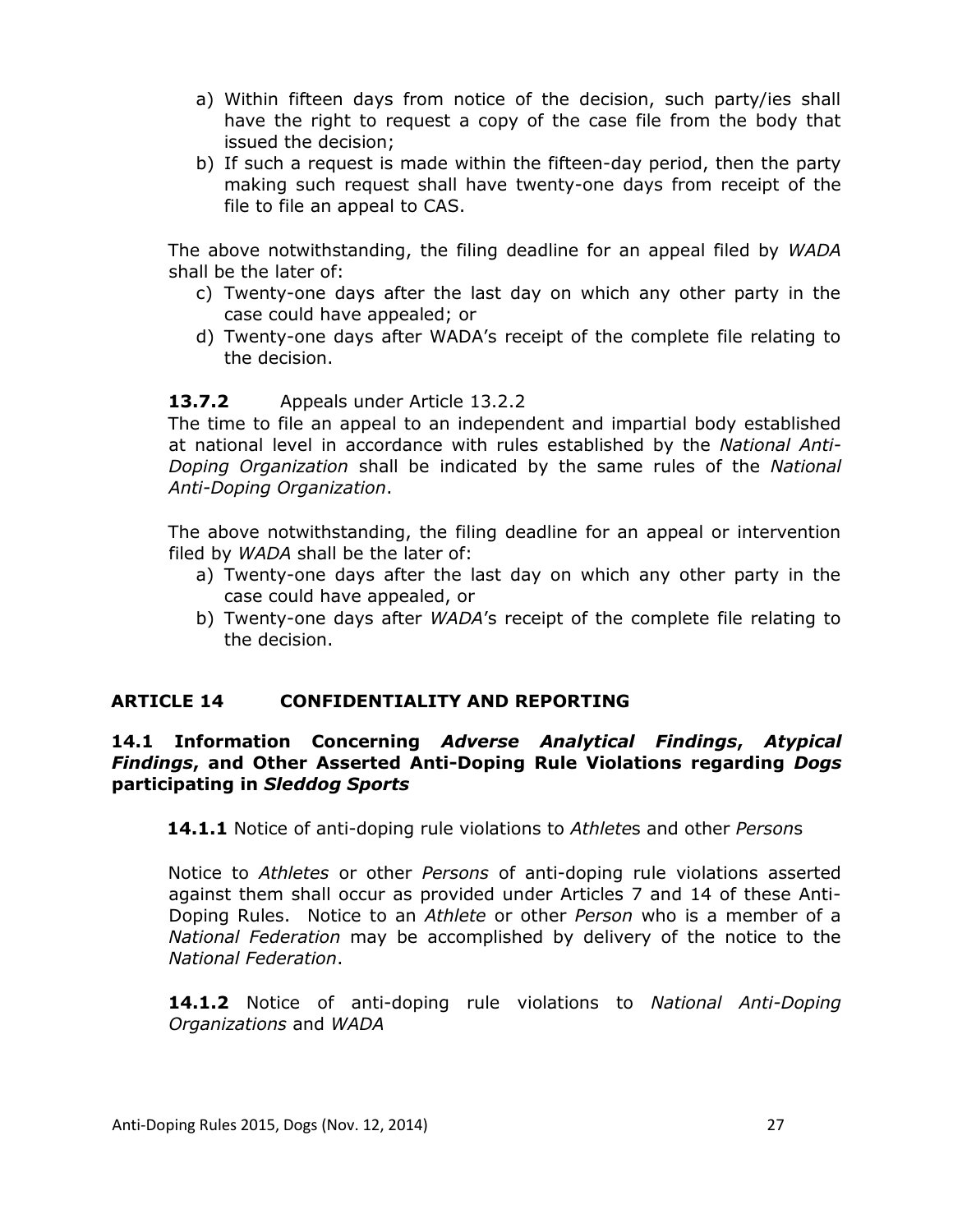Notice of the assertion of an anti-doping rule violation to *National Anti-Doping Organizations* and *WADA* shall occur as provided under Articles 7 and 14 of these Anti-Doping Rules, simultaneously with the notice to the *Athlete* or other *Person*.

#### **14.1.3** Content of an anti-doping rule violation Notice

Notification of an anti-doping rule violation under Article 2.1 shall include: the *Athlete*'s name, country, sport and discipline within the Sleddog sport, the *Dog's* name and identification number (microchip), the *Athlete*'s competitive level, whether the test was *In-Competition* or *Out-of-Competition*, the date of the *Dog's Sample* collection, the analytical result reported by the laboratory, and other information as required by the IFSS Standard for Testing.

Notice of anti-doping rule violations other than under Article 2.1 shall include the rule violated and the basis of the asserted violation.

#### **14.1.4** Status Reports

Each *National Federation* shall send annually a report to the IFSS with the number of *In-Competition* and *Out-of-Competition* tests that have been performed in the country during the concerned period, including test results.

Except with respect to investigations which have not resulted in notice of an anti-doping rule violation pursuant to Article 14.1.1, *National Anti-Doping Organization*s and *WADA* shall be regularly updated on the status and findings of any review or proceedings conducted pursuant to Article 7, 8 or 13 and shall be provided with a prompt written reasoned explanation or decision explaining the resolution of the matter.

#### **14.1.5** Confidentiality

The recipient organizations shall not disclose this information beyond those *Person*s with a need to know (which would include the appropriate personnel at the applicable *National Olympic Committee*, *National Federation)*, until IFSS has made *Public Disclosure* or has failed to make *Public Disclosure* as required in Article 14.3.

**14.1.6** IFSS shall ensure that information concerning *Adverse Analytical Findings*, *Atypical Findings*, and other asserted anti-doping rule violations regarding an *Athlete's Dog* remains confidential until such information is *Publicly Disclosed* in accordance with Article 14.3, and shall include provisions in any contract entered into between IFSS and any of its employees (whether permanent or otherwise), contractors, agents and consultants, for the protection of such confidential information as well as for the investigation and disciplining of improper and/or unauthorised disclosure of such confidential information.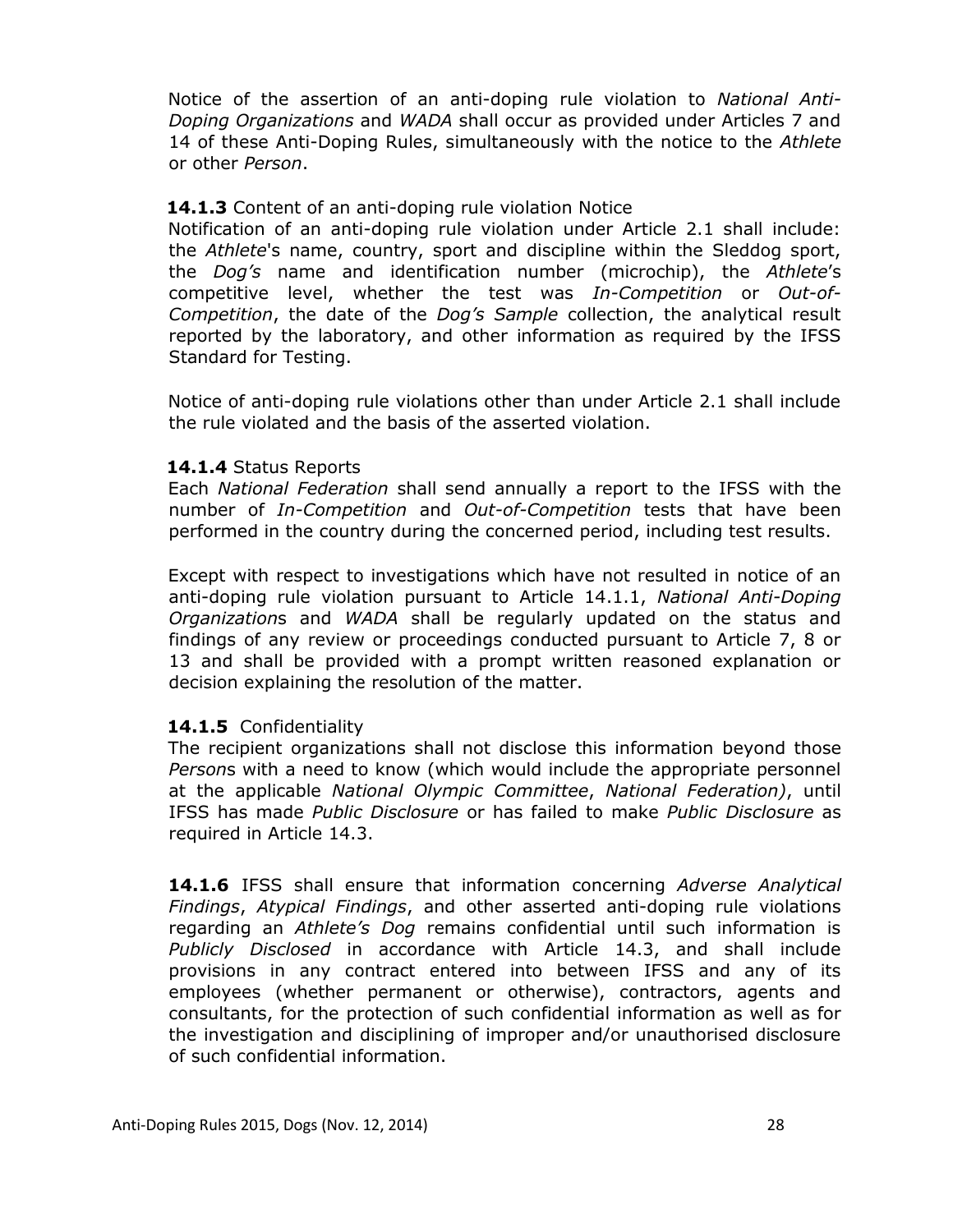#### **14.2 Notice of Anti-Doping Rule Violation Decisions and Request for Files**

**14.2.1** Anti-doping rule violation decisions rendered pursuant to Article 7.11, 8.2, 10.4, 10.5, 10.6, 10.12.3 or 13.5 shall include the full reasons for the decision, including, if applicable, a justification for why the greatest possible *Consequences* were not imposed. The decision shall be written in English.

**14.2.2** An *Anti-Doping Organization* having a right to appeal a decision received pursuant to Article 14.2.1 may, within fifteen days of receipt, request a copy of the full case file pertaining to the decision.

#### **14.3** *Public Disclosure*

**14.3.1** The identity of any *Athlete*, *Dog* or other *Person* who is asserted by IFSS to have committed an Anti-Doping rule violation may be *Publicly Disclose*d by IFSS only after notice has been provided to the *Athlete* or other *Person* in accordance with Article 7.3, 7.4, or 7.7 and simultaneously to *WADA* and the *National Anti-Doping Organization* of *the* Athlete or other *Person* in accordance with Article 14.1.2.

**14.3.2** No later than twenty days after it has been determined in a final appellate decision under Article 13.2.1 or 13.2.2, or such appeal has been waived, or a hearing in accordance with Article 8 has been waived, or the assertion of an anti-doping rule violation has not been timely challenged, IFSS must *Publicly Report* the disposition of the matter, including the sport, the anti-doping rule violated, the name of the *Athlete* or other *Person* committing the violation, the *Prohibited Substance* or *Prohibited Method for Dogs* involved (if any), and the *Consequences* imposed. IFSS must also *Publicly Report* within twenty days the results of final appeal decisions concerning anti-doping rule violations, including the information described above.

**14.3.3** In any case where it is determined, after a hearing or appeal, that the *Athlete* or other *Person* did not commit an Anti-Doping rule violation, the decision may be *Publicly Disclosed* only with the consent of the *Athlete* or other *Person* who is the subject of the decision. IFSS shall use reasonable efforts to obtain such consent. If consent is obtained, IFSS shall *Publicly Disclose* the decision in its entirety or in such redacted form as the *Athlete* or other *Person* may approve.

**14.3.4** Publication shall be accomplished at a minimum by placing the required information on the IFSS's website or publishing it through other means and leaving the information up for the longer of one month or the duration of any period of *Ineligibility*.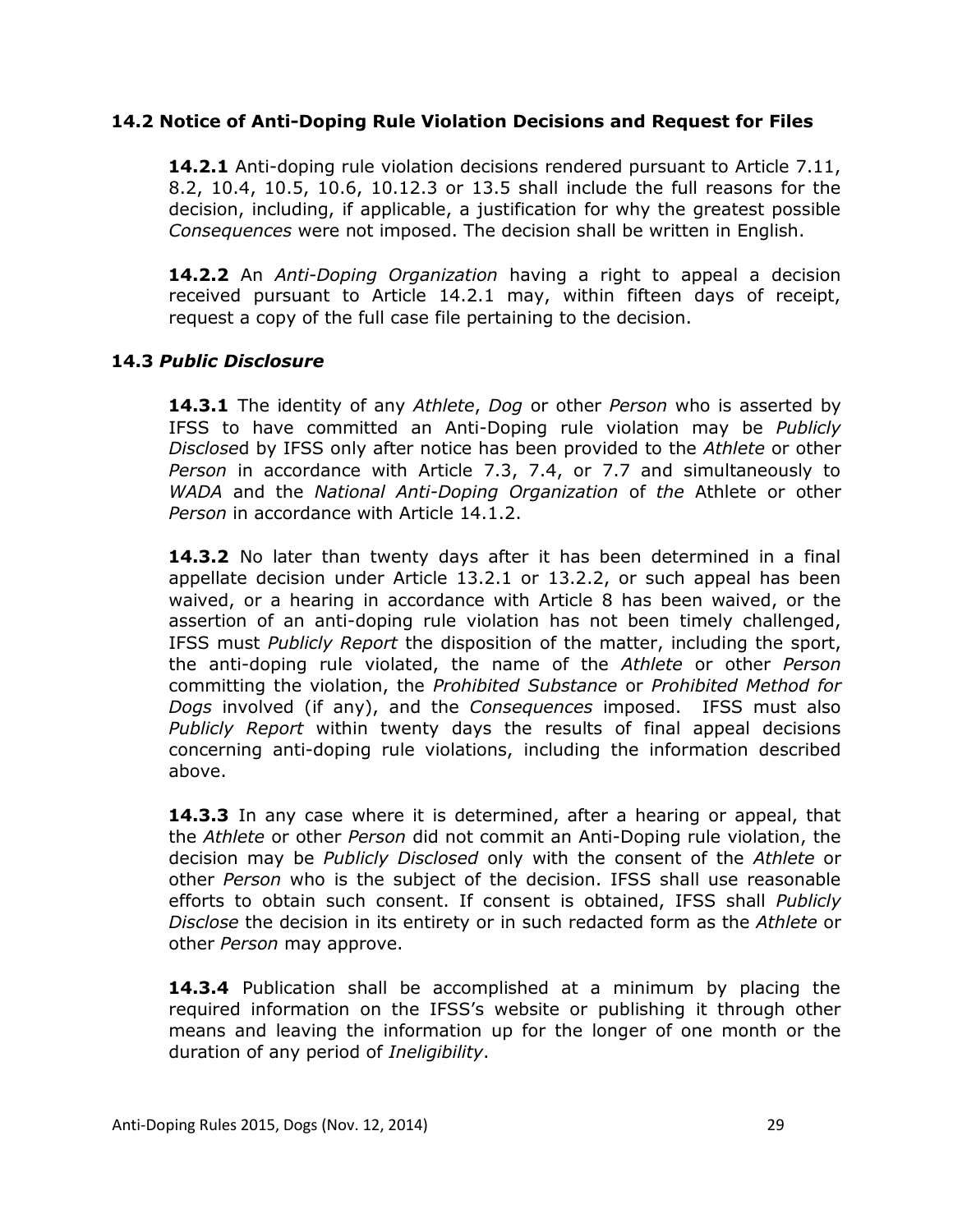**14.3.5** Neither IFSS, nor its *National Federations*, nor any official of either body, shall publicly comment on the specific facts of any pending case (as opposed to general description of process and science) except in response to public comments attributed to the *Equipage* or other *Person* against whom an anti-doping rule violation is asserted, or their representatives.

**14.3.6** The mandatory *Public Reporting* required in Article 14.3.2 shall not be required where the *Equipage* or other *Person* who has been found to have committed an anti-doping rule violation regarding *Dogs* participating in *Sleddog Sports* is a *Minor*. Any optional *Public Reporting* in a case involving a *Minor* shall be proportionate to the facts and circumstances of the case.

## **14.4 Statistical Reporting**

IFSS shall publish at least annually a general statistical report of its *Doping Control* activities regarding *Dogs* participating in *Sleddog Sports*, with a copy provided to *WADA*.

**14.5** *Doping Control* **Information Clearinghouse** (not applicable for dogs because ADAMS is not – yet - developed to be used for Sleddog Sports)

## **14.6 Data Privacy**

**14.6.1** IFSS may collect, store, process or disclose personal information relating to *Athlete*s, their *Dogs,* and other *Persons* where necessary and appropriate to conduct their anti-doping activities under the *Code*, the *International Standards* (including specifically the International Standard for the Protection of Privacy and Personal Information) and these Anti-Doping Rules for *Dogs* participating in *Sleddog Sports*.

**14.6.2** Any *Participant* who submits information including personal data to any *Person* in accordance with these Anti-Doping Rules shall be deemed to have agreed, pursuant to applicable data protection laws and otherwise, that such information may be collected, processed, disclosed and used by such *Person* for the purposes of the implementation of these Anti-Doping Rules, in accordance with the International Standard for the Protection of Privacy and Personal Information and otherwise as required to implement these Anti-Doping Rules for *Dogs* participating in *Sleddog Sports*.

#### **ARTICLE 15 APPLICATION AND RECOGNITION OF DECISIONS**

**15.1** Subject to the right to appeal provided in Article 13, *Testing*, hearing results or other final adjudications of any *Signatory* which are consistent with the *Code* and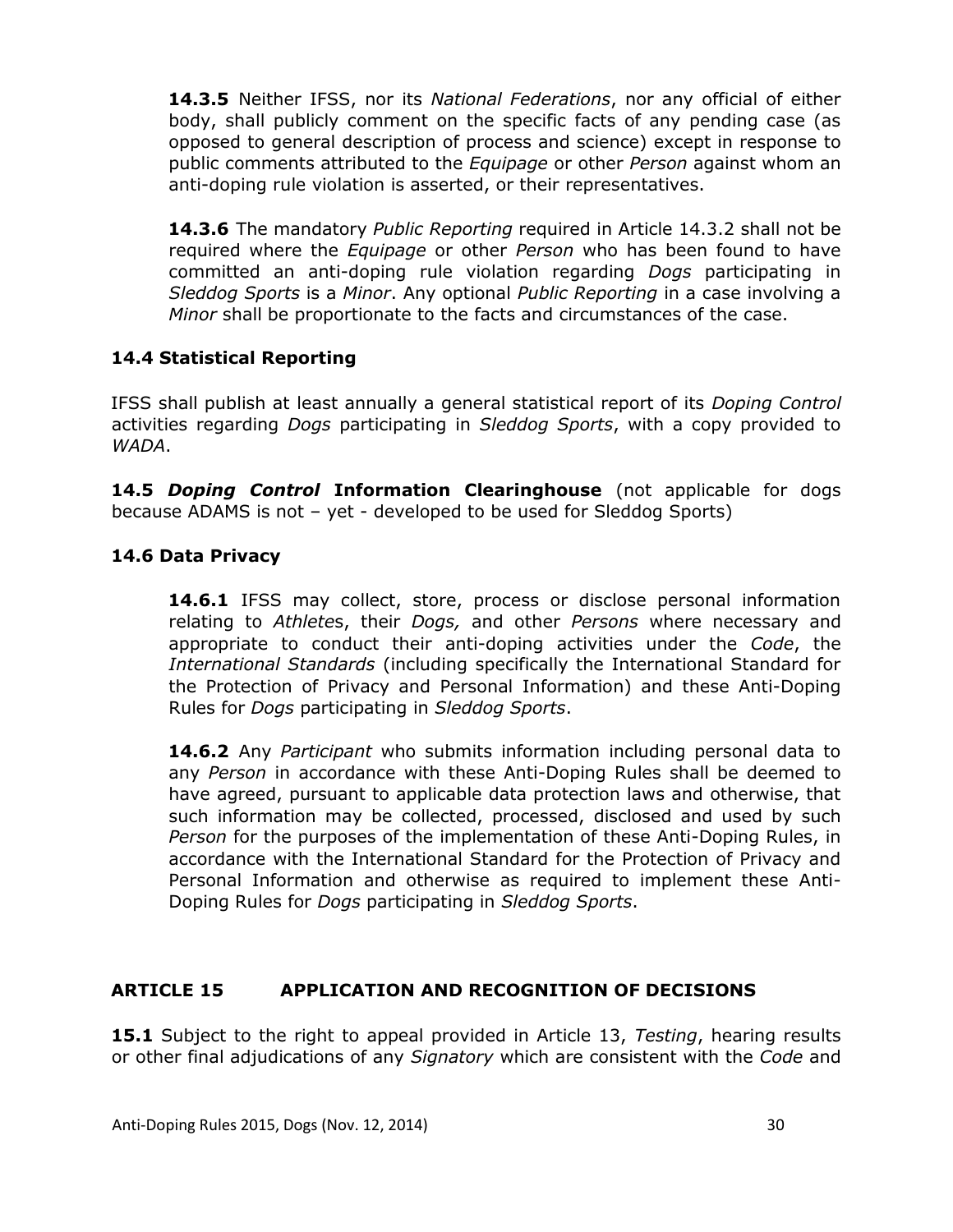are within that *Signatory's* authority shall be applicable worldwide and shall be recognized and respected by IFSS and all its *National Federations*.

**15.2** IFSS and its *National Federations* shall recognize the measures taken by other bodies which have not accepted the *Code* if the rules of those bodies are otherwise consistent with the *Code*.

**15.3** Subject to the right to appeal provided in Article 13, any decision of IFSS regarding a violation of these Anti-Doping Rules for *Dogs* participating in *Sleddog Sports* shall be recognized by all *National Federation*s, which shall take all necessary action to render such decision effective.

#### **ARTICLE 16 INCORPORATION OF IFSS ANTI-DOPING RULES FOR DOGS, PARTICIPATING IN SLEDDOG SPORTS AND OBLIGATIONS OF** *NATIONAL FEDERATIONS*

**16.1** All *National Federation*s and their members shall comply with these Anti-Doping Rules for *Dogs* participating in *Sleddog Sports*. All *National Federation*s and other members shall include in their regulations the provisions necessary to ensure that IFSS may enforce these Anti-Doping Rules directly as against *Equipages* in events under its anti-doping jurisdiction.

However, in cases, where the Anti-Doping Rules for *Dogs* participating in *Sleddog Sports* of the *National Anti-Doping Organization* in a country are stricter than the IFSS Anti-Doping Rules for *Dogs,* those rules may be included in the *National Federation* Anti-Doping rules and the *National Federation* may enforce them at events under its jurisdiction.

**16.2** All *National Federation*s shall establish rules requiring all *Equipages* and each *Support Personnel* who participates as coach, trainer, manager, team staff, official, veterinarian, medical or paramedical personnel in a *Competition* or activity authorized or organized by a *National Federation* or one of its member organizations to agree to be bound by these Anti-Doping Rules for *Dogs* participating in *Sleddog Sports* and to submit to the results management authority of the *Anti-Doping Organization* responsible under the *Code* as a condition of such participation.

**16.3** All *National Federation*s shall report any information suggesting or relating to an anti-doping rule violation regarding *Dogs* participating in *Sleddog Sports* to IFSS and to their *National Anti-Doping Organizations*, and shall cooperate with investigations conducted by any *Anti-Doping Organization* with authority to conduct the investigation.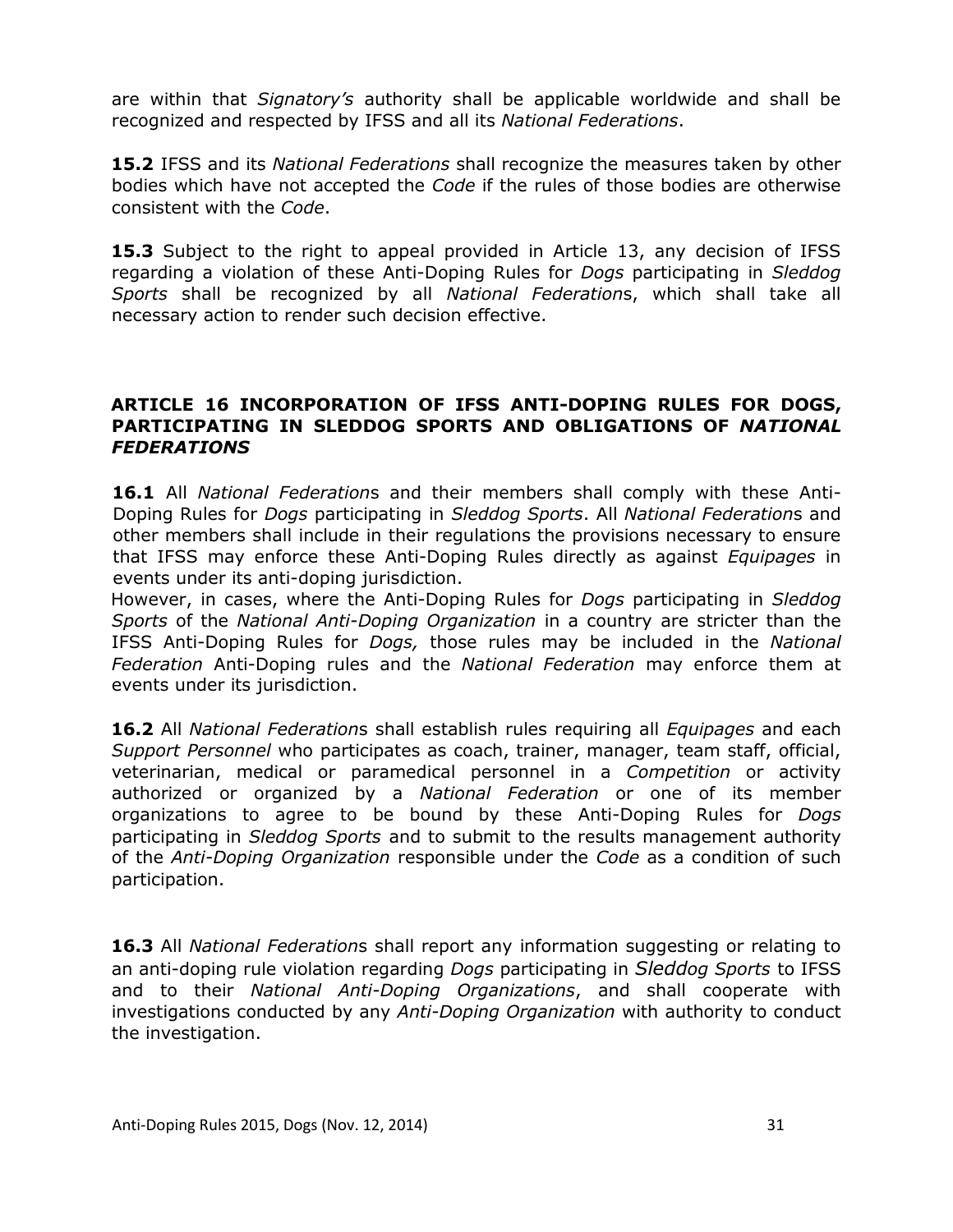**16.4** All *National Federations* shall be required to conduct anti-doping education in coordination with their *National Anti-Doping Organizations.*

## **ARTICLE 17 STATUTE OF LIMITATIONS**

No anti-doping rule violation proceeding may be commenced against an *Equipage* or other *Person* unless the person involved has been notified of the anti-doping rule violation as provided in Article 7, or notification has been reasonably attempted, within ten years from the date the violation is asserted to have occurred.

## **ARTICLE 18 IFSS COMPLIANCE REPORT TO WADA**

IFSS will report to *WADA* on IFSS's compliance with the *Code* in accordance with Article 23.5.2 of the *Code*.

#### **ARTICLE 19 EDUCATION**

IFSS shall plan, implement, evaluate and monitor information, education and prevention programs for doping-free sport, regarding *Dogs'* participating in *Sleddog Sports*, and shall support active participation by *Athlete*s and *Athlete Support Personnel* in such programs.

## **ARTICLE 20 AMENDMENT AND INTERPRETATION OF ANTI-DOPING RULES**

- **20.1** These Anti-Doping Rules for *Dogs* participating in *Sleddog Sports* may be amended from time to time by IFSS.
- **20.2** These Anti-Doping Rules for *Dogs* participating in *Sleddog Sports* shall be interpreted as an independent and autonomous text and not by reference to existing law or statutes.

**20.3** The headings used for the various Parts and Articles of these Anti-Doping Rules for *Dogs* participating in *Sleddog Sports* are for convenience only and shall not be deemed part of the substance of these Anti-Doping Rules or to affect in any way the language of the provisions to which they refer.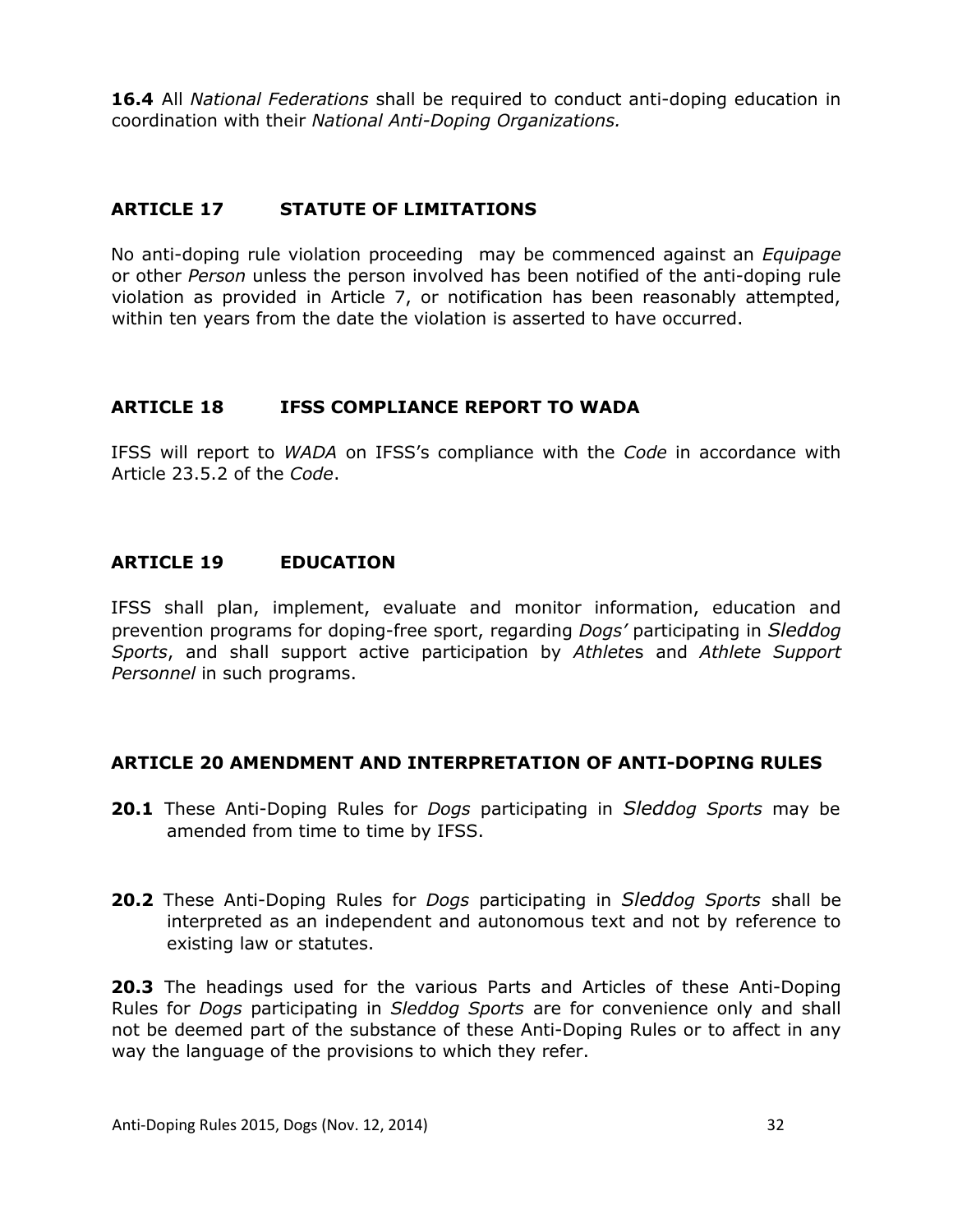**20.4** The *Code* and the *International Standards* duly adapted for *Dogs* shall be considered integral parts of these Anti-Doping Rules for *Dogs* participating in *Sleddog Sports* and shall prevail in case of conflict.

**20.5** These Anti-Doping Rules for *Dogs* participating in *Sleddog Sports* have been adopted pursuant to the applicable provisions of the *Code* and shall be interpreted in a manner that is consistent with applicable provisions of the *Code*. The Introduction shall be considered an integral part of these Anti-Doping Rules for *Dogs* participating in *Sleddog Sports*.

**20.6** Not applicable for Dog(s)

**20.7** These Anti-Doping Rules have come into full force and effect on 1 January 2015 (the "Effective Date"). They shall not apply retroactively to matters pending before the Effective Date; provided, however, that:

**20.7.1** Anti-Doping Rule violations taking place prior to the Effective Date count as "first violations" or "second violations" for purposes of determining sanctions under Article 10 for violations taking place after the Effective Date.

**20.7.2** The retrospective periods in which prior violations can be considered for purposes of multiple violations under Article 10.7.5 and the statute of limitations set forth in Article 17 are procedural rules and should be applied retroactively; provided, however, that Article 17 shall only be applied retroactively if the statute of limitations period has not already expired by the Effective Date. Otherwise, with respect to any anti-doping rule violation case which is pending as of the Effective Date and any anti-doping rule violation case brought after the Effective Date based on an anti-doping rule violation which occurred prior to the Effective Date, the case shall be governed by the substantive anti-doping rules in effect at the time the alleged anti-doping rule violation occurred unless the panel hearing the case determines the principle of "lex mitior" appropriately applies under the circumstances of the case.

**20.7.3** Not applicable for *Dogs*.

**20.7.4** With respect to cases where a final decision finding an anti-doping rule violation has been rendered prior to the Effective Date, but the *Athlete* or other *Person* is still serving the period of *Ineligibility* as of the Effective Date, the *Athlete* or other *Person* may apply to the *Anti-Doping Organization* which had results management responsibility for the anti-doping rule violation to consider a reduction in the period of *Ineligibility* in light of these Anti-Doping Rules. Such application must be made before the period of *Ineligibility* has expired. The decision rendered may be appealed pursuant to Article 13.2. These Anti-Doping Rules shall have no application to any case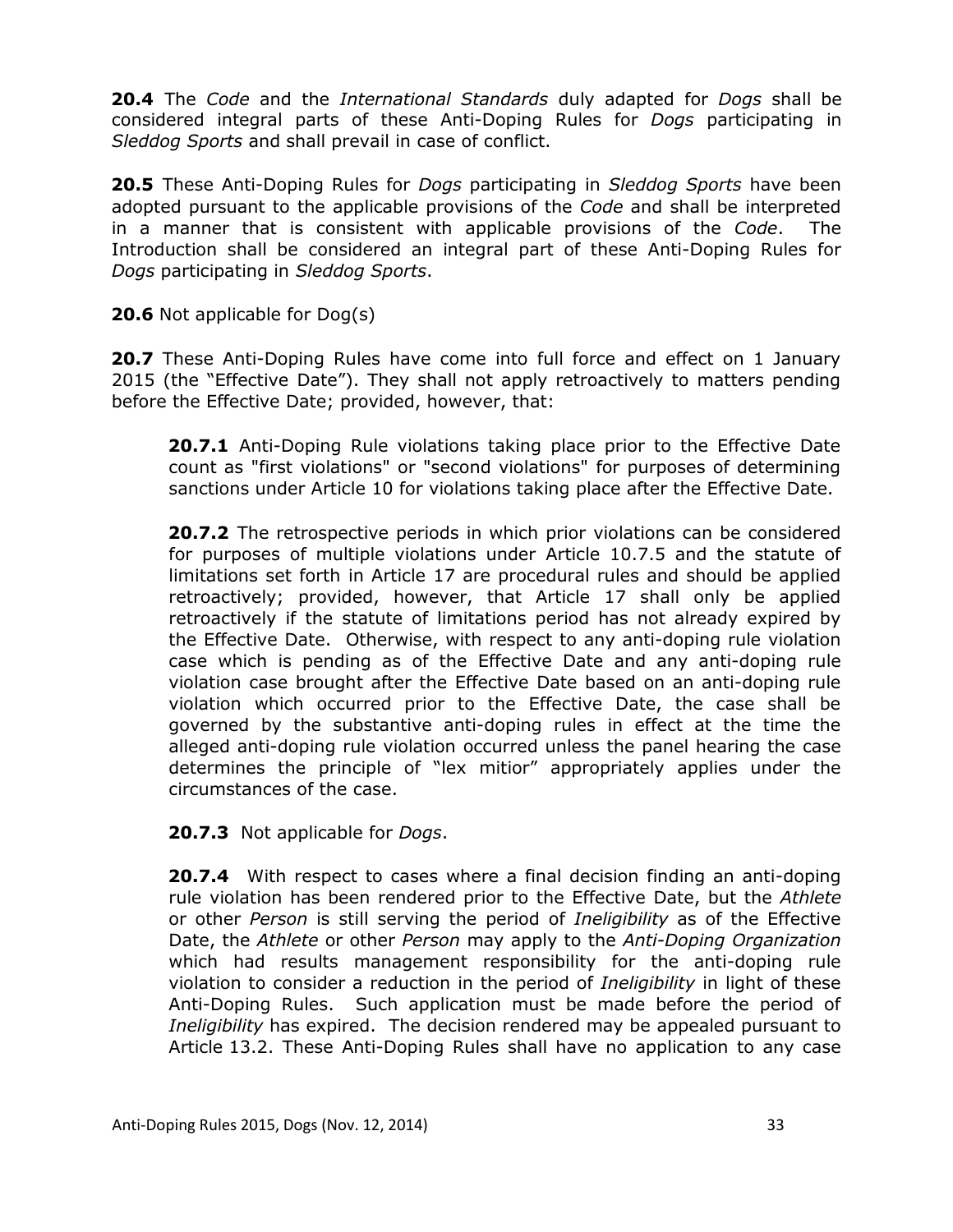where a final decision finding an anti-doping rule violation has been rendered and the period of *Ineligibility* has expired.

**20.7.5** For purposes of assessing the period of *Ineligibility* for a second violation under Article 10.7.1, where the sanction for the first violation was determined based on rules in force prior to the Effective Date, the period of *Ineligibility* which would have been assessed for that first violation had these Anti-Doping Rules been applicable, shall be applied.

## **ARTICLE 21 INTERPRETATION OF THE** *CODE*

**21.1** The official text of the *Code* shall be maintained by *WADA* and shall be published in English and French. In the event of any conflict between the English and French versions, the English version shall prevail.

**21.2** The comments annotating various provisions of the *Code* shall be used to interpret the *Code*.

**21.3** The *Code* shall be interpreted as an independent and autonomous text and not by reference to the existing law or statutes of the *Signatories* or governments.

**21.4** The headings used for the various Parts and Articles of the *Code* are for convenience only and shall not be deemed part of the substance of the *Code* or to affect in any way the language of the provisions to which they refer.

**21.5** The *Code* shall not apply retroactively to matters pending before the date the *Code* is accepted by a *Signatory* and implemented in its rules. However, pre-*Code* anti-doping rule violations would continue to count as "first violations" or "second violations" for purposes of determining sanctions under Article 10 for subsequent post-*Code* violations.

**21.6** The Purpose, Scope and Organization of the World Anti-Doping Program and the *Code* and Appendix 1, Definitions shall be considered integral parts of the *Code*.

## **ARTICLE 22 ADDITIONAL ROLES AND RESPONSIBILITIES OF** *ATHLETES* **AND OTHER** *PERSONS*

#### **22.1 Roles and Responsibilities of** *Athlete***s**

 **22.1.1** To be knowledgeable of and comply with these Anti-Doping Rules for  *Dogs* participating in *Sleddog Sports*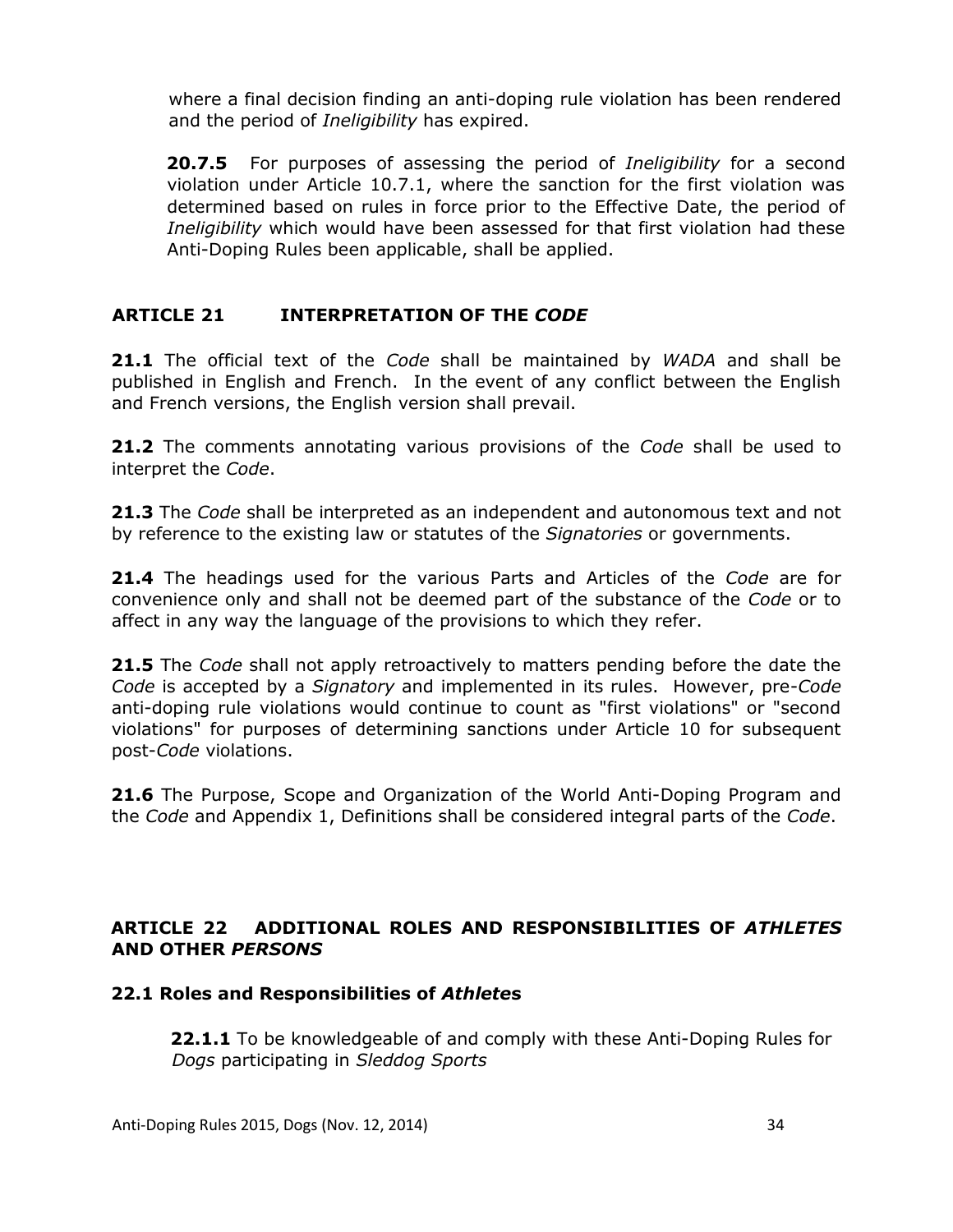**22.1.2** To be available for *Dog's Sample* collection at all times.

**22.1.3** To take responsibility, in the context of anti-doping, for what their *Dogs* ingest and *Use*.

**22.1.4** To inform veterinary or any other personnel of their obligation not to *Use Prohibited Substance*s and *Prohibited Method*s for *Dogs* participating in *Sleddog Sports* and to take responsibility to make sure that any medical treatment received does not violate these Anti-Doping Rules.

**22.1.5** To disclose to their *National Anti-Doping Organization* and to IFSS any decision by a non-*Signatory* finding that the *Athlete* committed an antidoping rule violation within the previous ten years.

**22.1.6** To cooperate with *Anti-Doping Organizations* investigating antidoping rule violations.

**22.1.7** Failure by any *Athlete* to cooperate in full with *Anti-Doping Organizations* investigating anti-doping rule violations, may result in a charge of offence harmful to the sport under IFSS's Disciplinary Code and Procedures.

## **22.2 Roles and Responsibilities of** *Dog Support Personnel*

**22.2.1** To be knowledgeable of and comply with these Anti-Doping Rules for *Dogs* participating in *Sleddog Sports*.

**22.2.2** To cooperate with the *Dog Testing* program.

**22.2.3** To use his or her influence on *Athlete* values and behavior to foster anti-doping attitudes.

**22.2.4** To disclose to his or her *National Anti-Doping Organization* and to IFSS any decision by a non-*Signatory* finding that he or she committed an anti-doping rule violation within the previous ten years.

**22.2.5** To cooperate with *Anti-Doping Organizations* investigating antidoping rule violations.

**22.2.6** Failure by any *Dog Support Personnel* to cooperate in full with *Anti-Doping Organizations* investigating anti-doping rule violations may result in charge of offence harmful to the sport under IFSS's Disciplinary Code and Procedures.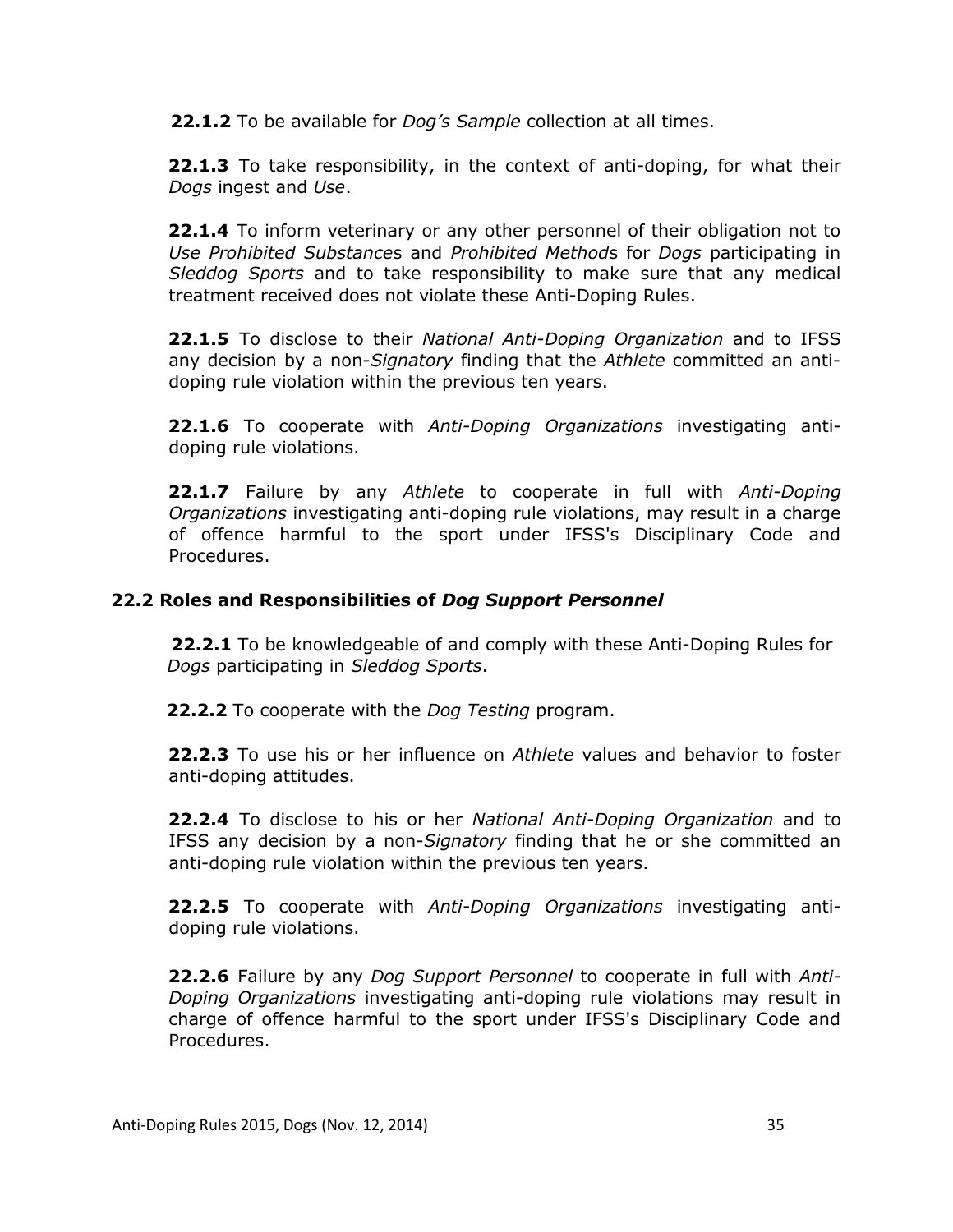**22.2.7** *Dog Support Personnel* or *Athlete Support Personnel* shall not *Use* or *Possess* any *Prohibited Substance* or *Prohibited Method* for *Dogs* participating in *Sleddog Sports* without valid justification.

**22.2.8** *Use* or *Possession* of a *Prohibited Substance* or *Prohibited Method* by a *Dog Support Personnel* or *Athlete Support Personnel* without valid justification may result in a charge of offence harmful to the sport under IFSS's Disciplinary Code and Procedures.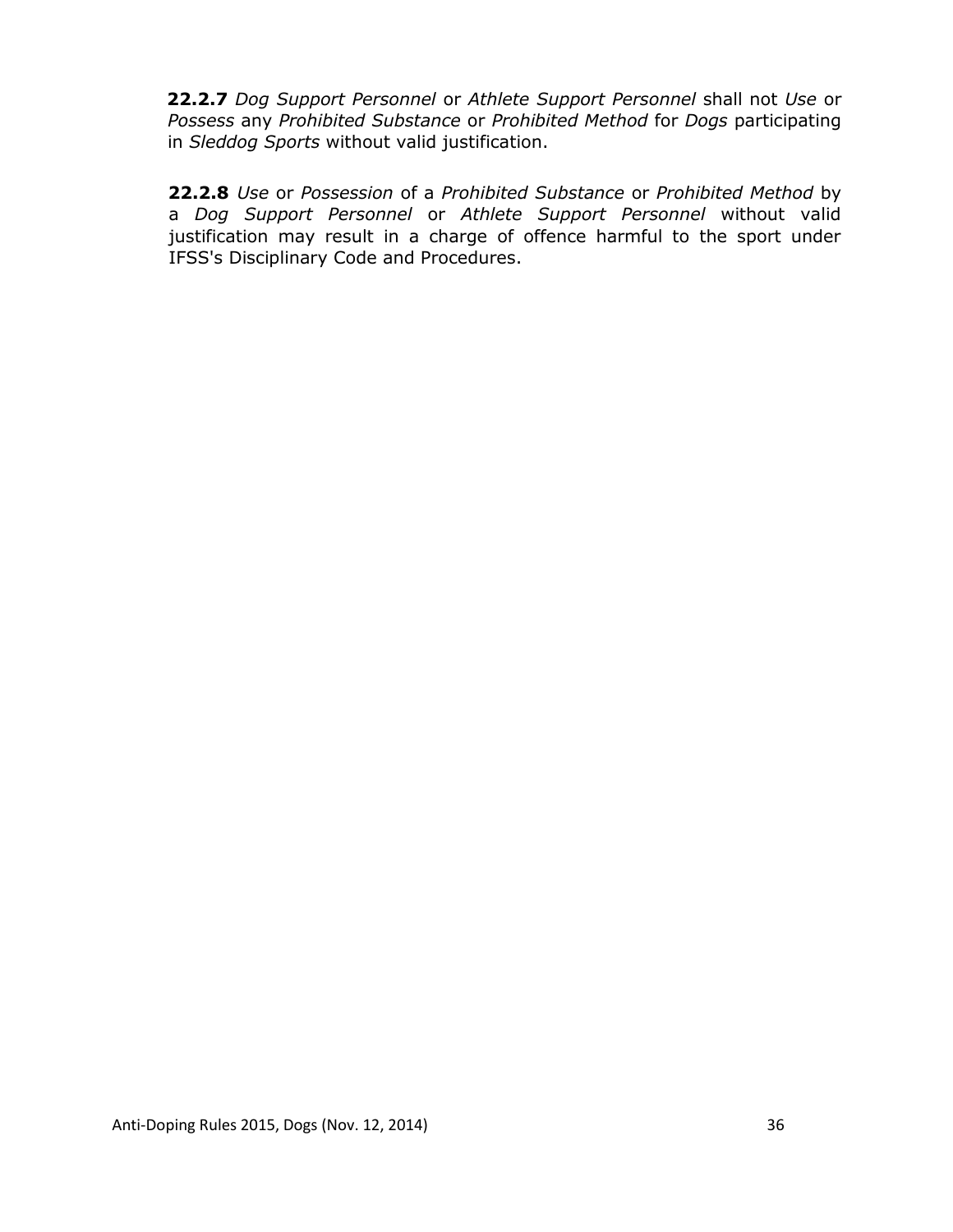#### **APPENDIX 1 DEFINITIONS**

*ADAMS*:The Anti-Doping Administration and Management System is a Web-based database management tool for data entry, storage, sharing, and reporting designed to assist stakeholders and *WADA* in their anti-doping operations in conjunction with data protection legislation. However not yet applicable for dogs.

*Administration*: Providing, supplying, supervising, facilitating, or otherwise participating in the *Use* or *Attempted Use* by another *Person* of a *Prohibited Substance* or *Prohibited Method*. However, this definition shall not include the actions of bona fide medical personnel involving a *Prohibited Substance* or *Prohibited Method* used for genuine and legal therapeutic purposes or other acceptable justification and shall not include actions involving *Prohibited Substances* which are not prohibited in *Out-of-Competition Testing* unless the circumstances as a whole demonstrate that such *Prohibited Substances* are not intended for genuine and legal therapeutic purposes or are intended to enhance sport performance.

#### *ADRV:* Anti-Doping Rule Violation

*Adverse Analytical Finding*: A report from a *WADA*-approved laboratory or an IFSS approved laboratory that, consistent with the Standard for Animal Laboratories and related Technical Documents, identifies in a *Sample* the presence of a *Prohibited Substance* or its *Metabolites* or *Markers* (including elevated quantities of endogenous substances) or evidence of the *Use* of a *Prohibited Method* in a *Sample* collected from *a Dog* participating in *Sled Dog Sports.*

*Anti-Doping Organization*: A *Signatory* that is responsible for adopting rules for initiating, implementing or enforcing any part of the *Doping Control* process. This includes, for example, the International Olympic Committee, the International Paralympic Committee, other *Major Event Organizations* that conduct *Testing* at their *Events*, *WADA*, International Federations, and *National Anti-Doping Organizations.*

*Associate Members:* Groups or associations sympathizing with sleddog sports may be granted associate membership, provided said groups or associations have aims and objects declared to be and agreed by the Council as being beneficial to the aims and objectives of IFSS.

*Athlete*: Any *Person* who competes in sport at the international level (as defined by each International Federation), or the national level (as defined by each *National Anti-Doping Organization*). An *Anti-Doping Organization* has discretion to apply anti-doping rules to an *Athlete* who is neither an *International-Level Athlete* nor a *National-Level Athlete* However, if an Article 2.1, 2.3 or 2.5 anti-doping rule violation is committed by any Equipage over whom an *Anti-Doping Organization* has authority who competes below the international or national level, then the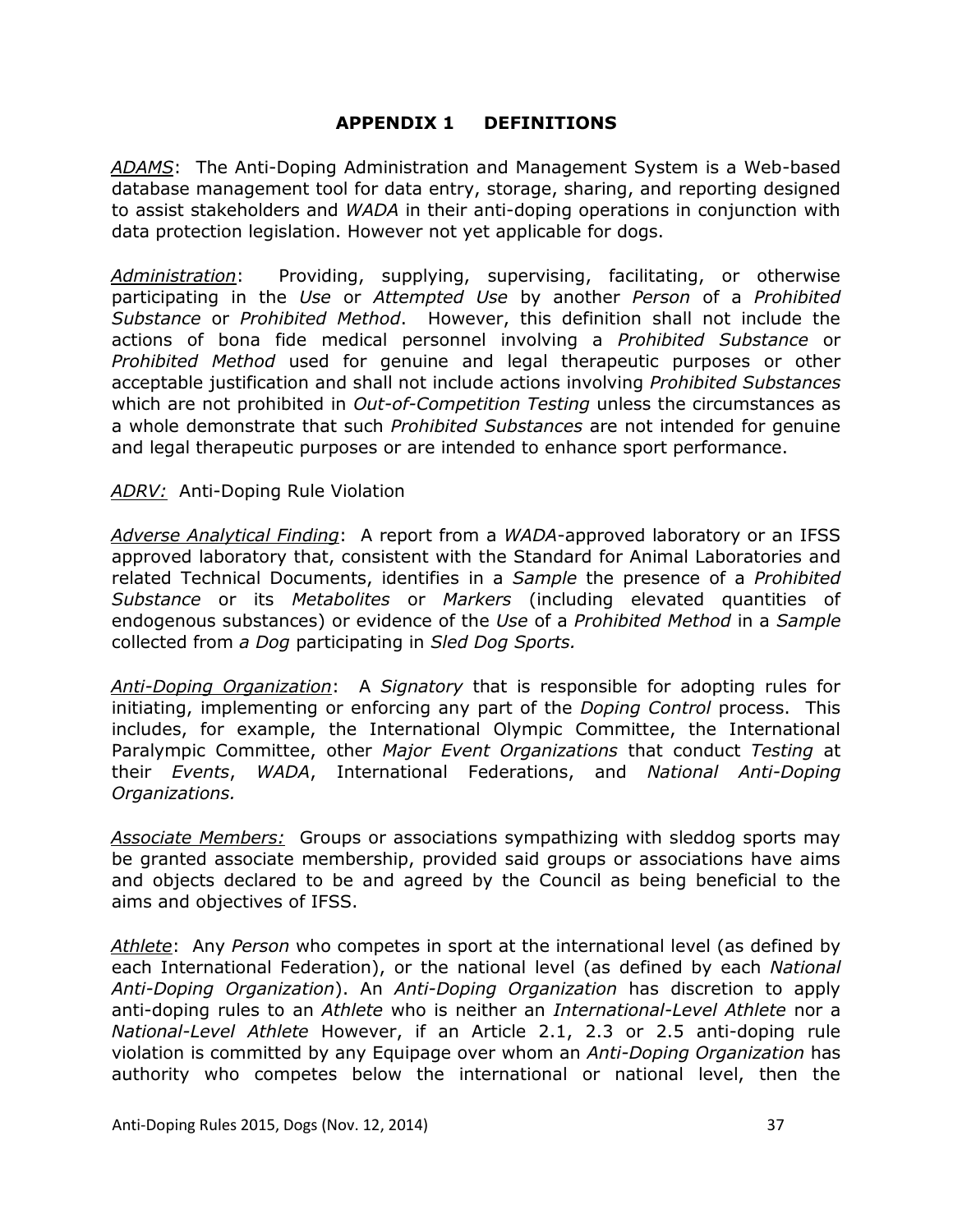*Consequences* set forth in the *Code* (except Article 14.3.2) must be applied. For purposes of Article 2.8 and Article 2.9 and for purposes of anti-doping information and education, any Equipage who participates in sport under the authority of any *Signatory*, government, or other sports organization accepting the *Code* is an Equipage.

*Attempt*: Purposely engaging in conduct that constitutes a substantial step in a course of conduct planned to culminate in the commission of an anti-doping rule violation. Provided, however, there shall be no anti-doping rule violation based solely on an *Attempt* to commit a violation if the *Person* renounces the *Attempt* prior to it being discovered by a third party not involved in the *Attempt*.

*Atypical Finding*: A report from a *WADA*-approved laboratory (or an IFSS approved laboratory) which requires further investigation as provided by the Standard for Animal Laboratories or related Technical Documents prior to the determination of an *Adverse Analytical Finding*.

*CAS*: The Court of Arbitration for Sport.

*Code*: The World Anti-Doping Code.

*Competition*: A single race, or singular sport contest. For stage races and other sport contests where prizes are awarded on a daily or other interim basis the distinction between a *Competition* and an *Event* will be as provided in the rules of IFSS

*Consequences of Anti-Doping Rule Violations ("Consequences")*: An *Equipage's* or other *Person's* violation of an Anti-Doping Rule may result in one or more of the following:

- a) *Disqualification* means the *Equipage's* results in a particular *Competition* or *Event* are invalidated, with all resulting *Consequences* including forfeiture of any medals, points and prizes
- b) *Reprimand* is the absolute minimum Consequence of an ADRV
- c) *Ineligibility* means the *Equipage* or other *Person* is barred on account of an Anti-Doping Rule violation for a specified period of time from participating in any *Competition* or other activity or funding as provided in Article 10.12.1
- d) *Provisional Suspension* means the *Equipage* or other *Person* is barred temporarily from participating in any *Competition* or activity prior to the final decision at a hearing conducted under Article 8
- e) *Financial Consequences* means a financial sanction imposed for an antidoping rule violation or to recover costs associated with an anti-doping rule violation; and
- f) *Public Disclosure or Public Reporting* means the dissemination or distribution of information to the general public or *Persons* beyond those *Persons* entitled to earlier notification in accordance with Article 14.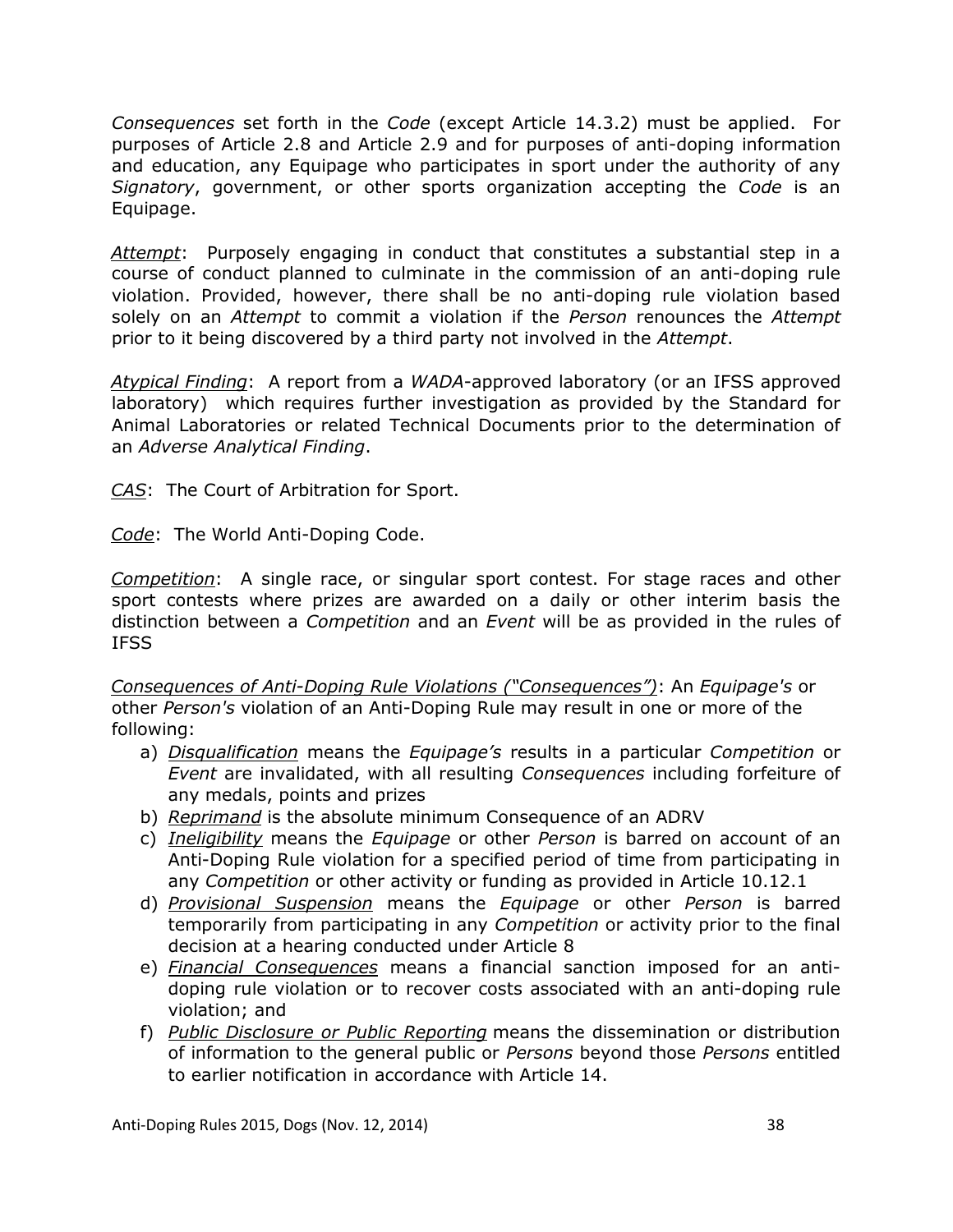*Equipage*(s) in *Team competitions* may also be subject to *Consequences* as provided in Article 11 of the *Code*.

*Contaminated Product*:A product that contains a *Prohibited Substance* that is not disclosed on the product label or in information available in a reasonable Internet search.

*Controlled List*: The list identifying substances that need *Veterinary Medication Form 1* or *2* properly filled in and approved.

*Disqualification*: See *Consequences* of anti-doping rule violations above.

*Dog:* a *Dog* participating with an *Athlete* in one of the *Sleddog Sports* disciplines. The *Dog* participating with the *Athlete* is regarded as *an Equipage*, irrespective of who is the owner of the *Dog*.

*Dog owner*: Registered owner of the *Dog*. May be the Athlete or other natural *Person* or an organization or other entity.

*Dog Support Personnel*: Any person supporting the *Dog* related to a competition, for example a dog handler, a veterinarian or a physiotherapist.

*Dog Team:* consist of one or more *Dog(s)* that participate as one unit. Together with an *Athlete*, the driver, this unit is called an *Equipage*.

*Doping Control*: All steps and processes from test distribution planning through to ultimate disposition of any appeal including all steps and processes in between such as provision of whereabouts information, *Sample* collection and handling, laboratory analysis, Vet Form handling, results management and hearings.

*Equipage*: Consists of one *Athlete* and one or more *Dog(s)* competing as one unit.

*Event*: A series of individual *Competitions* conducted together under one ruling body (e.g., the IFSS World Championships, or Continental Championships).

*Event Venues*: Those venues so designated by the ruling body for the *Event*.

*Event Period*: The time between the beginning and end of an *Event*, as established by the ruling body of the *Event*.

*Fault*: *Fault* is any breach of duty or any lack of care appropriate to a particular situation. Factors to be taken into consideration in assessing an *Athlete* or other *Person*'s degree of *Fault* include, for example, the *Athlete*'s or other *Person*'s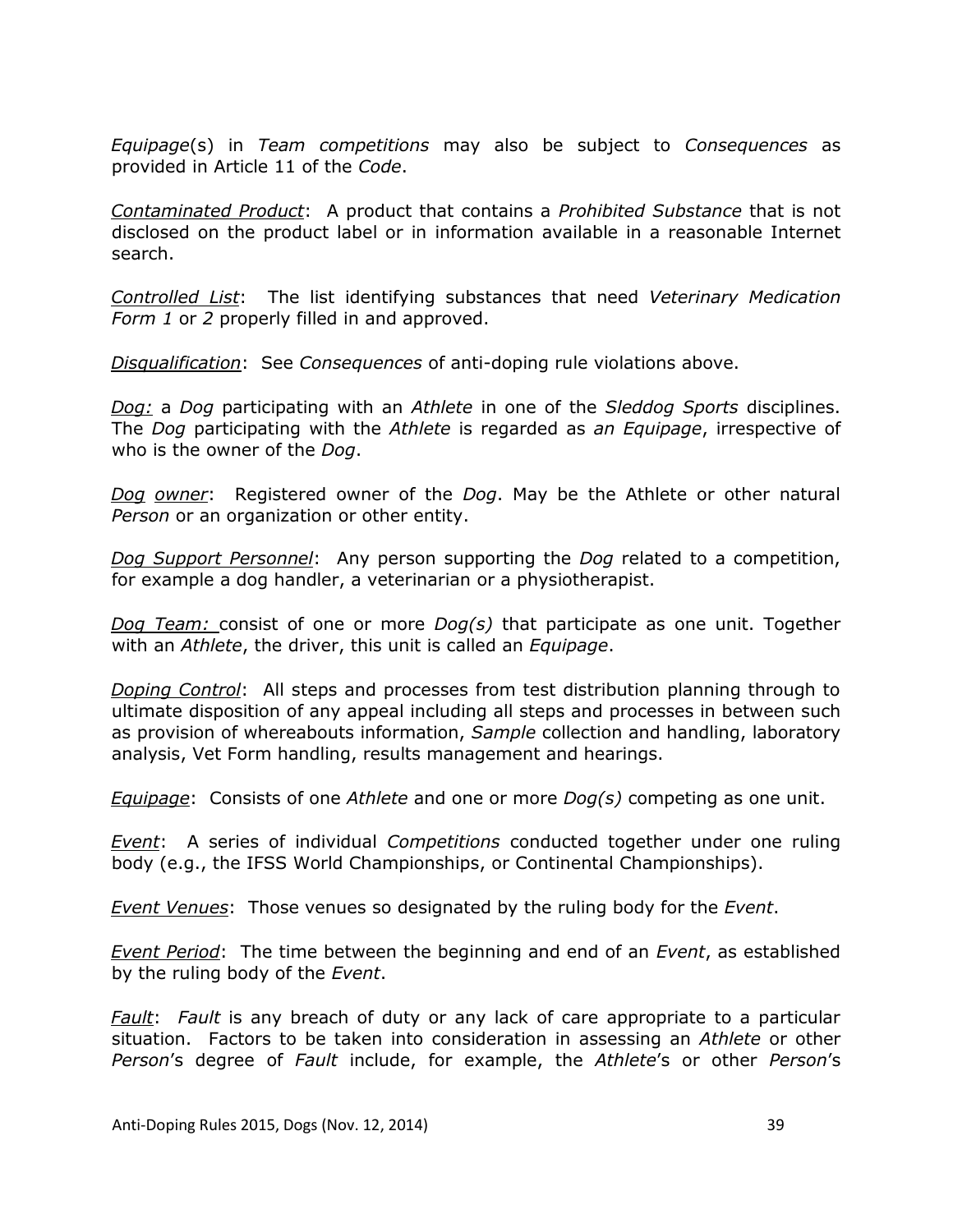experience, whether the *Athlete* or other *Person* is a *Minor*, special considerations such as impairment, the degree of risk that should have been perceived by the *Athlete* and the level of care and investigation exercised by the *Athlete* in relation to what should have been the perceived level of risk. In assessing the *Athlete's* or other *Person's* degree of *Fault*, the circumstances considered must be specific and relevant to explain the *Athlete's* or other *Person's* departure from the expected standard of behavior. Thus, for example, the fact that an *Athlete* would lose the opportunity to earn large sums of money during a period of *Ineligibility,* or the fact that the *Athlete* only has a short time left in his or her career, or the timing of the sporting calendar, would not be relevant factors to be considered in reducing the period of *Ineligibility* under Article 10.5.1 or 10.5.2.

*In-Competition*: "*In-Competition*" means the period commencing twelve hours before a *Competition* in which the Equipage is scheduled to participate through the end of such *Competition* and the *Sample* collection process related to such *Competition*.

*Independent Observer Program*: A team of observers, under the supervision of *WADA*, who observe and provide guidance on the *Doping Control* process at certain *Events* and report on their observations.

*Individual Sport*: Any sport that is not a *Team Sport.* 

*Ineligibility*: See *Consequences of* anti-doping rule violation*s* above.

*International Event*:An *Event* or *Competition* where the International Olympic Committee, the International Paralympic Committee, an International Federation, a *Major Event Organization,* or another international sport organization is the ruling body for the *Event* or appoints the technical officials for the *Event.* 

*International Standard*: A standard adopted by *WADA* in support of the *Code*. Compliance with an *International Standard* (as opposed to another alternative standard, practice or procedure) shall be sufficient to conclude that the procedures addressed by the *International Standard* were performed properly. *Internationa*l *Standards* shall include any Technical Documents issued pursuant to the *International Standard*.

*Major Event Organizations*: The continental associations of *National Olympic Committee*s and other international multi-sport organizations that function as the ruling body for any continental, regional or other *International Event*.

*Marker*: A compound, group of compounds or biological variable(s) that indicates the *Use* of a *Prohibited Substance* or *Prohibited Method.* 

*Metabolite*: Any substance produced by a biotransformation process.

Anti-Doping Rules 2015, Dogs (Nov. 12, 2014) 40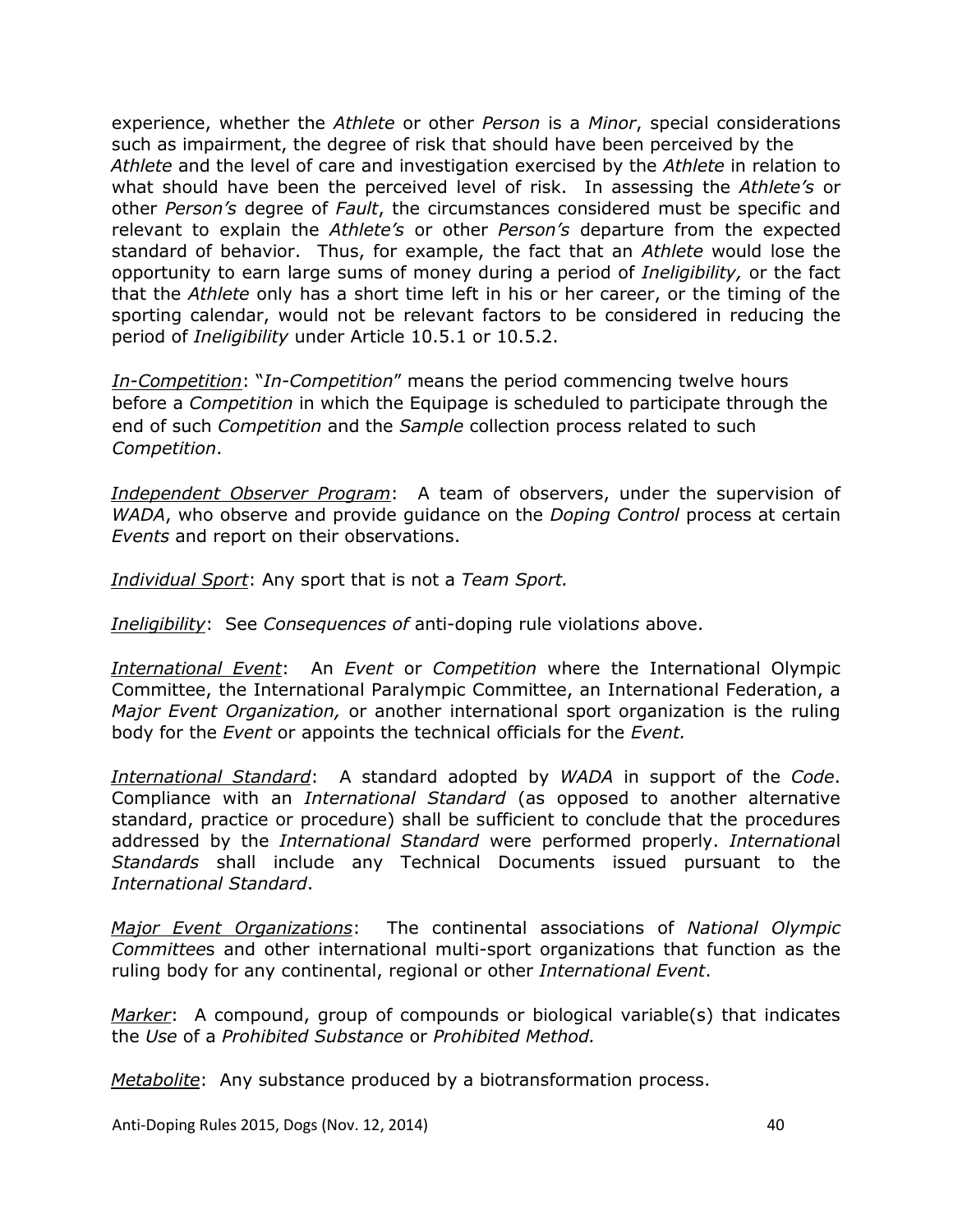*Minor*: A natural *Person* who has not reached the age of eighteen years.

*National Anti-Doping Organization*: The entity(ies) designated by each country as possessing the primary authority and responsibility to adopt and implement antidoping rules, direct the collection of *Samples*, the management of test results, and the conduct of hearings at the national level. If this designation has not been made by the competent public authority(ies), the entity shall be the country's *National Olympic Committee* or its designee.

*National Event*: A sport *Event* or *Competition* involving *International-* or *National Level* Equipage*s* that is not an *International Event*.

*National Federation*: A national or regional entity which is a member of or is recognized by IFSS as the entity governing IFSS's sport in that nation or region.

*National-Level Athlete*: *Athletes* who compete in sport at the national level, as defined by each *National Anti-Doping Organization,* consistent with the International Standard for Testing and Investigations.

*National Olympic Committee*: The organization recognized by the International Olympic Committee. The term *National Olympic Committee* shall also include the National Sport Confederation in those countries where the National Sport Confederation assumes typical *National Olympic Committee* responsibilities in the anti-doping area.

*No Fault or Negligence*: The *Athlete* or other *Person's* establishing that he or she did not know or suspect, and could not reasonably have known or suspected even with the exercise of utmost caution, that his or her *Dog* had *Used* or been administered the *Prohibited Substance* or *Prohibited Method* or otherwise violated an anti-doping rule*.* Except in the case of a *Minor*, for any violation of Article 2.1, the *Athlete* must also establish how the *Prohibited Substance* entered his or her *Dog.* 

*No Significant Fault or Negligence*: The *Athlete* or other *Person's* establishing that his or her *Fault* or negligence, when viewed in the totality of the circumstances and taking into account the criteria for *No Fault* or negligence, was not significant in relationship to the anti-doping rule violation. Except in the case of a *Minor*, for any violation of Article 2.1, the *Athlete* must also establish how the *Prohibited Substance* entered his or her *Dog.* 

*Out-of-Competition*: Any period which is not *In-Competition*.

*Owner*: See *Dog Owner*.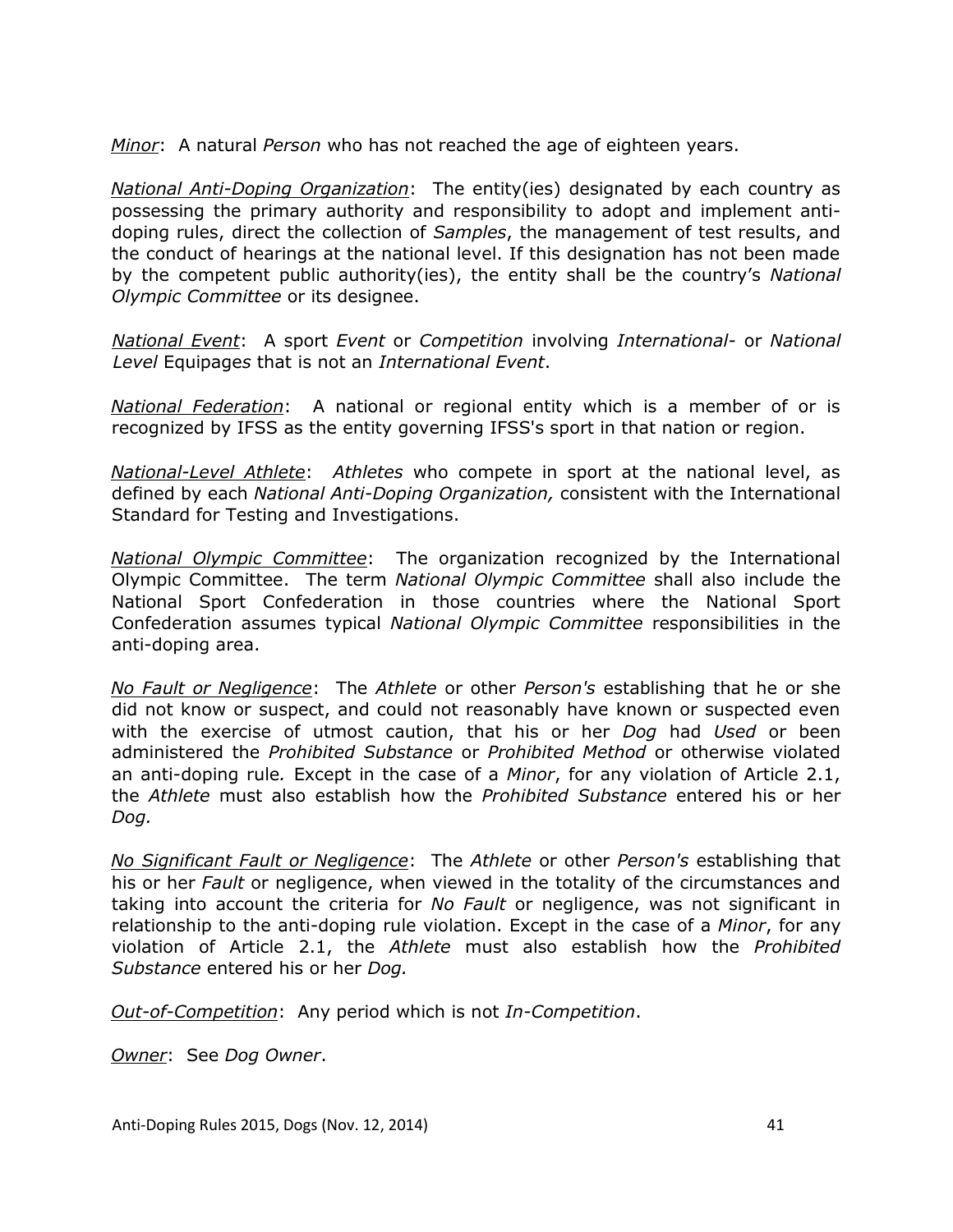*Participant*: *Equipage* or *Dog Support Person*.

*Person*: A natural *Person* or an organization or other entity.

*Possession*: The actual, physical *Possession*, or the constructive *Possession* (which shall be found only if the *Person* has exclusive control or intends to exercise control over the *Prohibited Substance* or *Prohibited Method* or the premises in which a *Prohibited Substance* or *Prohibited Method* exists); provided, however, that if the *Person* does not have exclusive control over the *Prohibited Substance* or *Prohibited Method* or the premises in which a *Prohibited Substance* or *Prohibited Method* exists, constructive *Possession* shall only be found if the *Person* knew about the presence of the *Prohibited Substance* or *Prohibited Method* and intended to exercise control over it. Provided, however, there shall be no anti-doping rule violation based solely on *Possession* if, prior to receiving notification of any kind that the *Person* has committed an anti-doping rule violation, the *Person* has taken concrete action demonstrating that the *Person* never intended to have *Possession* and has renounced *Possession* by explicitly declaring it to an *Anti-Doping Organization*. Notwithstanding anything to the contrary in this definition, the purchase (including by any electronic or other means) of a *Prohibited Substance* or *Prohibited Method* constitutes *Possession* by the *Person* who makes the purchase

*Prohibited List*: The List identifying the *Prohibited Substances* and *Prohibited Methods* for *Dogs* participating in *Sleddog Sports.* 

*Prohibited Method*: Any method so described on the *Prohibited List* for *Dogs* participating in *Sleddog Sports.*

*Prohibited Substance*: Any substance, or class of substances, so described on the *Prohibited List* for *Dogs* participating in *Sleddog Sports.*

*Provisional Hearing*: For purposes of Article 7.9, an expedited abbreviated hearing occurring prior to a hearing under Article 8 that provides the *Athlete* with notice and an opportunity to be heard in either written or oral form.

*Provisional Suspension*: See *Consequences of anti-doping rule violations* above.

*Publicly Disclose or Publicly Report*: See *Consequences of anti-doping rule violations* above.

*Regional Anti-Doping Organization*:A regional entity designated by member countries to coordinate and manage delegated areas of their national anti-doping programs, which may include the adoption and implementation of anti-doping rules, the planning and collection of *Samples*, the management of results, the review of *TUEs*, the conduct of hearings, and the conduct of educational programs at a regional level.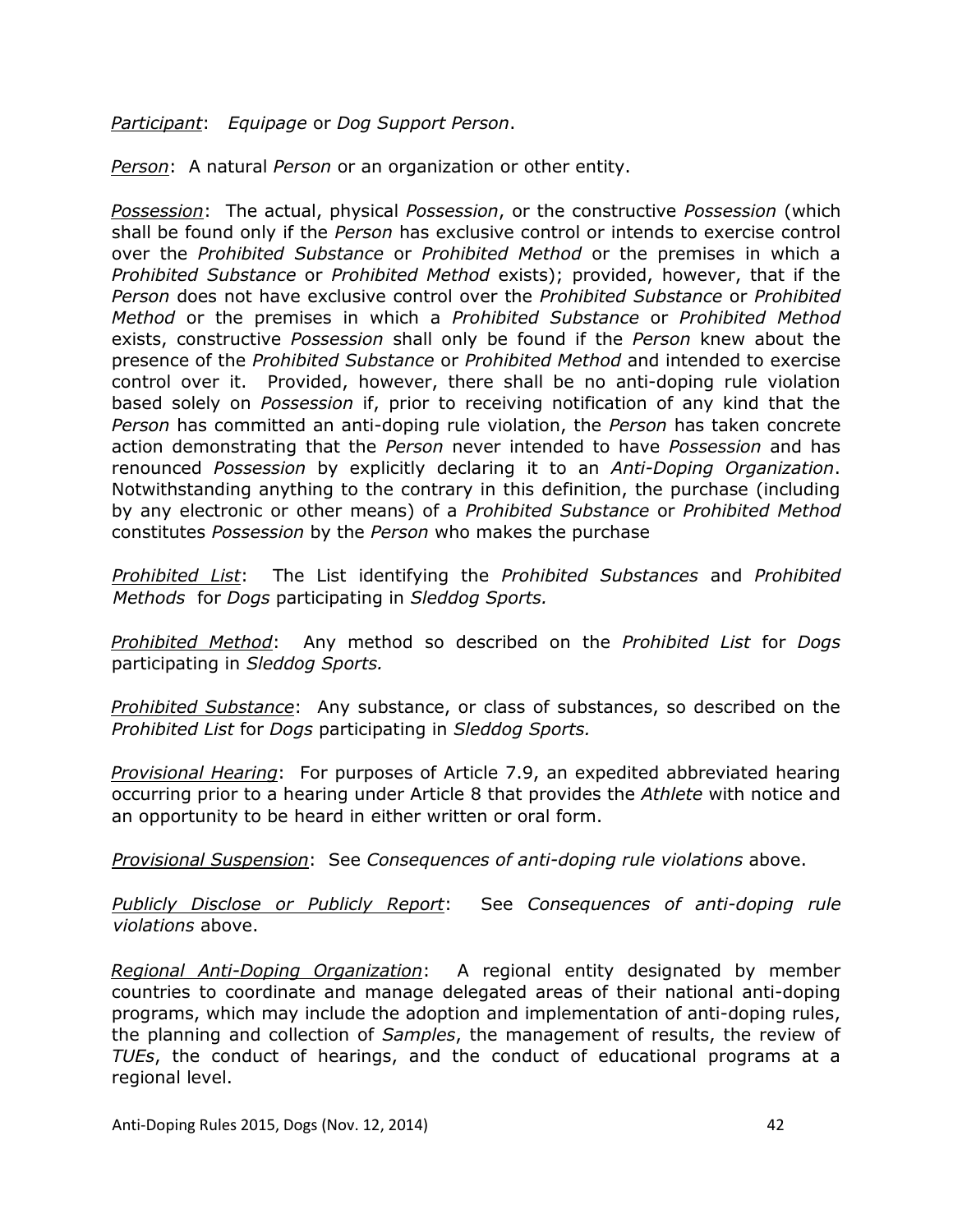*Sample* or *Specimen*: Any biological material collected for the purposes of *Doping Control*.

*Signatories*: Those entities signing the *Code* and agreeing to comply with the *Code*, as provided in Article 23 of the *Code*.

*Sleddog Sports:* Sports in which an *Athlete* and his/her *Dog(s)* form together an *Equipage* to perform in *Competition*, on or off snow. *Sleddog Sports* include the following styles:

- **Sled:** Sport activity on snow in which an *Athlete* drives a sled pulled by a *Dog Team* of 2 or more *Dogs*, over a given distance, determined by the size of the *Dog Teams* in the competition class for that discipline: Sprint, Middle Distance; Long Distance; Stage races.
- **Skidogs:** Sport activity on snow in which an Athlete on skis, connected by a cord to a *Dog Team* of from one to four *Dog(s)* over a given distance, consisting of these disciplines: Pulka; Skijoring; Combined pulka/skijoring and Team Relay.
- **Dryland:** Sport activity performed in conditions where there is no snow. The *Athlete* either runs behind his or her *Dog* or rides a bicycle or pedals a scooter behind the *Dog*, connected by a cord, or drives a specially-designed cart or rig pulled by a *Dog Team* of from 2 to 8 *Dogs.* Each discipline or class has a specific distance in function of the type of class and number of *Dogs.*  The Dryland disciplines are: Cani-Cross; Bikejoring; Scooter; Rig.

*Strict Liability*: The rule which provides that under Article 2.1 and Article 2.2, it is not necessary that intent, *Fault*, negligence, or knowing *Use* on the *Athlete's* part be demonstrated by the *Anti-Doping Organization* in order to establish an antidoping rule violation.

*Substantial Assistance*: For purposes of Article 10.6.1, a *Person* providing *Substantial Assistance* must: (1) fully disclose in a signed written statement all information he or she possesses in relation to anti-doping rule violations, and (2) fully cooperate with the investigation and adjudication of any case related to that information, including, for example, presenting testimony at a hearing if requested to do so by an *Anti-Doping Organization* or hearing panel. Further, the information provided must be credible and must comprise an important part of any case which is initiated or, if no case is initiated, must have provided a sufficient basis on which a case could have been brought.

*Tampering*:Altering for an improper purpose or in an improper way; bringing improper influence to bear; interfering improperly; obstructing, misleading or engaging in any fraudulent conduct to alter results or prevent normal procedures from occurring.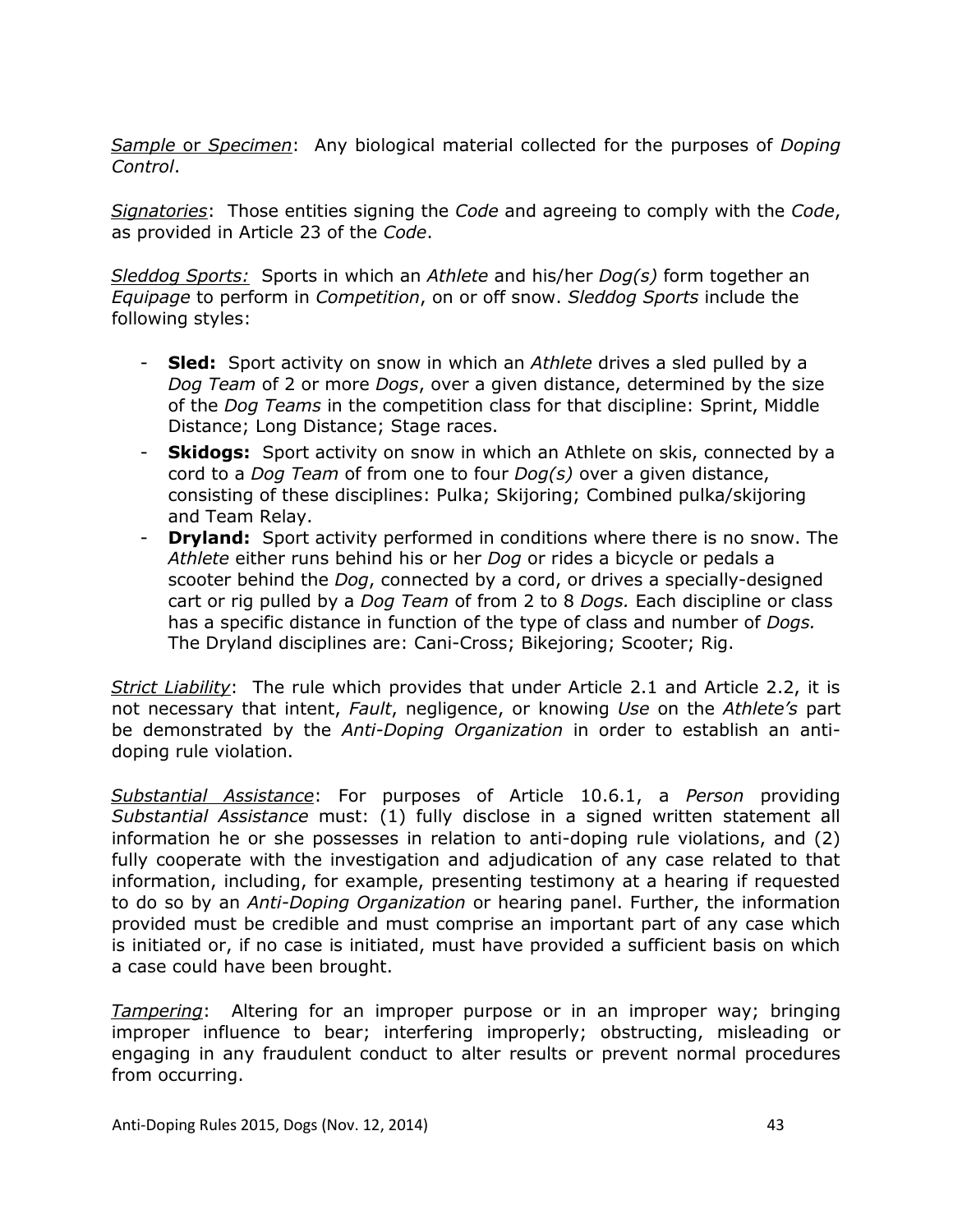*Target Testing*: Selection of specific *Athletes Dogs* for *Testing* based on criteria set forth in the IFSS Standard for Testing.

*Team*: In *Sleddog Sport* a *Team* is a relay team consisting of two or more Equipages. A *Dog Team* consists of one or more dogs that are running together in the same *Equipage*.

*Team Sport*: A sport in which the substitution of players is permitted during a *Competition*. (Not applicable for dogs)

*Testing*: The parts of the *Doping Control* process involving test distribution planning, *Sample* collection, *Sample* handling, and *Sample* transport to the laboratory.

*Trafficking*: Selling, giving, transporting, sending, delivering or distributing (or *Possessing* for any such purpose) a *Prohibited Substance* or *Prohibited Method* for *Dogs* participating in *Sleddog Sports* (either physically or by any electronic or other means) by an *Athlete*, *Athlete* or *Dog Support Person* or any other *Person* subject to the jurisdiction of an *Anti-Doping Organization* to any third party; provided, however, this definition shall not include the actions of "bona fide" medical personnel involving a *Prohibited Substance* used for genuine and legal therapeutic purposes or other acceptable justification, and shall not include actions involving *Prohibited Substances* which are not prohibited in *Out-of-Competition Testing* unless the circumstances as a whole demonstrate such *Prohibited Substances* are not intended for genuine and legal therapeutic purposes or are intended to enhance sport performance.

*TUE*:Therapeutic Use Exemption (TUE), as described in Article 4.4 in the human AD Rules, not applicable for dogs

*UNESCO Convention*: The International Convention against Doping in Sport adopted by the 33<sup>rd</sup> session of the UNESCO General Conference on 19 October, 2005 including any and all amendments adopted by the States Parties to the Convention and the Conference of Parties to the International Convention against Doping in Sport.

*Use*: The utilization, application, ingestion, injection or consumption by any means whatsoever of any *Prohibited Substance* or *Prohibited Method* for *Dogs* participating in *Sleddog Sports* or of any *Substance or Method* on the *Controlled List* for *Dogs* without an approved *Veterinary Form.*

*Veterinary Medication Form 1:* VetMedForm 1; a Form to be filled out for some antibiotics, topical eye ointments or drops, medicated topical foot ointments, reproductive hormones, ulcer preventatives and other controlled medications other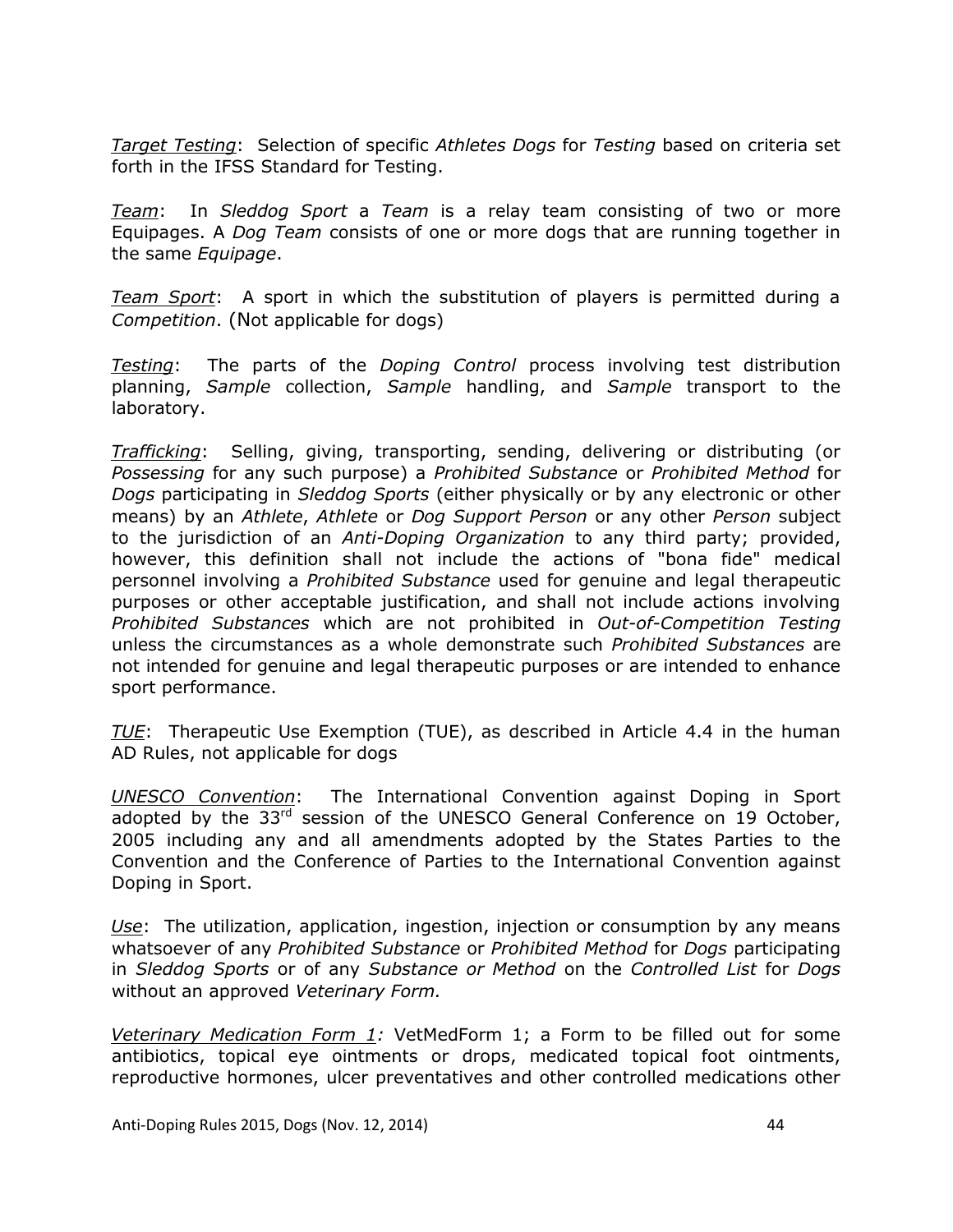than thyroid supplement. The Dog is not allowed to start using the actual medication unless the Race veterinarian approved the application after examination of the Dog.

*Veterinary Medication Form 2*: VetMedForm 2; a Form authorizing the use of thyroid hormone supplement. The Dog is not allowed to start using the actual medication unless the IFSS Anti-Doping Committee Controlled List Administrator has approved the application.

*WADA*: The World Anti-Doping Agency.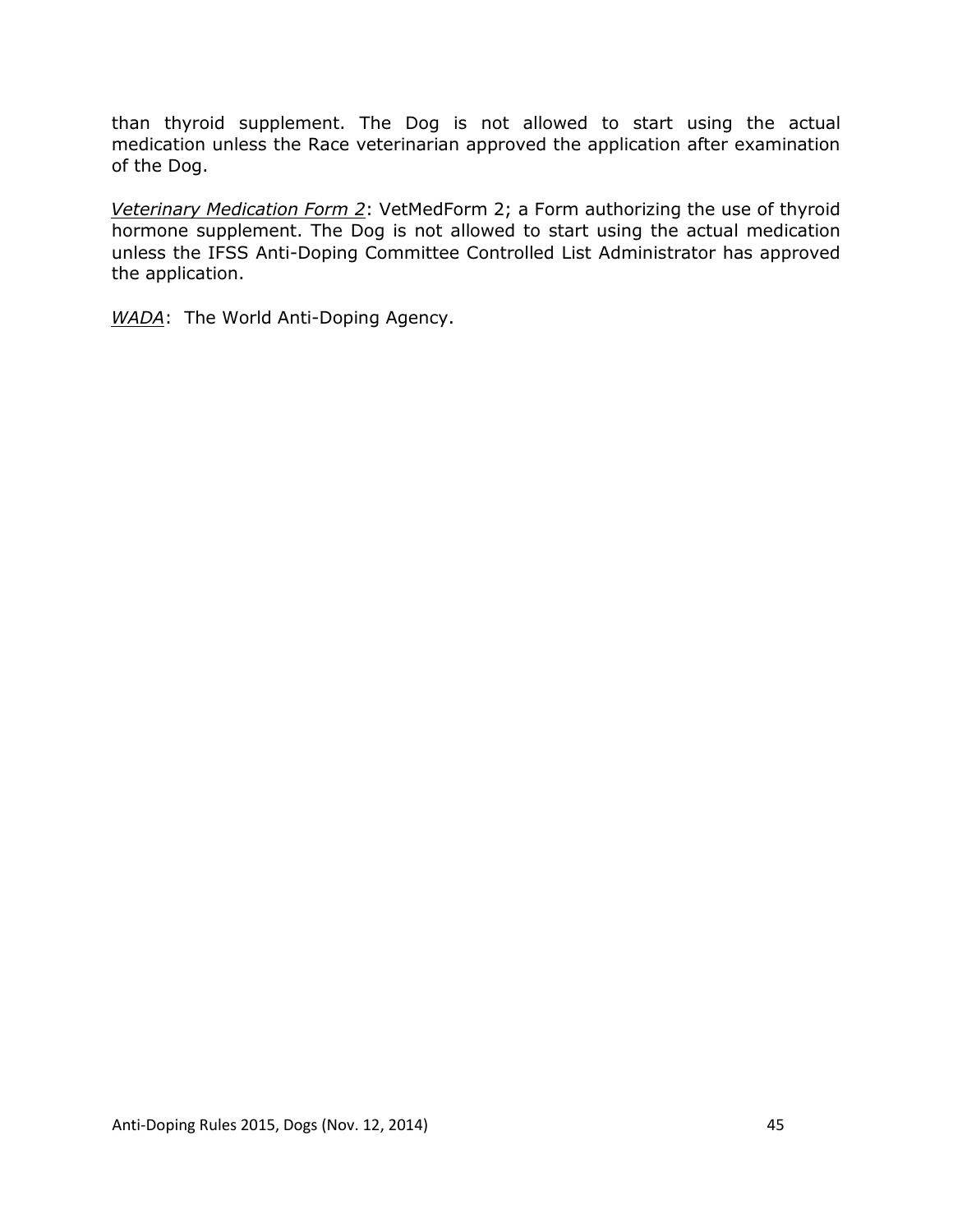# **APPENDIX 2 COMPETITOR CONSENT FORM**

To be signed by athletes and delivered to RM or dedicated person, before bib is handed out to team leader.

As a member of ………………………………………………………………………..[National Federation] and/or a participant in an event authorized or recognized by IFSS, I hereby declare as follows:

- 1. I agree to provide my own personal health insurance during my stay in …...………………..[country] for the Event …………………………………………………………………………….... [Name of the Event].
- 2. I acknowledge that I am participating at my own risk.
- 3. I agree that I shall not hold IFSS, the hosting national federation, the local authorities, the organizers or the sponsors liable for any injury, accident or damage to myself, my handlers, my dogs, my vehicle or my equipment.
- 4. I acknowledge that I am bound by, and confirm that I shall comply with all of the provisions of the IFSS Rules and Regulations, including the IFSS Anti-Doping Rules (as amended from time to time) and the *International Standards* issued by the World Anti-Doping Agency and published on its website.
- 5. I agree to abide by any decision made at the Event by race officials. In the case of any conflict arising between me and my national federation, IFSS, the hosting national federation, the local authorities, the local organizer and/or the sponsors concerning my participation in the Event, I agree to pursue the matter only through legal provision of said bodies.
- 6. I acknowledge the authority of IFSS, and its National Federations and/or of the National Anti-Doping Organizations (NADOs) to perform Doping Controls, to manage results and to impose sanctions in accordance with the IFSS Anti-Doping Rules or the ones of the NADO.
- 7. I also acknowledge and agree that any dispute arising out of a decision made pursuant to the IFSS Anti-Doping Rules, after exhaustion of the process expressly provided for in IFSS Anti-Doping Rules, may be appealed exclusively as provided for in Article 13 of the IFSS Anti-Doping Rules to an appellate body for final and binding arbitration, which in the case of International Events is the Court of Arbitration for Sport (CAS).
- 8. I acknowledge and agree that the decisions of the arbitral appellate body referenced above shall be final and enforceable, and that I will not bring any claim, arbitration, lawsuit or litigation in any other court or tribunal.
- 9. I have read and understand the present declaration.

Date Competitor's name (in block letters) and signature Date of birth Date of birth *(If minor, signature of legal guardian)*

*Note: Documents published in the Anti-Doping section of the IFSS website or communicated to the member federations are considered as being distributed to the concerned athletes.*

Anti-Doping Rules 2015, Dogs (Nov. 12, 2014) 46